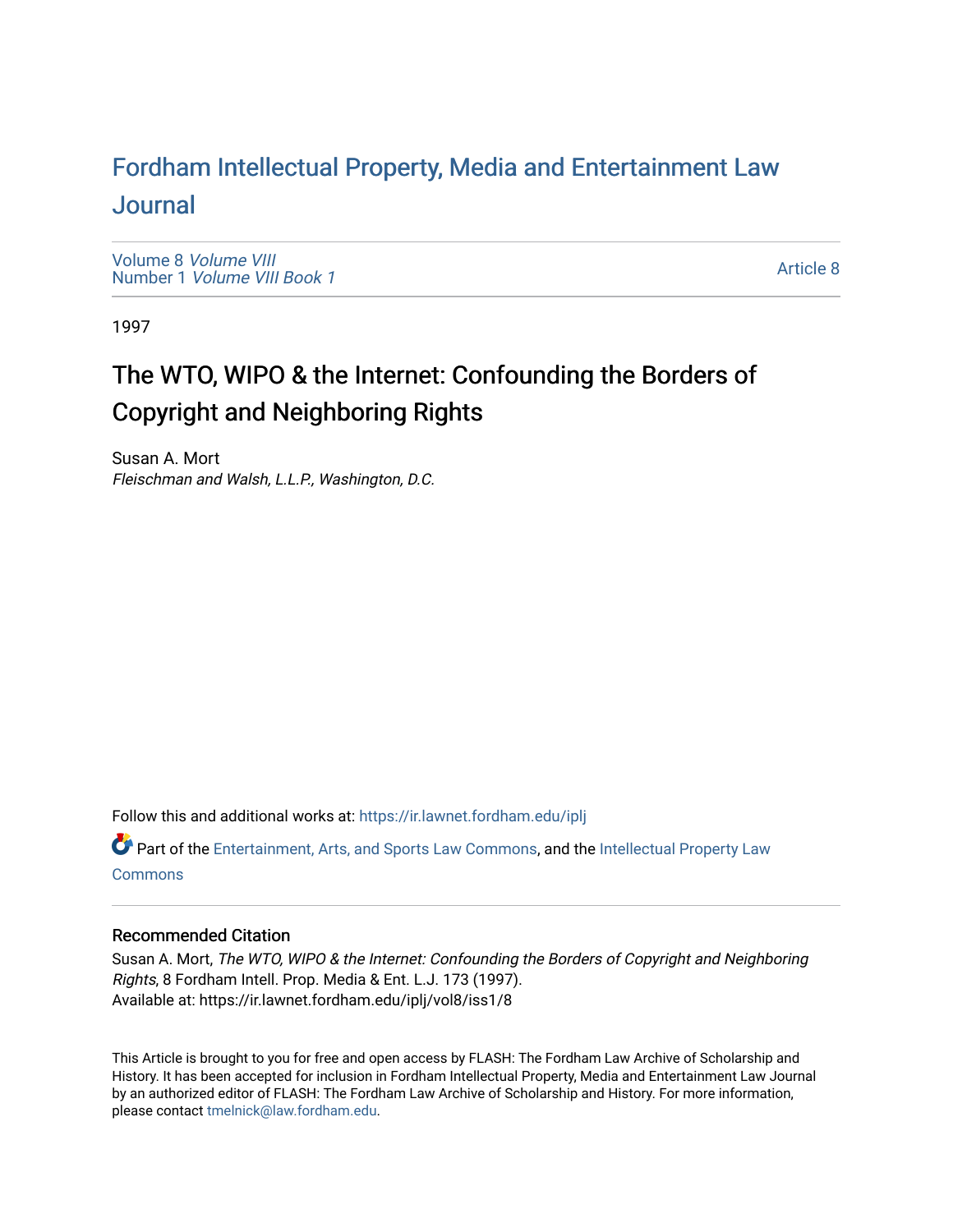# The WTO, WIPO & the Internet: Confounding the Borders of Copyright and Neighboring Rights

# Cover Page Footnote

The author wishes to thank Don Wallace, Jr., Terence P. Stewart, and Donald R. Dinan for their sage advice; Myles Getlan and Won-Kyong Kim for their helpful comments; Daniel B. Pickard for his support; and her family for everything.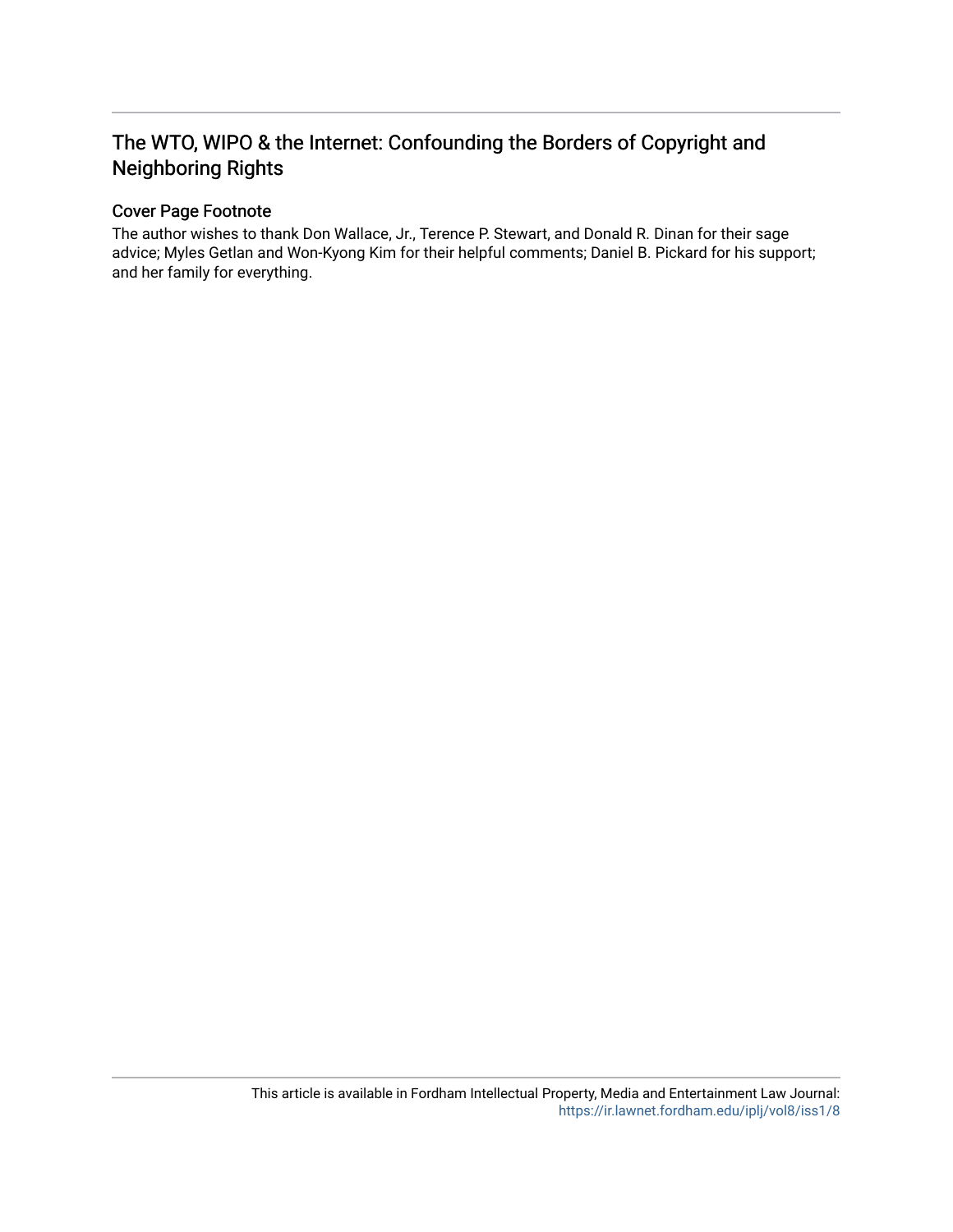# The WTO, WIPO & the Internet: Confounding the Borders of Copyright and Neighboring Rights

Susan A. Mort\*

*Contracting Parties undertake to adopt, in accordance with their legal systems, the measures necessary to ensure the application of this Treaty.* 

—WIPO Copyright Treaty<sup>1</sup>

*[A]nd to ensure that measures and procedures to enforce intellectual property rights do not themselves become barriers to legitimate trade.* 

 $-TRIPs$  Agreement<sup>2</sup>

*The Internet is based on open standards . . . .*

—James Barksdale, Netscape<sup>3</sup>

<sup>\*</sup> Attorney, Fleischman and Walsh, L.L.P., Washington, D.C. Cornell University, B.A. 1993; Syracuse University School of Law, J.D. 1996; Georgetown University Law Center, LL.M. 1998. The author wishes to thank Don Wallace, Jr., Terence P. Stewart, and Donald R. Dinan for their sage advice; Myles Getlan and Won-Kyong Kim for their helpful comments; Daniel B. Pickard for his support; and her family for everything. The opinions expressed in this Article are the author's own and do not implicitly or explicitly reflect the views of Fleischman and Walsh L.L.P. or its clients.

<sup>1.</sup> World Intellectual Property Organization Copyright Treaty, art. 14(1), *adopted by* Diplomatic Conference at Geneva, Dec. 20, 1996, 36 I.L.M. 65 (1997) [hereinafter WIPO Copyright Treaty] (outlining provisions for protection of literary and artistic works in light of new technology).

<sup>2.</sup> Agreement on Trade-Related Aspects of Intellectual Property Rights, Apr. 15, 1994, pmbl., Marrakesh Agreement Establishing the World Trade Organization, Annex 1C, 33 I.L.M. 1197 (1994) [hereinafter TRIPs Agreement].

<sup>3.</sup> James Barksdale, president and CEO of Netscape, *quoted in* Joshua Cooper Ramo, *Winner Take All*, TIME, Sept. 16, 1996, at 63.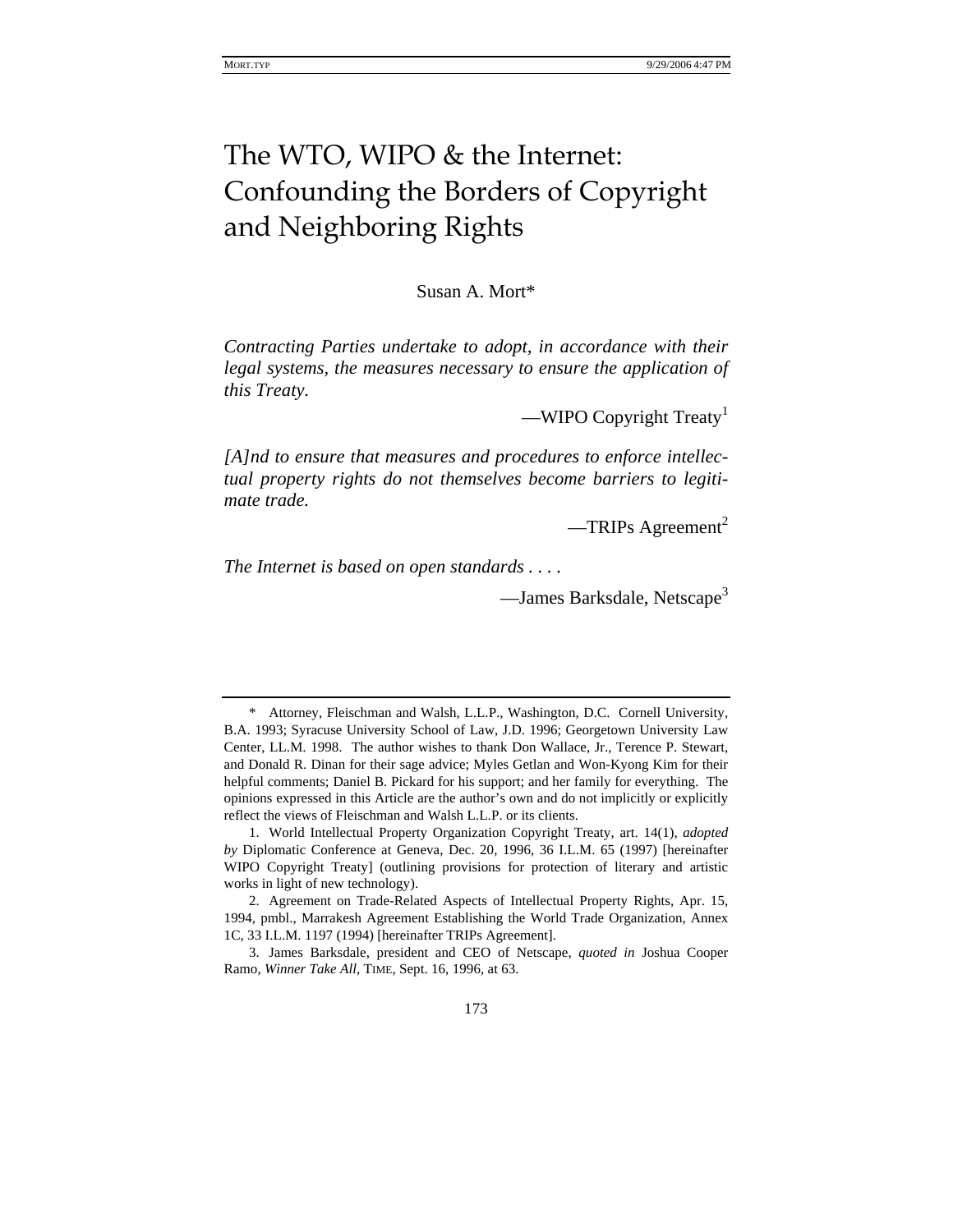# TABLE OF CONTENTS

| I.                                                       |
|----------------------------------------------------------|
|                                                          |
| В.                                                       |
| C.                                                       |
| П.                                                       |
| A. The Internet and Intellectual Property Challenges 188 |
|                                                          |
| $C_{\cdot}$                                              |
| 1.                                                       |
| 2.                                                       |
|                                                          |
| 1.                                                       |
| 2.                                                       |
| The Scope of the WIPO Copyright Treaty 197<br>a.         |
| b.                                                       |
| $\mathbf{C}$ .                                           |
| d.                                                       |
| 3.                                                       |
| The Scope of the Phonogram Treaty 205<br>a.              |
| b.                                                       |
| $\mathbf{c}$ .                                           |
| d.                                                       |
| e.                                                       |
|                                                          |
|                                                          |
| 1.                                                       |
| 2.                                                       |
| 3.                                                       |
| В.                                                       |
| Dispute Resolution and Enforcement 217<br>C.             |
|                                                          |
|                                                          |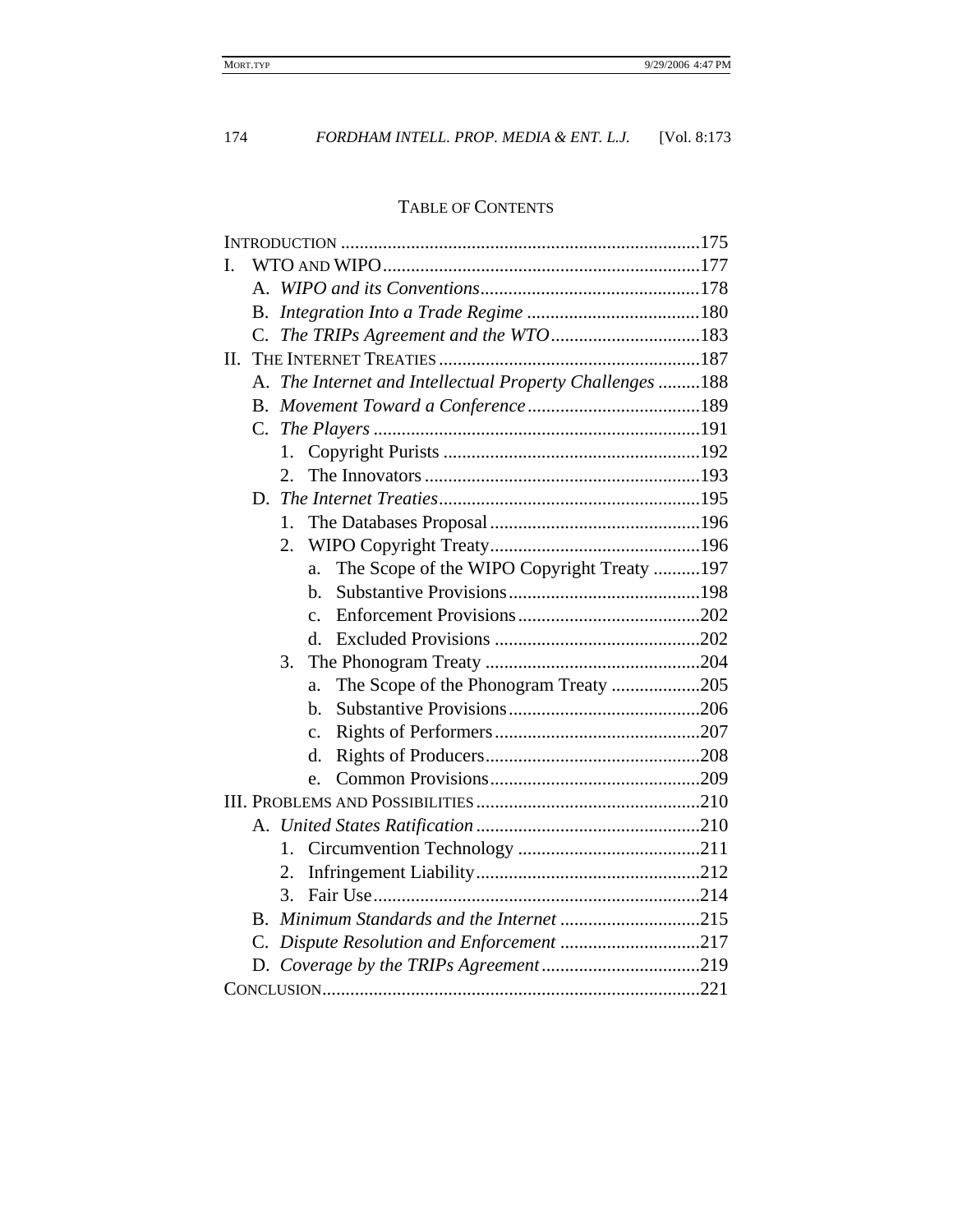#### **INTRODUCTION**

International intellectual property law is racing to catch up with technology on the Internet. The goal: to make the Internet a reliable conduit for global commerce—a conduit with the potential to handle international trade of staggering proportions.

Throughout the twentieth century, numerous technological advances have created unprecedented opportunities for economic prosperity. A necessary result of this progress has been the burden of adapting legal systems to maintain firm standards while fostering financial growth. One clear example of this phenomenon involves the formation of new intellectual property rules aimed at the transmission of protected materials over the Internet.

In December 1996, the World Intellectual Property Organization ("WIPO")<sup>4</sup> convened more than 160 delegations in order to conclude new agreements covering the protection of copyright and neighboring rights in digital environments.<sup>5</sup> The resulting two treaties<sup>6</sup> contain broad provisions designed to apply to a variety of situations involving information technologies, including digital recordings, satellite broadcasts, and Internet transmissions. The importance of these agreements derives not only from their intellectual property principles, but also from their effect upon international trade.

Commerce over the Internet has the potential to exceed billions

<sup>4.</sup> Convention Establishing the World Intellectual Property Organization ("WIPO"), July 14, 1967, 21 U.S.T. 1770, 828 U.N.T.S. 3 [hereinafter WIPO Treaty]. WIPO is a specialized United Nations agency established in 1970 with the goal of "promoting respect for, and the protection of, intellectual property throughout the world." PAUL MARETT, MARETT: INTELLECTUAL PROPERTY LAW 230 (1996).

<sup>5</sup>*. See* WIPO Press Release No. 105 (visited Dec. 28, 1997) <http://www.wipo.org/eng/diplconf/distrib/press105.htm>.

<sup>6.</sup> WIPO Copyright Treaty, *supra* note 1; World Intellectual Property Organization Performances and Phonograms Treaty, *adopted by* Diplomatic Conference at Geneva, Dec. 20, 1996, 36 I.L.M. 76 [hereinafter Phonogram Treaty] (detailing protection of performers, producers of phonograms, and broadcasting organizations in light of technological advancements).

<sup>7</sup>*. See* WIPO Press Release No. 106 (visited Dec. 28, 1997) <http://www.wipo.org/eng/diplconf/distrib/press106.htm>.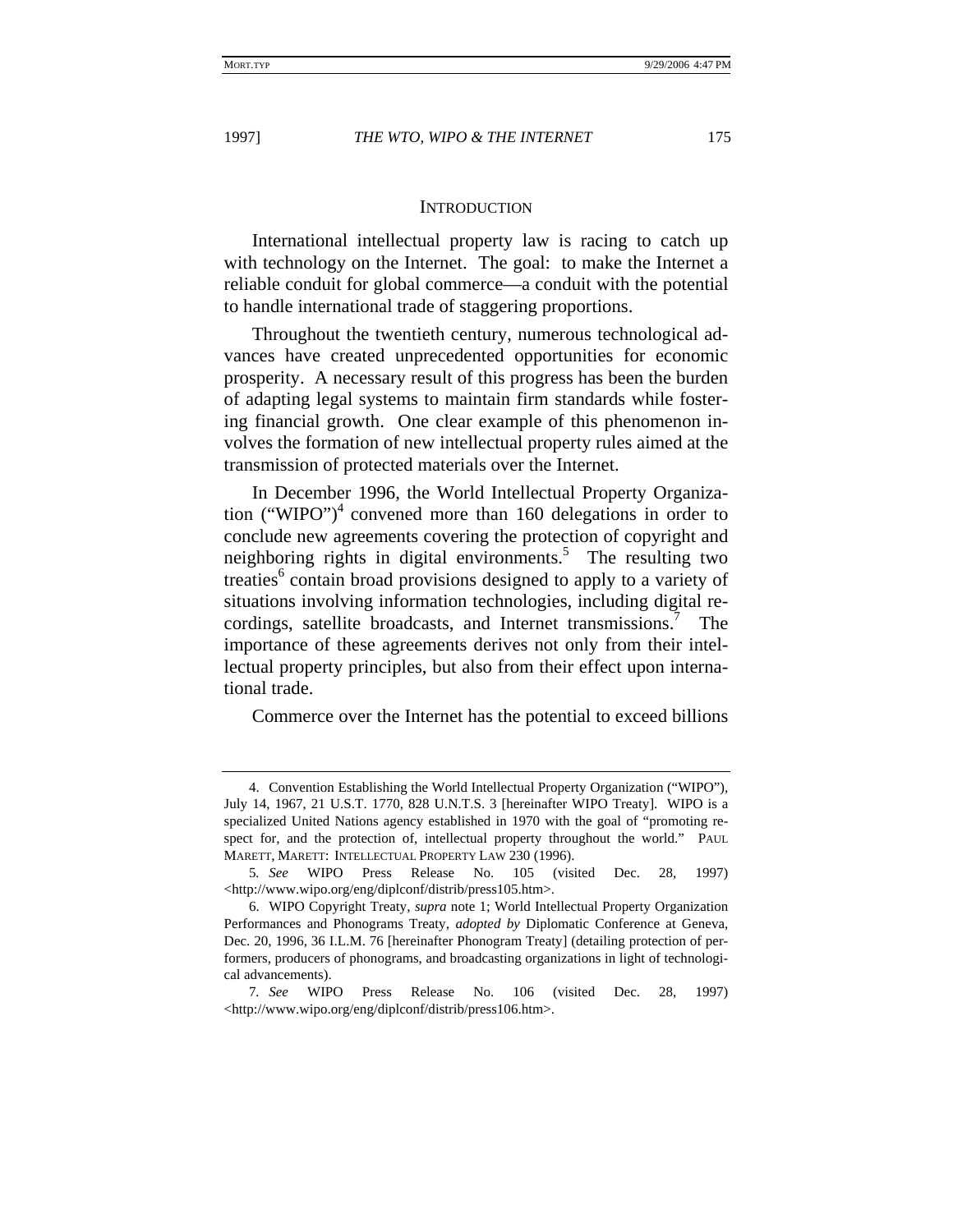of dollars by the turn of the century.<sup>8</sup> This growth will, to a large degree, depend upon the reliability of legal norms developed to control the Internet's content. For example, the participation of intellectual property holders in an electronic marketplace will be predicated upon whether their interests are sufficiently secure from piracy. In this way, these new Internet Treaties ("Internet Trea- $(\text{ties''})^9$  can play a significant role in developing the future shape of international trade.<sup>10</sup>

Apart from the substantive provisions of these Internet Treaties, the actual negotiations provide a useful context for examining the institutional relationship between the World Trade Organization ("WTO")<sup>11</sup> and WIPO. At the conclusion of the Uruguay Round,<sup>12</sup> the Agreement on Trade-Related Aspects of Intellectual Property Rights ("TRIPs Agreement")<sup>13</sup> established a symbiotic arrangement, whereby the WTO incorporated by reference certain international conventions administered by WIPO and made them subject to the WTO's dispute settlement procedures.<sup>14</sup> The goal of

10*. See* WIPO Copyright Treaty, *supra* note 1, pmbl. (discussing the need for adequate solutions to questions raised by new technological developments).

11. The World Trade Organization ("WTO") was created as part of the General Agreement on Tariffs and Trade ("GATT") revision signed April 15, 1994. Final Act Embodying the Results of the Uruguay Round of Multilateral Trade Negotiations ("Uruguay Round"), Apr. 15, 1994, 33 I.L.M. 1125 (1994) [hereinafter Final Act]. The WTO administers a system to settle disputes and institute sanctions against noncompliant countries. *See* MARETT, *supra* note 4, at 234-37.

14*.* TRIPs Agreement, *supra* note 2, pmbl.

<sup>8</sup>*. See* Gary G. Yerkey, *U.S. Will Urge Other Countries to Take "Hands Off" Approach to Trade Over Internet*, 14 Int'l Trade Rep. (BNA) No. 4, at 111 (Jan. 22, 1997).

<sup>9.</sup> The phrase "Internet Treaties" is not an entirely accurate description of the two WIPO treaties concluded in December 1996. These documents apply to a very broad scope of digital technologies, many, but not all, of which bear upon the Internet. Because the agreements both address the legal gaps engendered by the Internet and recognize its burgeoning role in international trade, the author finds it appropriate to employ "Internet Treaties" as a shorthand.

<sup>12.</sup> The Uruguay Round consisted of a series of negotiations between 1986 and 1993, which resulted in the revision of the GATT. *See* MARETT, *supra* note 4, at 235. The revision was signed by 125 countries on April 15, 1994. *See* Final Act, *supra* note 11.

<sup>13.</sup> As part of the 1994 revision of the GATT, the TRIPs Agreement established the WTO and created an enforcement mechanism to insure that international intellectual property treaties are upheld. TRIPs Agreement, *supra* note 2; *see* MARETT, *supra* note 4, at 236-39.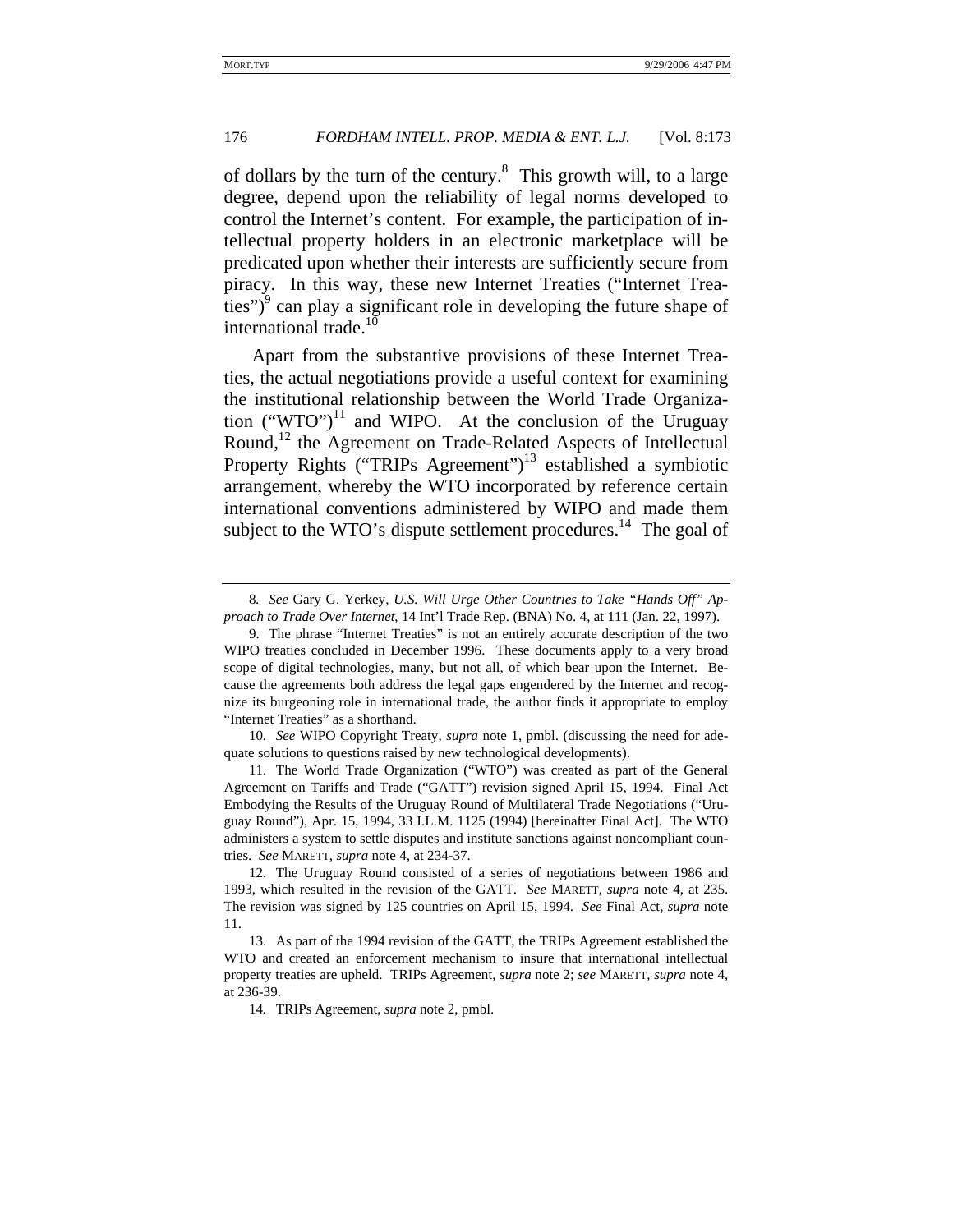this endeavor was to strengthen international protection of intellectual property by providing it with an effective and forceful dispute resolution system.<sup>15</sup>

For its part, WIPO retained its leadership role in creating substantive intellectual property law. The conclusion of the Internet Treaties presents the WTO and WIPO with a challenge to this newly-formed cooperation. The ability of these institutions to successfully adapt intellectual property law to the changing technological times will prove crucial, not only to the future of the TRIPs Agreement, but also to the development of electronic and digital commerce.

This Article identifies the Internet Treaties as a crucial turning point in the evolution of intellectual property protection in the electronic marketplace. Part I provides an historical overview of international intellectual property law, beginning with the first international conventions during the late nineteenth century, continuing through the creation of WIPO in 1967, and concluding with the integration of intellectual property protection into the WTO through the TRIPs Agreement. Part II outlines the issues and identifies the players involved in the negotiation of the new Internet Treaties in Geneva during December 1996. Part III considers the problems and promise associated with the Internet Treaties, concentrating on (1) the pitfalls of drafting the United States implementing legislation, (2) the basic structure and provisions of the Internet Treaties, and (3) their potential place in the bifurcated WTO-WIPO intellectual property system. Despite the Internet Treaties' potentially debilitating problems, this Article concludes that the treaties mark an important first step on the road to securing intellectual property protection over the information superhighway.

# I. WTO AND WIPO

Intellectual property conventions, which were originally enacted independently to establish international protection standards, have been consolidated under the auspices of WIPO. In turn, the TRIPs Agreement has formed a WTO-WIPO marriage by integrat-

<sup>15</sup>*. See* MARETT, *supra* note 4, at 236-39.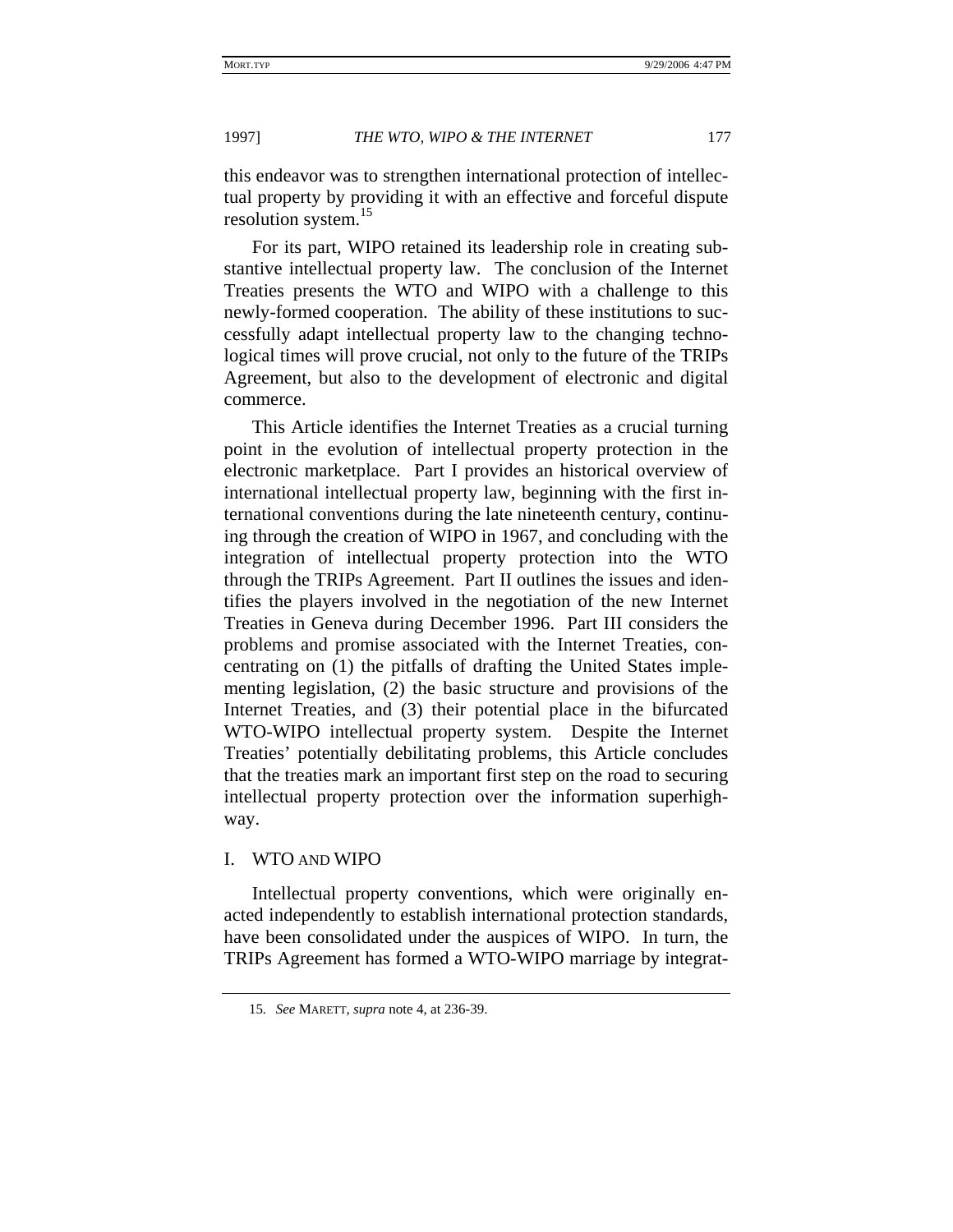ing much of WIPO's substantive law into the WTO's trade regime. The TRIPs Agreement also contains other major innovations, including its enforcement provisions and its use of the WTO's Rules and Procedures Governing the Settlement of Disputes ("Dispute Settlement Understanding").<sup>16</sup>

### A. *WIPO and its Conventions*

Since the late nineteenth century, international conventions have governed the protection of intellectual property passing between states.<sup>17</sup> These conventions provide only the minimum standards of protection guaranteed in the international arena. Individual countries can, and often do, provide for higher levels of protection within their borders. The contracting parties simply agree to follow the principle of national treatment, thereby providing the same level of protection for nationals of other member states as they do for their own citizens.<sup>18</sup> The logic behind this approach lies in the fact that wide disparities existed among the various national standards that predated the conventions. Thus, these treaties represent the most basic level of protection which all members could agree to respect.

Until WIPO's creation in 1967, these conventions operated independently and without any institutional oversight. A necessary consequence of this independence was that, in order to enforce their convention-based rights, intellectual property holders had to seek redress in the national court system of a contracting party. Despite these difficulties, membership in international conventions

<sup>16.</sup> Understanding on Rules and Procedures Governing the Settlement of Disputes, Apr. 15, 1994, Marrakesh Agreement Establishing the World Trade Organization, Annex 2, 33 I.L.M. 1226 (1994) [hereinafter Dispute Settlement Understanding].

<sup>17</sup>*. See, e.g.*, Berne Convention for the Protection of Literary and Artistic Works, Sept. 9, 1886, completed at Paris on May 4, 1896, revised at Berlin on Nov. 13, 1908, completed at Berne on Mar. 20, 1914, revised at Rome on June 2, 1928, at Brussels on June 26, 1948, at Stockholm on July 14, 1967, and at Paris on July 24, 1971, 1161 U.N.T.S. 3 [hereinafter Berne Convention]; Paris Convention for the Protection of Industrial Property, Mar. 20, 1883, revised at Stockholm, July 14, 1967, 21 U.S.T. 1583, 828 U.N.T.S. 305 [hereinafter Paris Convention].

<sup>18.</sup> The principle of national treatment requires that parties to an agreement extend the same protection to foreign nationals, from member nations, as they do domestic nationals. *See* INTERNATIONAL COPYRIGHT AND NEIGHBORING RIGHTS LAW 16 (Wilhelm Nordemann et al. eds. & Gerald Meyer trans., 1990).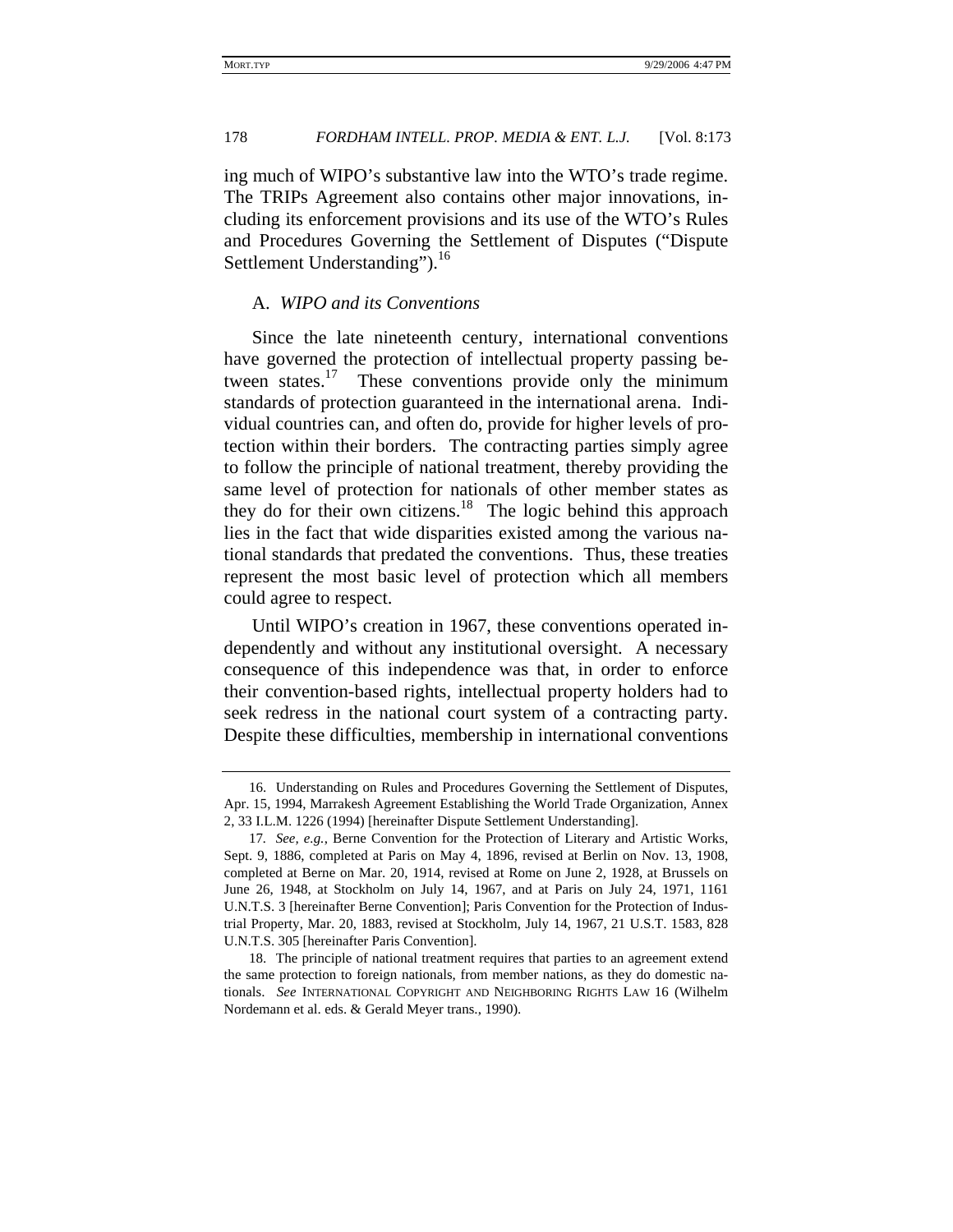grew steadily throughout the twentieth century, in large part due to the reciprocal benefits gained through participation.<sup>19</sup>

Today, nineteen such treaties exist,  $20$  ranging in subject matter from industrial property to satellite transmissions.<sup>21</sup> For example, the Berne Convention for the Protection of Literary and Artistic Works ("Berne Convention")<sup>22</sup> was completed in 1886 to set minimum standards of copyright protection between its members.<sup>23</sup> Presently, the Berne Convention has 127 members, approximately thirty of which have joined since  $1992<sup>24</sup>$  The Rome Convention for the Protection of Performers, Producers of Phonograms and Broadcasting Organizations ("Rome Convention")<sup>25</sup> was concluded in 1961 and has grown to include fifty-five parties.<sup>26</sup> The other major intellectual property unions, including the Paris Convention for the Protection of Industrial Property ("Paris Conven- $\frac{t}{2}$  and the Madrid Agreement Concerning the International Registration of Trademarks ("Madrid Agreement"), $^{28}$  also have endured for more than a century.

The United Nations created WIPO in 1967 as a specialized

21*. See* GEN. ACCT. OFF., INTERNATIONAL TRADE: STRENGTHENING WORLDWIDE PROTECTION OF INTELLECTUAL PROPERTY RIGHTS 23 (1987) [hereinafter GAO REPORT].

22*.* Berne Convention, *supra* note 17.

23. *See id.*

24. A current listing of Berne Convention members can be found at WIPO's Internet website. *See Contracting Parties of Treaties Administered by WIPO, Berne Convention for the Protection of Literary and Artistic Works* (visited Dec. 29, 1997) <http://www.wipo.org/eng/ratific/e-berne.htm>.

25. International Convention for the Protection of Performers, Producers of Phonograms and Broadcasting Organisations, *done at* Rome, Oct. 26, 1961, 496 U.N.T.S. 43 [hereinafter Rome Convention].

26. A current listing of signatories to the Rome Convention can be found at WIPO's Internet website. *See Contracting Parties of Treaties Administered by WIPO, International Convention for the Protection of Performers, Producers of Phonograms and Broadcasting Organisations* (visited Dec. 29, 1997) <http://www.wipo.org/eng/ratific/krome.htm>.

27*.* Paris Convention, *supra* note 17.

28. Madrid Agreement Concerning the International Registration of Marks, Apr. 14, 1891, last revised at Stockholm, July 14, 1967, 828 U.N.T.S. 389 [hereinafter Madrid Agreement].

<sup>19</sup>*. See Contracting Parties of Treaties Administered by WIPO* (visited Dec. 28, 1997) <http://www.wipo.org/eng/ratific> (listing parties and dates of ratification).

<sup>20</sup>*. See Texts of Treaties Administered by WIPO* (visited Dec. 28, 1997) <http://www.wipo.org/eng/iplex/index.htm> (listing treaties).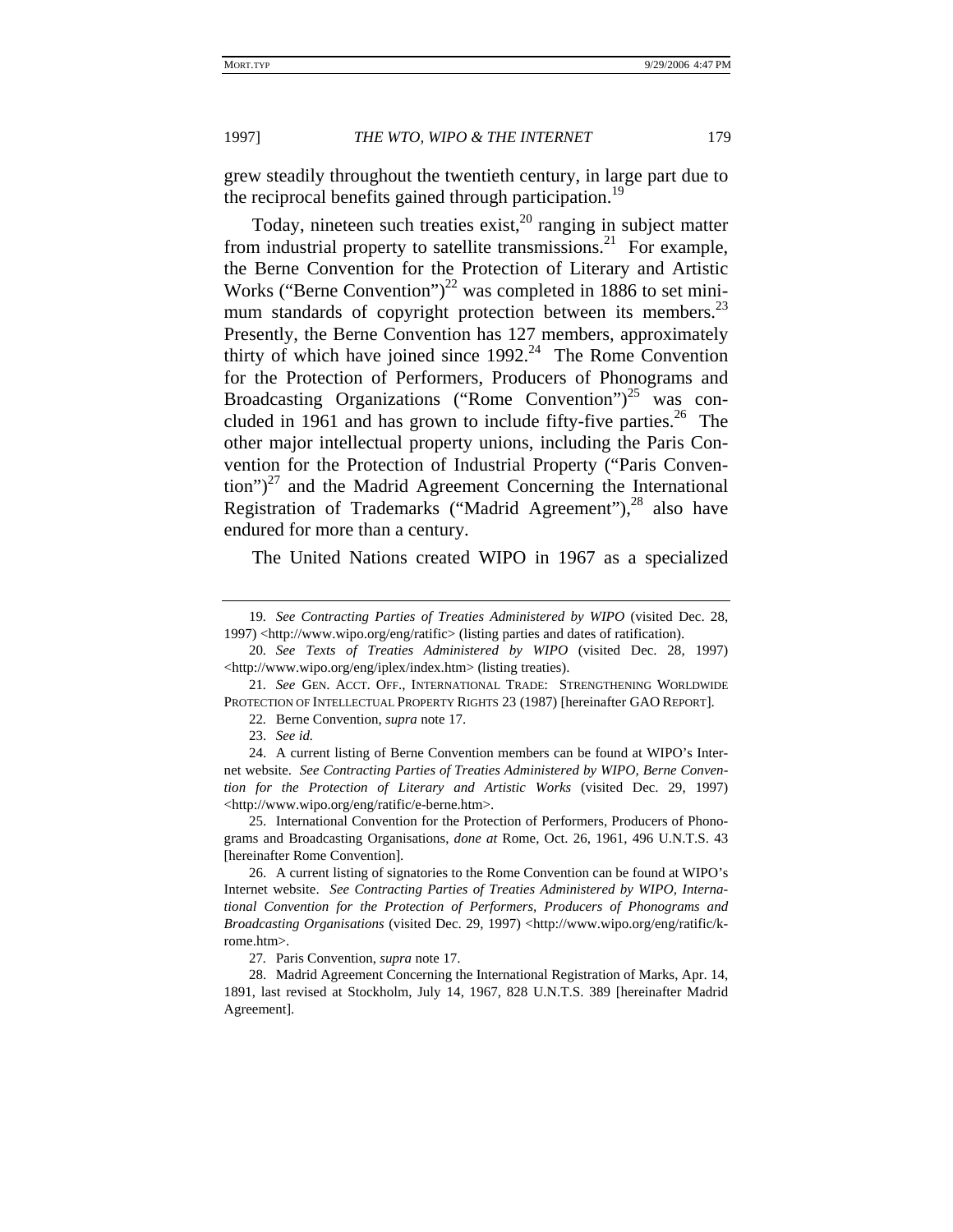agency designed to promote the protection of intellectual property worldwide and to administer the major international conventions under the leadership of the United Nations Director General and Secretariat.<sup>29</sup> The Secretariat not only performs administrative functions, but also provides advisory and educational services for developing countries.<sup>30</sup> All 166 members of WIPO send delegates to the organization's General Assembly in Geneva for the purpose of conducting conferences, negotiating revisions to the conventions, and providing a multilateral forum for discussion.<sup>31</sup> Nevertheless, for more than two decades, while serving as the sole international authority charged with oversight of these conventions, WIPO has failed to correct the key deficiency present in the conventions: the inability to enforce rights and resolve conflicts through formal dispute resolution procedures. $32$ 

#### B. *Integration Into a Trade Regime*

In 1986, the United States and other countries began promoting the integration of intellectual property protection into the General Agreement on Tariffs and Trade ("GATT")<sup>33</sup> as a part of the Uruguay Round negotiations.<sup>34</sup> The United States was tired of the weak levels of protection under the WIPO conventions and maintained that stronger enforcement and dispute settlement procedures were necessary in order to eliminate the piracy of intellectual property.<sup>35</sup> Developing countries had continually hampered prior

32*. See* Cordray, *supra* note 29, at 131-33.

33. General Agreement on Tariffs and Trade, Oct. 30, 1947, T.I.A.S. No. 1700, 55 U.N.T.S. 187 [hereinafter GATT].

34*. See* Hanns Ullrich, *GATT: Industrial Property Protection, Fair Trade and Development*, *in* GATT OR WIPO? NEW WAYS IN THE INTERNATIONAL PROTECTION OF INTELLECTUAL PROPERTY 127 (Friedrich-Karl Beier & Gerhard Schricker eds. 1989); *see also* GAO REPORT, *supra* note 21.

35*. See* GAO REPORT, *supra* note 21; *see also* Myles Getlan, Comment, *TRIPs and the Future of Section 301: A Comparative Study in Trade Dispute Resolution*, 34 COLUM. J. TRANSNAT'L L. 173, 175-77 (1995).

<sup>29</sup>*. See* Monique Cordray, *GATT v. WIPO*, 76 J. PAT. & TRADEMARK OFF. SOC'Y 121, 122 (1994).

<sup>30</sup>*. See* GAO REPORT, *supra* note 21, at 24.

<sup>31.</sup> As of December 10, 1997, 166 countries had joined the Convention Establishing the World Intellectual Property Organization. *See Contracting Parties of Treaties Administered by WIPO* (visited Dec. 29, 1997) <http://www.wipo.org/eng/ratific/cwipo.htm>.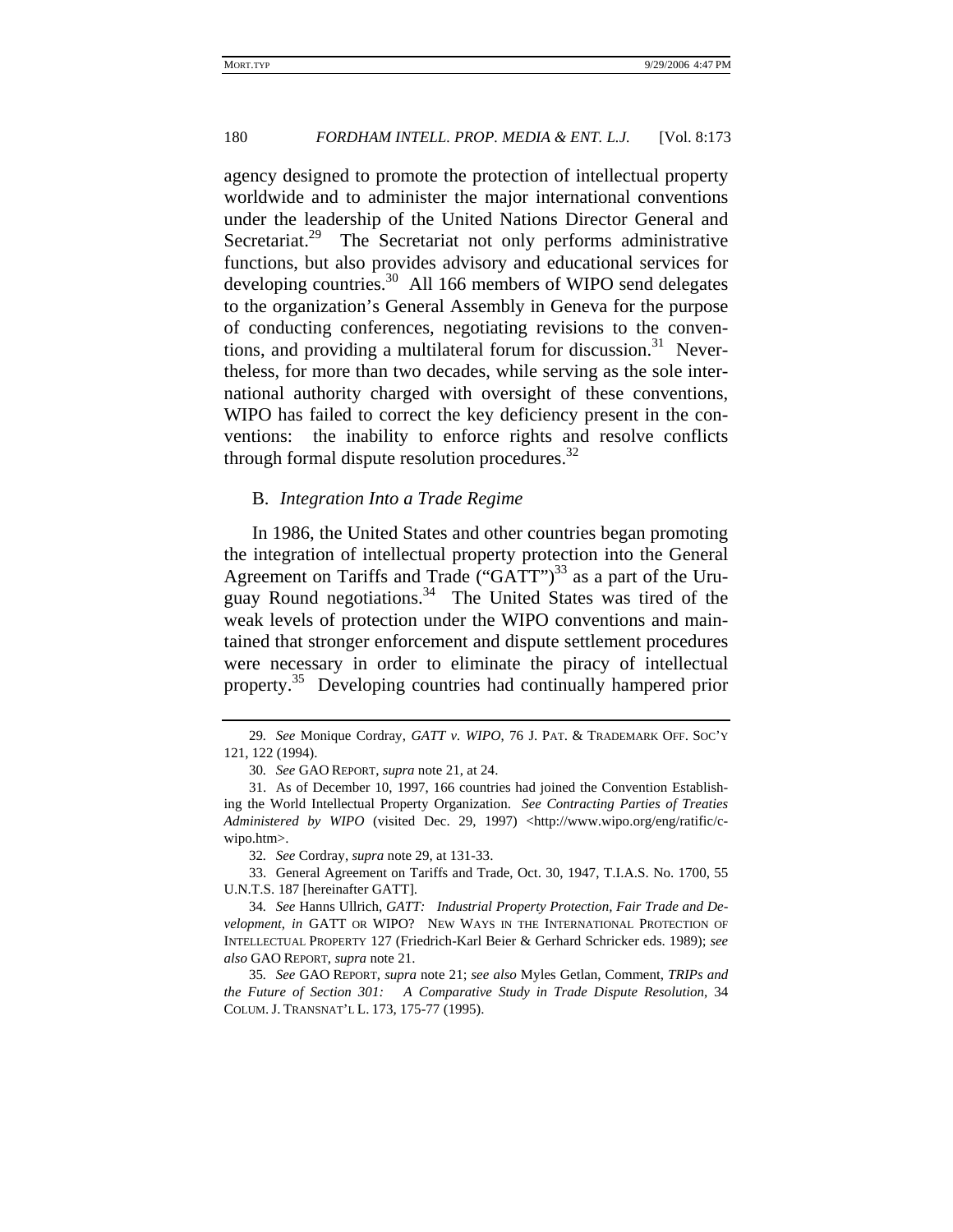efforts at raising standards, while jurisdictional difficulties prevented the reference of disputes to the International Court of Justice, as provided for under the Berne and Paris Conventions.<sup>36</sup> Commentators asserted that the "WIPO dispute settlement [was] 'effectively worthless."<sup>37</sup>

The United States and others hoped to change that trend by creating a trade-based sanction regime for noncompliance.<sup>38</sup> The United States, the European Community, and Switzerland each supported the establishment of a TRIPs Committee and an Expert Group of advisors, partially composed of WIPO representatives operating under the dispute settlement procedures of the General Assembly.<sup>39</sup> In contrast, the developing countries favored a more fluid and negotiative approach relying heavily on consultation.<sup>40</sup> At the end of the day, the more legalistic stance prevailed, making the Dispute Settlement Understanding applicable to complaints under the TRIPs Agreement.<sup>41</sup>

That initiative, however, did not intend to eliminate WIPO's authority and expertise in matters relating to intellectual property standards.<sup>42</sup> The United States considered that "while GATT may be competent to consider the trade aspects of piracy, WIPO is a more appropriate forum for debate on any intellectual property issue."<sup>43</sup> Thus, from the Western perspective, the integration of intellectual property protection into a trade-based sanction regime was meant to create a symbiotic institutional relationship between the WTO and WIPO.

Although that integration was supported by many of the developed countries, detractors pointed out the problems and difficulties

<sup>36</sup>*. See* GAO REPORT, *supra* note 21, at 25; Berne Convention, *supra* note 17, art. 33; Paris Convention, *supra* note 17, art. 28.

<sup>37.</sup> Cordray, *supra* note 29, at 131 (quoting Frank Emmert, *Intellectual Property in the Uruguay Round—Negotiating Strategies of the Western Industrialized Countries*, 11 MICH. J. INT'L L. 1317, 1343 (1990)).

<sup>38</sup>*. See* GAO REPORT, *supra* note 21, at 35-37; Getlan, *supra* note 35, at 175-78.

<sup>39</sup>*. See* THE GATT URUGUAY ROUND: A NEGOTIATING HISTORY (1986-1992) 2310- 13 (Terence P. Stewart ed., Kluwer 1993) [hereinafter NEGOTIATING HISTORY].

<sup>40</sup>*. See id.*

<sup>41</sup>*. See id.*

<sup>42</sup>*. See id.* at 2247-48; GAO REPORT, *supra* note 21.

<sup>43.</sup> GAO REPORT, *supra* note 21, at 37.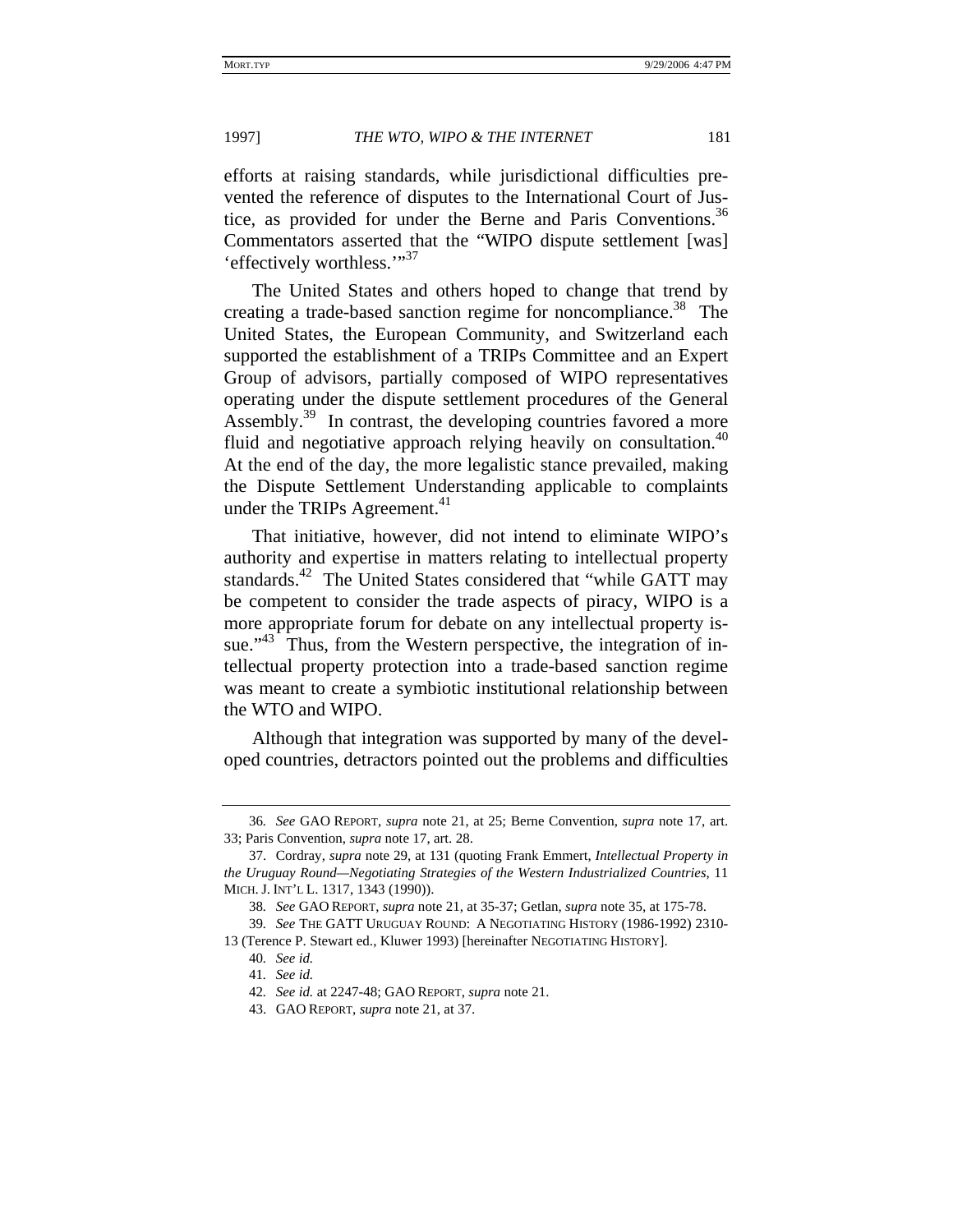involved. Some commentators argued that the TRIPs Agreement negotiations would suffer from a lack of input from intellectual property specialists like those at WIPO's Secretariat.<sup>44</sup> The inclusion of specialists amongst the TRIPs Agreement negotiating teams appeared to allay these fears. Even so, developing countries delayed the negotiations by debating whether WIPO could better serve their interests as a dispute settlement forum.<sup>45</sup>

The developing world had already established a strong voice within WIPO, using it to argue against higher intellectual property standards. This voice would have significantly strengthened the position of developing countries had WIPO followed through on its initiative to create their own GATT-independent dispute settlement procedures.<sup>46</sup> But the United States wielded its section 301<sup>47</sup> sword, bringing pressure to bear upon the developing world and ensuring their belated acceptance of the WTO's Dispute Settlement Understanding.<sup>48</sup> Other critics cautioned against the possibility of duplicative efforts and overlap between the work of the new TRIPs Council and WIPO.<sup>49</sup>

In response to these concerns, the two bodies concluded a cooperative agreement in 1995, in an attempt to coordinate their efforts.50 The TRIPs Agreement already requires WIPO and the

<sup>44</sup>*. See* Ulrich Joos & Rainer Moufang, *Report on the Second Ringberg-Symposium*, *in* GATT OR WIPO? NEW WAYS IN INTERNATIONAL PROTECTION OF INTELLECTUAL PROPERTY 1, 32 (Friedrich Karl Beier & Gerhard Schricker eds., 1989).

<sup>45</sup>*. See Trade-Related Intellectual Property Talks Bog Down Again Over GATT-WIPO Forum Debate*, 7 Int'l Trade Rep. (BNA) No. 11, at 373 (Mar. 14, 1990).

<sup>46</sup>*. See* Michael L. Doane, *TRIPs and International Intellectual Property Protection in an Age of Advancing Technology*, 9 AM. U. J. INT'L L. & POL'Y 465, 489-90 (1994). See Gopal Das, *Intellectual Property Dispute, GATT, WIPO: Of Playing By the Game Rules and Rules of the Game,* 35 IDEA 149, 174-78 (1994), for a discussion of WIPO's proposed dispute settlement system.

<sup>47.</sup> Trade Act of 1974, Pub. L. No. 93-618, § 301, 88 Stat. 1978 (Jan. 3, 1975) (codified as amended at 19 U.S.C. § 2411 (1988)).

<sup>48</sup>*. See* Getlan, *supra* note 35, at 204.

<sup>49</sup>*. See* Joos & Moufang, *supra* note 44, at 32-33.

<sup>50</sup>*. See* World Intellectual Property Organization-World Trade Organization: Agreement between the WIPO and the WTO, at Geneva, Dec. 22, 1995, 35 I.L.M. 754 (entered into force Jan. 1, 1996) [hereinafter WIPO/WTO Agreement]; *see also* Adrian Otten & Hannu Wager, *Nature and Scope of the Agreement: Compliance with TRIPs: The Emerging World View*, 29 VAND. J. TRANSNAT'L L. 391, 410-11 (1996); *WTO Group to Propose Accord with WIPO on Coordinating Intellectual Property*, 12 Int'l Trade Rep.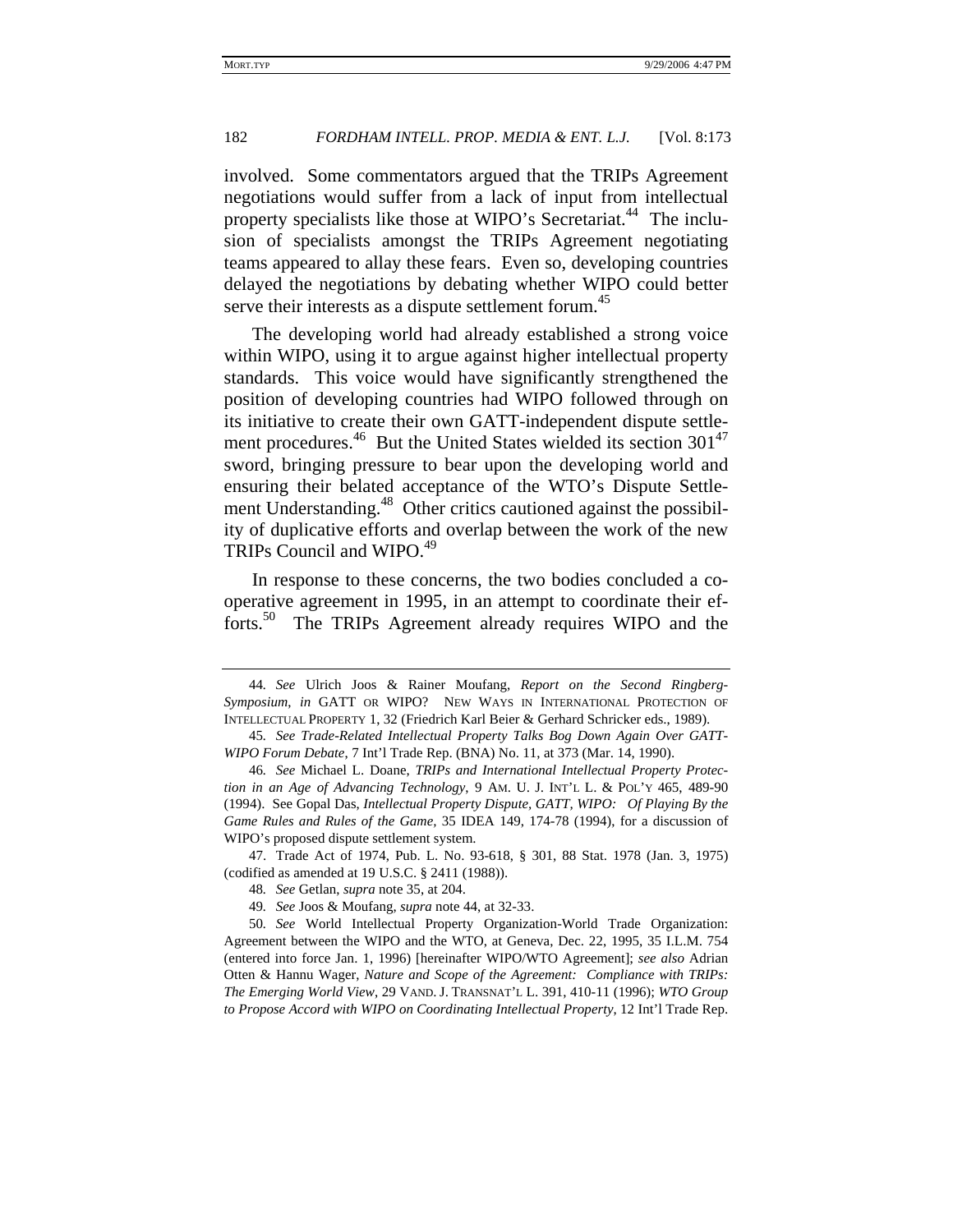WTO to consult regarding the creation of a central registrar for transparency rules and regulations under article  $63(2)$ .<sup>51</sup> The WIPO/WTO Agreement extends this "mutually supportive relationship" to areas of legal-technical assistance and cooperation while providing for open accessibility to each other's legal resources. $52$  A final check on possible overlap comes from the fact that the TRIPs Agreement covers only four of the nineteen conventions administered by  $W \nIPO<sup>53</sup>$  Despite all of the criticism, the TRIPs Agreement came into force along with the rest of the Uruguay Round on January 1, 1995. $54$ 

#### C. *The TRIPs Agreement and the WTO*

In one sweeping move, the TRIPs Agreement took many of the substantive provisions of the main WIPO conventions, made them applicable to WTO members, and created new measures covering enforcement and dispute settlement. The TRIPs Agreement itself established only a handful of new international rights, such as a right to trade secrets.<sup>55</sup> By incorporating the substantive rights of the Berne, Rome, and Paris Conventions,<sup>56</sup> along with the Treaty on Intellectual Property in Respect of Integrated Circuits,  $57$  the TRIPs Agreement maintained a minimum standards level of protection.<sup>58</sup>

The TRIPs Agreement's minimum standards formula, a direct

56. Berne Convention, *supra* note 17; Rome Convention, *supra* note 25; Paris Convention, *supra* note 17.

58*. See* Otten & Wager, *supra* note 50, at 394-97.

<sup>(</sup>BNA) No. 38, at 1598 (Sept. 27, 1995).

<sup>51</sup>*.* TRIPs Agreement, *supra* note 2.

<sup>52.</sup> WIPO/WTO Agreement, *supra* note 50, pmbl., arts. 2, 4.

<sup>53.</sup> WIPO administers the Paris Convention, the Berne Convention, the Madrid Agreement, and the Rome Convention. *See* Cordray, *supra* note 29, at 122-24.

<sup>54</sup>*. See* TRIPs Agreement, *supra* note 2.

<sup>55</sup>*. See* Otten & Wager, *supra* note 50 (describing the differences in protection between the WIPO treaties and the TRIPs Agreement); J.H. Reichman, *Universal Minimum Standards of Intellectual Property Protection Under the TRIPs Component of the WTO Agreement*, 29 INT'L LAW. 345 (1995) [hereinafter Reichman I]; John G. Byrne, Comment, *Changes on the Frontier of Intellectual Property Law: An Overview of the Changes Required by GATT*, 34 DUQ. L. REV. 121 (1995).

<sup>57.</sup> Treaty on Intellectual Property in Respect of Integrated Circuits, *opened for signature at* Washington, D.C., May 26, 1989, 28 I.L.M. 1477 (1989) [hereinafter Integrated Circuit Treaty].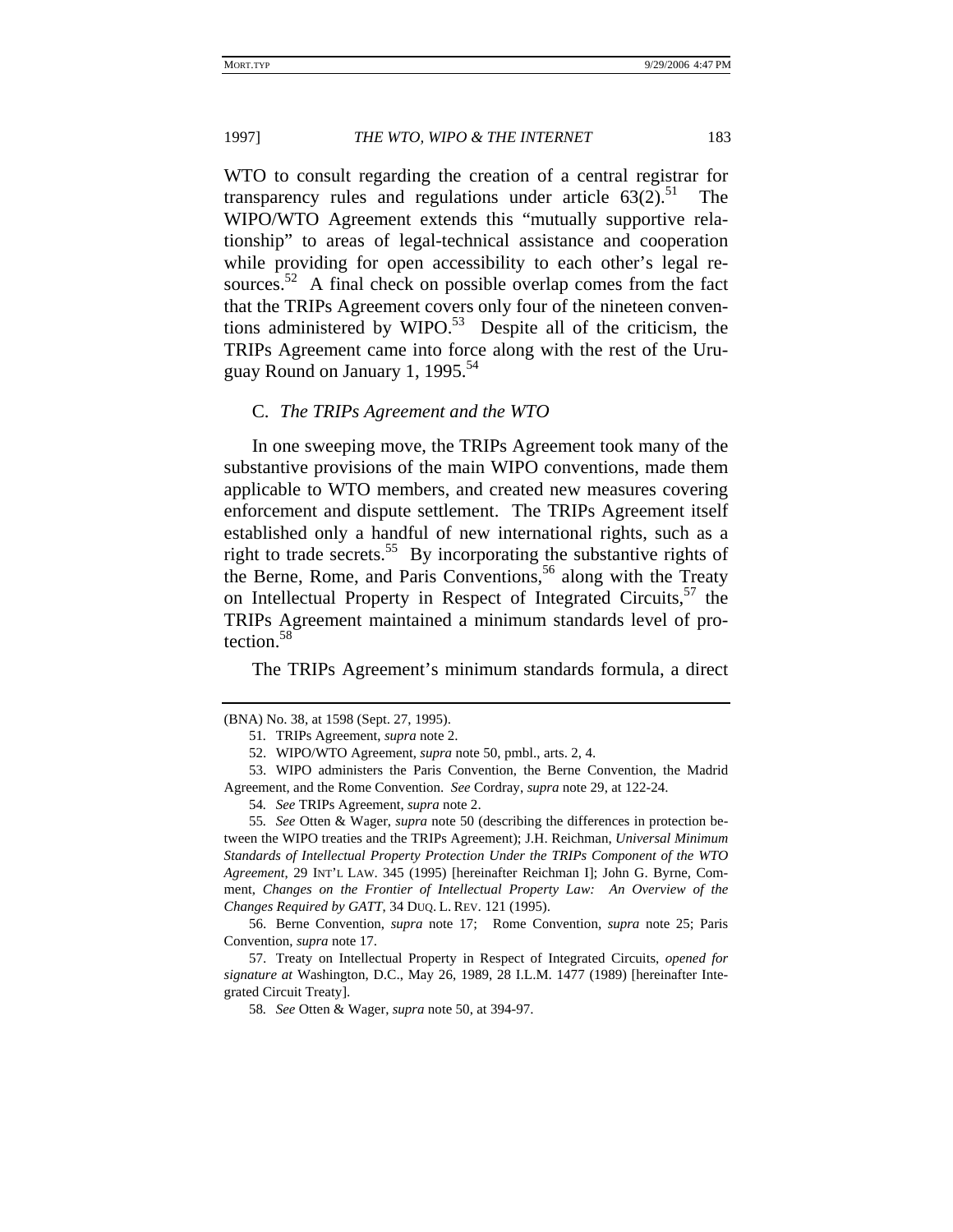descendant of that used previously in international intellectual property conventions, contrasts sharply with those of other WTO Agreements, such as the Agreement on Technical Barriers to Trade ("Technical Barriers Agreement")<sup>59</sup> and the Agreement on Sanitary and Phytosanitary Measures ("Phytosanitary Measures Agreement"). $^{60}$  Although these other agreements attempt to harmonize national measures through general guidelines, the TRIPs Agreement actually establishes a group of specific rights, which serve as a baseline beneath which no member may fall.<sup>61</sup> For example, the TRIPs Agreement requires all WTO members to abide by articles 1 through 21 of the Berne Convention, whether or not a particular member actually belongs to the Berne Convention.<sup>62</sup> Due in part to these specific statutory requirements, membership of the WIPO conventions has expanded. Membership in the Berne Convention, for example, has "virtually doubled" since 1986.<sup>63</sup>

Integration into the WTO, however, involved more than just the cannibalization of the WIPO conventions. In addition to expanding the effective application of the WIPO treaties, the TRIPs Agreement reinforced the crucial principles of national treatment and most favored nation, which aim to eliminate discrimination on both the national and international levels.<sup>64</sup>

Undoubtedly, the most important and controversial aspects of intellectual property's integration into the WTO were enforcement and dispute settlement. Under the TRIPs Agreement, "members

<sup>59</sup>*.* Agreement on Technical Barriers to Trade, Apr. 15, 1994, Marrakesh Agreement Establishing the World Trade Organization, Annex 1A, 33 I.L.M. 1381 (listing agreement reproduced at 18 I.L.M. 1079) [hereinafter Technical Barriers Agreement].

<sup>60</sup>*.* Agreement on the Application of Sanitary and Phytosanitary Measures, Apr. 15, 1994, Marrakesh Agreement Establishing the World Trade organization, Annex 1A (visited Sept. 11, 1997) <http://www.wto.org/wto/legal/15-sps.wp5> [hereinafter Phytosanitary Measures Agreement].

<sup>61</sup>*.* TRIPs Agreement, *supra* note 2.

<sup>62</sup>*. See id.* art. 9.

<sup>63.</sup> Eric H. Smith, *Impact of the TRIPs Agreement on Specific Disciplines: Copyrightable Literary and Artistic Works: Worldwide Copyright Protection Under the TRIPs Agreement*, 29 VAND. J. TRANSNAT'L L. 559, 561 (1996). Other possible reasons for this expansion include the membership of several newly-independent states and the long-delayed accession of the United States.

<sup>64</sup>*. See* TRIPs Agreement, *supra* note 2, arts. 3, 4; *see also* Reichman I, *supra* note 55, at 347-51.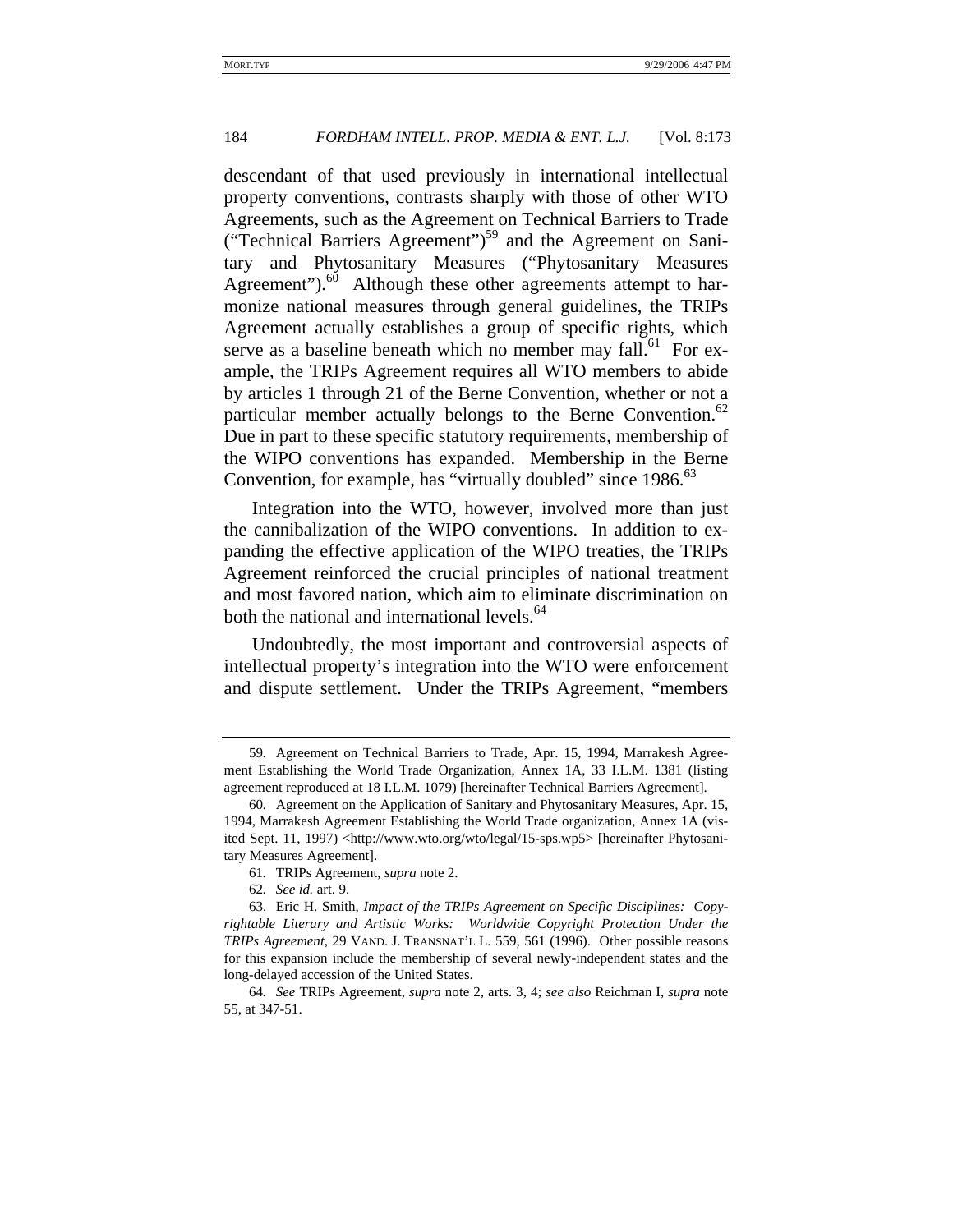[must] provide domestic procedures and remedies so that right holders can enforce their rights effectively."<sup>65</sup> The twin goals of enforcement include (1) facilitating fair and equitable enforcement, and (2) deterring future infringement.<sup>66</sup> As a corollary to these goals, the TRIPs Agreement contains transparency requirements<sup>67</sup> which obligate members to inform the TRIPs Council of any laws or regulations directly impacting on enforcement.<sup>68</sup> Because international intellectual property law had previously said little about enforcement standards, these additions were considered necessary to guarantee the full enjoyment of the TRIPs Agreement's substantive rights.

In addition, the TRIPs Agreement incorporates by reference the Dispute Settlement Understanding and its progressive approach to problem solving.<sup>69</sup> Noncompliance with the provisions of the TRIPs Agreement constitutes a nullification and impairment of the benefits accruing to WTO members on the basis of GATT articles XXII and XXIII.<sup>70</sup> Together, the enforcement and dispute settlement provisions of the TRIPs Agreement gave international intellectual property conventions the strength they previously lacked.

Since the formation of the WTO, the TRIPs Agreement has been invoked in numerous disputes.<sup>71</sup> It was only recently, how-

<sup>65.</sup> Otten & Wager, *supra* note 50, at 403; *see also* TRIPs Agreement, *supra* note 2, arts. 41-60.

<sup>66</sup>*.* TRIPs Agreement, *supra* note 2, arts. 41-60; Otten & Wager, *supra* note 50, at 403.

<sup>67</sup>*. See supra* text accompanying notes 50-51 (discussing the transparency requirements).

<sup>68</sup>*.* TRIPs Agreement, *supra* note 2, art. 63.

<sup>69</sup>*. Id.* art. 64(1).

<sup>70</sup>*.* TRIPs Agreement, *supra* note 2, art. 64; *see also* NEGOTIATING HISTORY, *supra* note 39, at 2310-13.

<sup>71.</sup> As of October 20, 1997, this includes one issued panel report, *see India—Patent Protection for Pharmaceutical & Agricultural Chemical Products*, WTO Doc. WT/DS50/R (Sept. 5, 1997); one active panel, *see Indonesia—Certain Measures Affecting the Automobile Industry*, WTO Doc. WT/DS55/8 (Aug. 5, 1997) (complaints by the United States at WT/DS59); and three pending consultations, *see India—Patent Protection for Pharmaceutical & Agricultural Chemical Products*, WTO Doc. WT/DS79/3 (Nov. 27, 1997); *Ireland—Measures Affecting the Grant of Copyright and Neighbouring Rights*, WTO Doc. WT/DS82/1 (May 26, 1997); *Denmark—Measures Affecting the Enforcement of Intellectual Property Rights*, WTO Doc. WT/DS83/1 (May 21, 1997). Three cases relying on TRIPs principles already have reached settlement. *See Overview*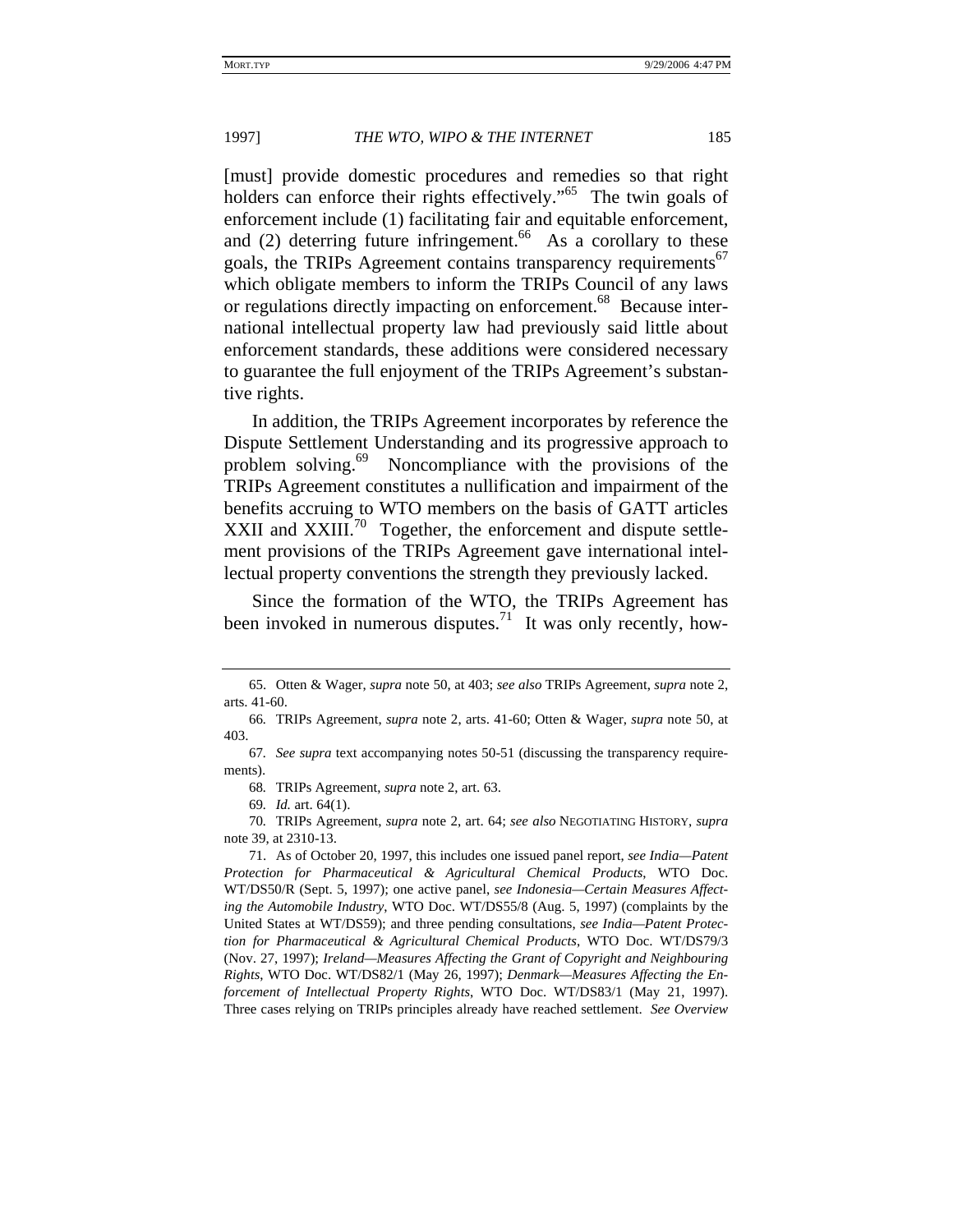ever, that the Dispute Settlement Body released its first panel report interpreting the TRIPs Agreement.72 The *India Patent* panel upheld a United States challenge to India's implementation of a "mailbox" filing system for pharmaceutical and agricultural patent applications.<sup>73</sup> Article 70(8) of the TRIPs Agreement requires developing nations, such as India, who provide for no product patents, to create interim filing procedures so that applications can be considered when such protection is eventually created.<sup>74</sup>

According to the panel report, India failed to fulfill its obligations under articles 70(8) and 63, by implementing its system through an executive order, rather than through legislative amendment.<sup>75</sup> India also violated article 70(9) by not instituting exclusive marketing rights for applicants.<sup>76</sup> While the Indian government is appealing the decision formally, it simultaneously is seeking to forge a domestic political consensus, which will allow it to fulfill its WTO obligations.<sup>77</sup> This indicates a willingness on the part of India to work within the framework of the Dispute Settlement Understanding and to respect its commitments under the TRIPs Agreement, a quality which has been the hallmark of success in disputes involving the other WTO disciplines.<sup>78</sup>

76*. See id.*

*of the State-of-Play of WTO Disputes* (visited Jan. 2, 1998) <http://www.wto.org/wto/dispute/bulletin.htm>.

<sup>72</sup>*. See India—Patent Protection for Pharmaceutical & Agricultural Chemical Products*, WTO Doc. WT/DS50/R (Sept. 5, 1997).

<sup>73</sup>*. See id.*

<sup>74</sup>*. See* TRIPs Agreement, *supra* note 2, art. 70(8). Developing nations must phasein patent protection by January 1, 2005. *See id.* art. 66(1).

<sup>75</sup>*. See* Marc Selinger, *Barshefsky Hails WTO 'Precedent' in Drug Patent Dispute With India*, 14 Int'l Trade Rep. (BNA) No. 36, at 1522 (Sept. 10, 1997).

<sup>77</sup>*. See* N. Vasuki Rao, *India to Appeal WTO Ruling on Patent System*, J. COM., Sept. 12, 1997, at 4A.

<sup>78</sup>*. See, e.g.*, *European Community—Measures Concerning Meat and Meat Products (Hormones)*, WTO Doc. WT/DS26/R (Aug. 18, 1997) (hormones in livestock farming); *United States—Standards for Reformulated and Conventional Gasoline*, WTO Doc. WT/DS2/R (Jan. 29, 1996) (regulating fuel and fuel additives), WTO Doc. WT/DS2/AB/R (Apr. 29, 1996) (Appellate Body report); *Canada—Certain Measures Concerning Periodicals*, WTO Doc. WT/DS31/R (Mar. 14, 1997) (prohibiting importation of split-run editions of United States periodicals), WTO Doc. WT/DS31/AB/R (June 30, 1997) (Appellate Body report); *European Community—Regime for the Importation, Sale and Distribution of Bananas*, WTO Doc. WT/DS27/R7/HND (May 22, 1997) (distributing bananas in Europe), WTO Doc. WT/DS27/AB/R (Sept. 9, 1997) (Appellate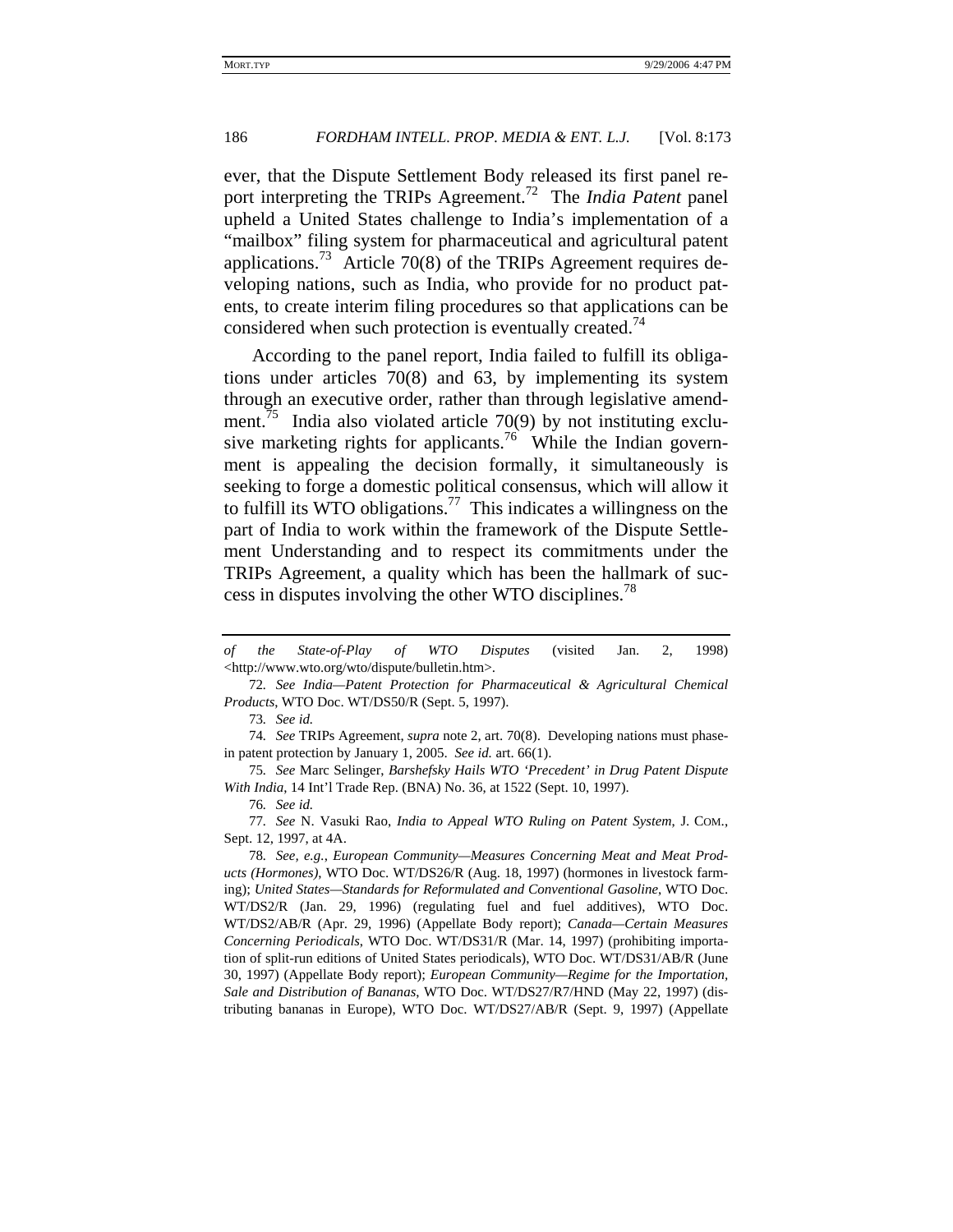While it would be premature to label the *India Patent* case as a victory for the TRIPs Agreement and the WTO system, the initial outlook is promising. Ultimately, however, the successful future of international intellectual property protection depends on more than just the merger of substantive law with enforcement and dispute settlement procedures. It rests on the ability of substantive law to adapt to the rapidly changing world of technology. This is because the TRIPs Agreement "leaves notable gaps and loopholes ... especially with respect to nontraditional objects of intellectual property protection."<sup>79</sup> The question of how the WTO and WIPO will respond to this challenge may well prove the ultimate test of the TRIPs Agreement and of the symbiotic institutional arrangement it created.

#### II. THE INTERNET TREATIES

Major issues and players are responsible for shaping the negotiation of the Internet Treaties. Because of the potential impact of these treaties upon the burgeoning electronic marketplace, this part considers the intrinsic difficulties in applying traditional copyright principles to the Internet. The Diplomatic Conference, which resulted in the new treaties, debated these difficulties at length. Typically, the discussion diverged along two lines: (1) those supporting the extension of traditional copyright principles to digital technologies (the "copyright purists"), $80$  and (2) those championing the loose application or modification of current theory (the "innovators"). $81$  By examining the views of these groups, along with the influence they wielded at the Diplomatic Conference, it is possible to gain a clear understanding of how the proposed texts evolved into the final drafts.

#### A. *The Internet and Intellectual Property Challenges*

One of the most pressing and difficult challenges for intellectual property lawyers in recent years has involved reconciling tra-

Body report).

<sup>79.</sup> Reichman I, *supra* note 55, at 347. Examples include weak industrial design protection and no *sui generis* rights for functional design.

<sup>80</sup>*. See infra* Part II.C.1.

<sup>81</sup>*. See infra* Part II.C.2.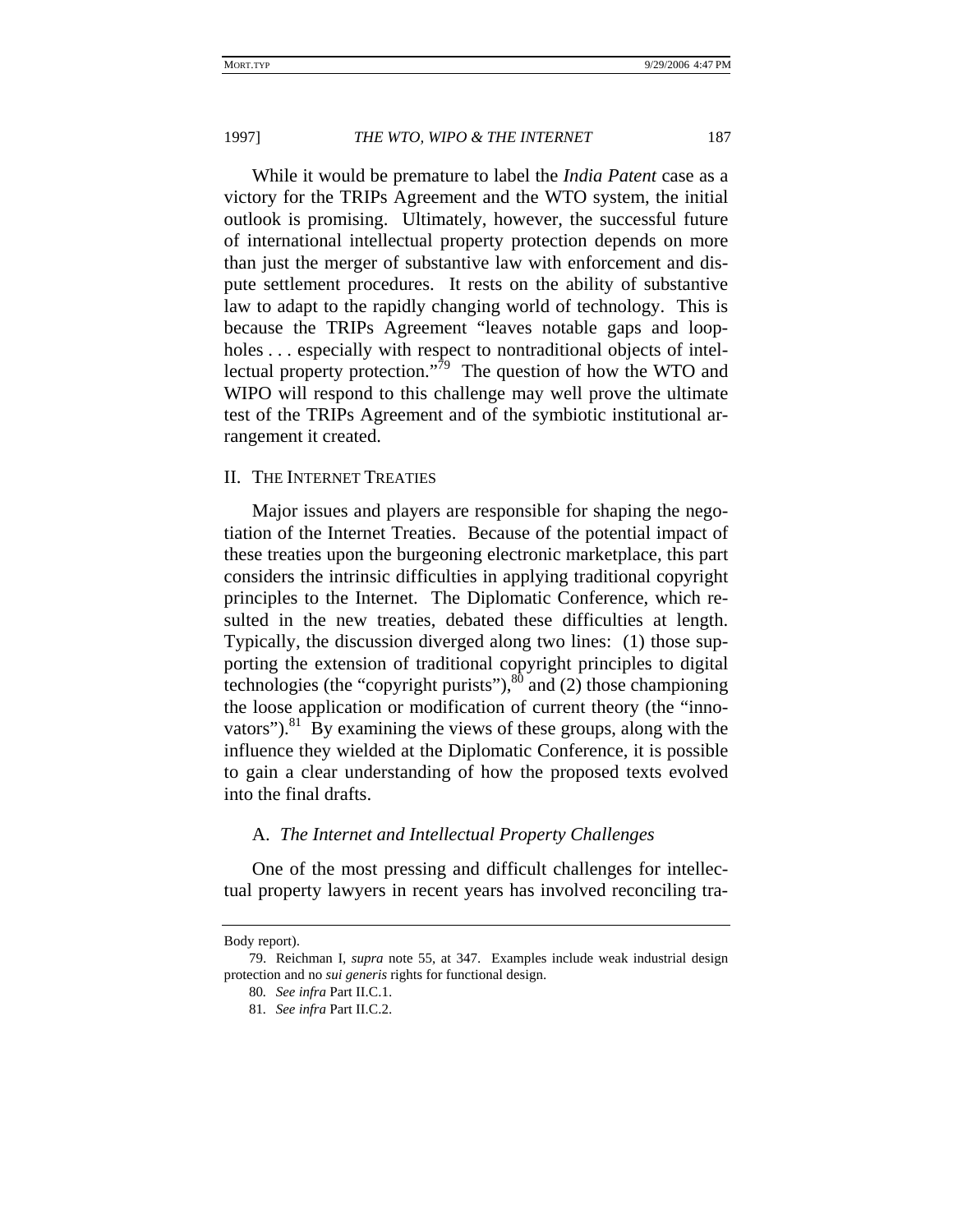ditional intellectual property rights with the rapidly changing technology of the information superhighway.<sup>82</sup> The word "Internet" has become ubiquitous in our daily vocabulary, referring to an interlocking system of computer networks which communicate with each other by transmitting data through a series of servers. $83 A$ useful analogy is a spider web, such that "[a]t each point where the strands meet is a computer/server. Data goes down the strands, often through several intermediate servers before arriving at final destinations."<sup>84</sup>

This web lacks any central organization and expands well beyond the conventional boundaries of territory or government regulation. The reason for this decentralization lies in the Internet's historical roots. In the 1960s, the Defense Department's Advanced Research Projects Agency began to experiment with linking the military's command computers in an effort to protect them from a Soviet attack.<sup>85</sup> Because of its usefulness, this "Arpanet" eventually grew to include governmental and educational organizations, thereby garnering the new moniker "Internet."<sup>86</sup>

Today, 11 million American households access the World Wide Web, a text and graphics-based interface, and 50 million web pages exist.<sup>87</sup> Over \$200 million in commerce was completed over the Internet in 1995, with the growth potential for billions by the year 2000.<sup>88</sup> The Internet is quickly changing the way in which the world communicates, interacts, and does business.

The Internet's growing importance and expansive nature gives

<sup>82</sup>*. See generally* Bruce A. Lehman, *Global Intellectual Property in the Twenty-First Century*, 7 FORDHAM INTELL. PROP. MEDIA & ENT. L.J. 9 (1996) (addressing the global information infrastructure and the evolution of intellectual property laws).

<sup>83</sup>*. See* Ramo, *supra* note 3, at 58-59.

<sup>84.</sup> Patrick F. McGowan, *The Internet and Intellectual Property Issues*, 455 PLI/PAT. 303, 312 (1996).

<sup>85</sup>*. See id.; see also* Christine Biederman & Jamie Murphy, *Rebellion Over Who Controls the Net*, N.Y. TIMES CYBERTIMES (Nov. 23, 1996) (visited Jan. 2, 1998) <http://www.cybertimes.com>.

<sup>86</sup>*. See* Benjamin R. Kuhn, Comment, *A Dilemma in Cyberspace and Beyond: Copyright Law for Intellectual Property Distributed Over the Information Superhighways of Today and Tomorrow*, 10 TEMP. INT'L & COMP. L.J. 171, 180 (1996); Biederman & Murphy, *supra* note 85.

<sup>87</sup>*. See* Betty Ann Bowser, *NewsHour* (PBS television broadcast, Dec. 25, 1996).

<sup>88</sup>*. See* Yerkey, *supra* note 8*.*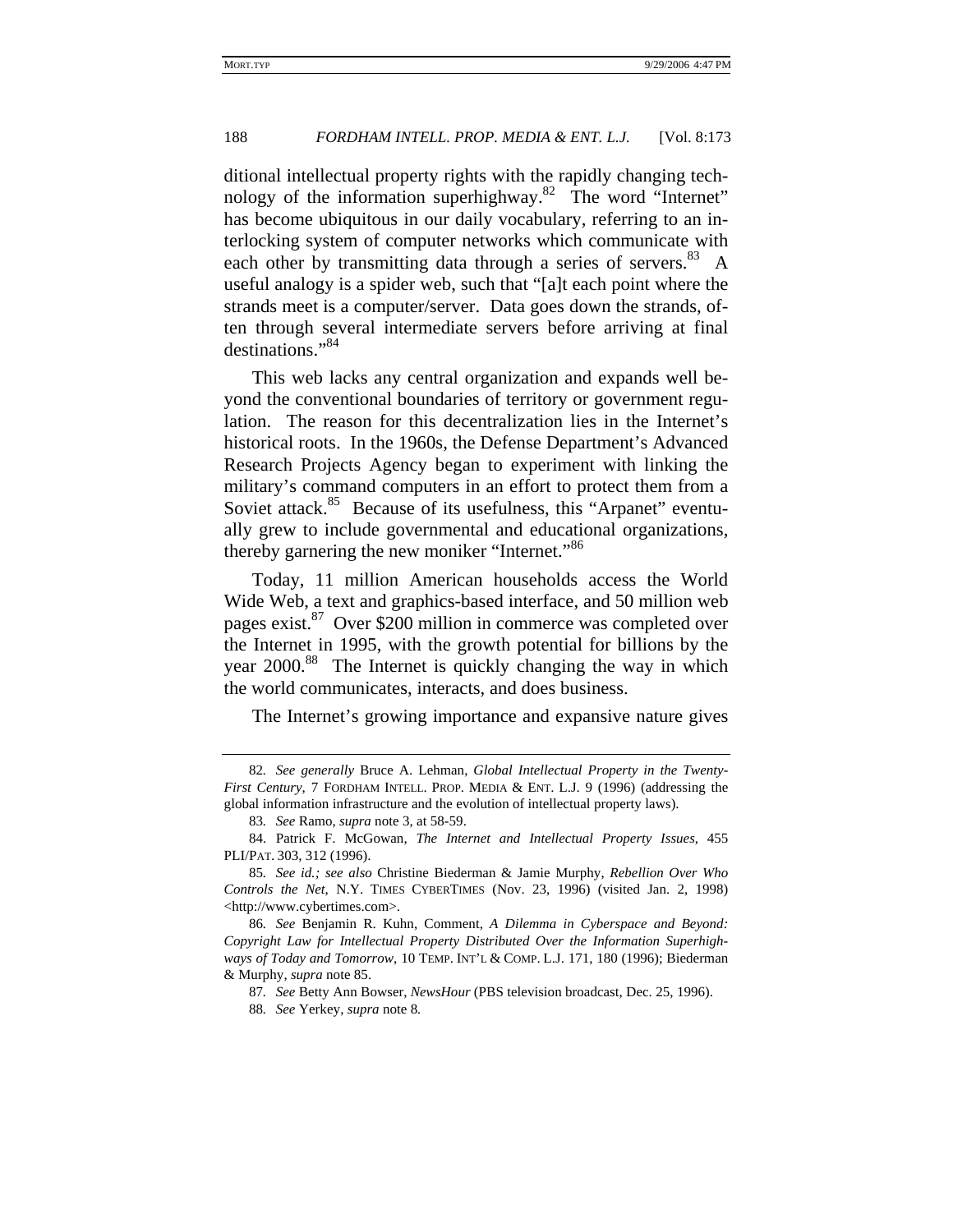intellectual property owners reason for concern about the dissemination of their protected property. For example, when an author of a story places text on a web page, he or she instantaneously makes it available to users of the Internet. It is difficult to determine at which point the text is sufficiently "fixed" to qualify for copyright protection.<sup>89</sup> Several alternatives exist: (1) when it is saved on the author's hard drive,  $90<sup>90</sup>$  (2) when it appears on a computer screen, (3) when it is temporarily copied on a series of intermediate servers, or (4) when a copy is printed onto paper. Moreover, it is unclear which country's law would apply to someone who downloaded the text in another country and consequently infringed upon the author's copyright,<sup>91</sup> or to what extent the "fair use" exception<sup>92</sup> would apply. Who exactly would carry the burden of policing infringers also is uncertain. Current international intellectual property conventions provide no ready answers to any of these questions. Truly, "[c]opyright laws are under technological siege."<sup>93</sup>

#### B. *Movement Toward a Conference*

In 1989, WIPO organized the Committee of Experts on a Possible Protocol to the Berne Convention "destined to clarify the existing, or establish new, international norms where, under the present text of the Berne Convention, doubts may exist as to the

<sup>89.</sup> United States law provides, in relevant part, that "[c]opyright protection subsists, in accordance with this title, in original works of authorship *fixed in any tangible medium of expression*, now known or later developed, from which they can be perceived, reproduced, or otherwise communicated, either directly or with the aid of a machine or device." 17 U.S.C.A. § 102(a) (West Supp. 1996) (emphasis added).

<sup>90</sup>*. See, e.g.*, MAI Sys. Corp. v. Peak Comp. Servs. Inc., 991 F.2d 511 (9th Cir. 1993) (holding that temporary copies on a computer's RAM constitute a copy under section 101 of Copyright Act).

<sup>91</sup>*. See, e.g.*, Playboy Enters., Inc. v. Chuckleberry Publ'g, Inc., 939 F. Supp. 1032, 1044 (S.D.N.Y. 1996) (holding that the Italian defendant violated the injunction against distributing its product in United States because soliciting customers through the defendant's web page constituted "deliberate and intentional contact with the United States").

<sup>92.</sup> The fair use exception grants a privilege in others than the copyright owner to use the copyrighted material in a reasonable manner without the owner's consent. *See* Rosemont Enters., Inc. v. Random House, Inc., 256 F. Supp. 55, 65-66 (S.D.N.Y. 1966) (applying the U.S. fair use exception).

<sup>93.</sup> Peter H. Lewis, *160 Nations Meet to Weigh Revision of Copyright Law*, N.Y. TIMES, Dec. 2, 1996, at A1.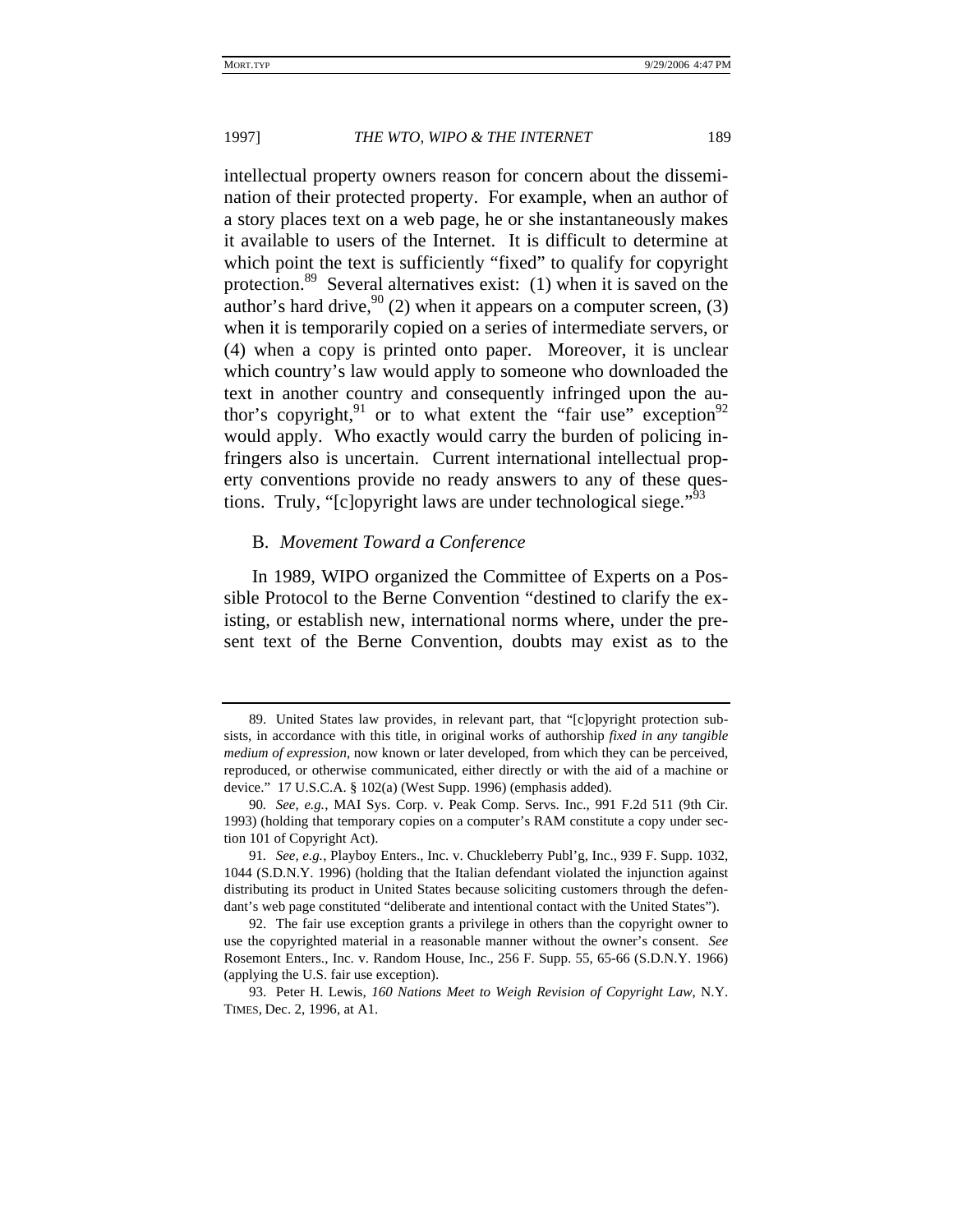extent to which that Convention applies."<sup>94</sup> Doubts existed because traditional copyright principles are based upon national boundaries.<sup>95</sup> The Internet makes many of these principles obsolete because "anything from music to software can be duplicated and distributed at the click of a computer mouse."<sup>96</sup> The Committee of Experts met in 1991 and 1992 to discuss several possible answers to these questions, including the extension of the Berne Convention to electronically transmitted works and the creation of an agreement covering the rights of sound recording producers. $97$ 

More specialized committees met over the next four years in an attempt to establish an agenda for an eventual conference to negotiate both a Berne Convention Protocol and a treaty covering performances and phonograms. After the European Community adopted a directive to provide databases with *sui generis* protection in early 1996, $98$  both the Europeans and Americans began to push an additional proposal aimed at creating a commensurate international right.<sup>99</sup> Following discussions on proposals made by various states, a Diplomatic Conference on Certain Copyright and Neighboring Rights Questions ("Diplomatic Conference") was finally scheduled for December 1996 in Geneva, Switzerland.<sup>100</sup>

At the September 1996, Information Superhighway Summit in Singapore, WIPO began to circulate three proposals for discussion

<sup>94</sup>*. Basic Proposal on the Substantive Provisions of the Treaty on Certain Questions Concerning the Protection of Literary and Artistic Works to be Considered by the Diplomatic Conference*, at ¶ 1, WIPO Doc. CRNR/DC/4 (Aug. 30, 1996) [hereinafter *WIPO Basic Proposal—Copyright*].

<sup>95</sup>*. See* Subafilms, Ltd. v. MGM-Pathe Communs. Co., 24 F.3d 1088 (9th Cir. 1994).

<sup>96</sup>*. Cyberspace Piracy is Target of Geneva Talks*, N.Y. TIMES, Dec. 3, 1996, at C10 [hereinafter *Cyberspace Piracy*].

<sup>97</sup>*. See* Robert A. Cinque, Note, *Making Cyberspace Safe for Copyright: The Protection of Electronic Works in a Protocol to the Berne Convention*, 18 FORDHAM INT'L L.J. 1258, 1261 (1995); *see also WIPO Basic Proposal—Copyright, supra* note 103, ¶ 2.

<sup>98</sup>*. See* Council Directive 96/977, 1996 O.J. (L 96) 2.

<sup>99</sup>*. See* John B. Kennedy & Shoshana R. Dweck, *WIPO Pacts Go Digital: Proposed International Treaties Will Open Up Domestic Debate on Treatment of Electronic Works*, NAT'L L.J., Jan. 27, 1997, at C1.

<sup>100</sup>*. WIPO Basic Proposal—Copyright*, *supra* note 94, ¶ 4-11. Proposals and comments were submitted by Argentina, Australia, Brazil, Canada, the European Community and its Member States, Japan, the People's Republic of China, the Republic of Korea, South Africa, the Sudan, the United States, and Uruguay.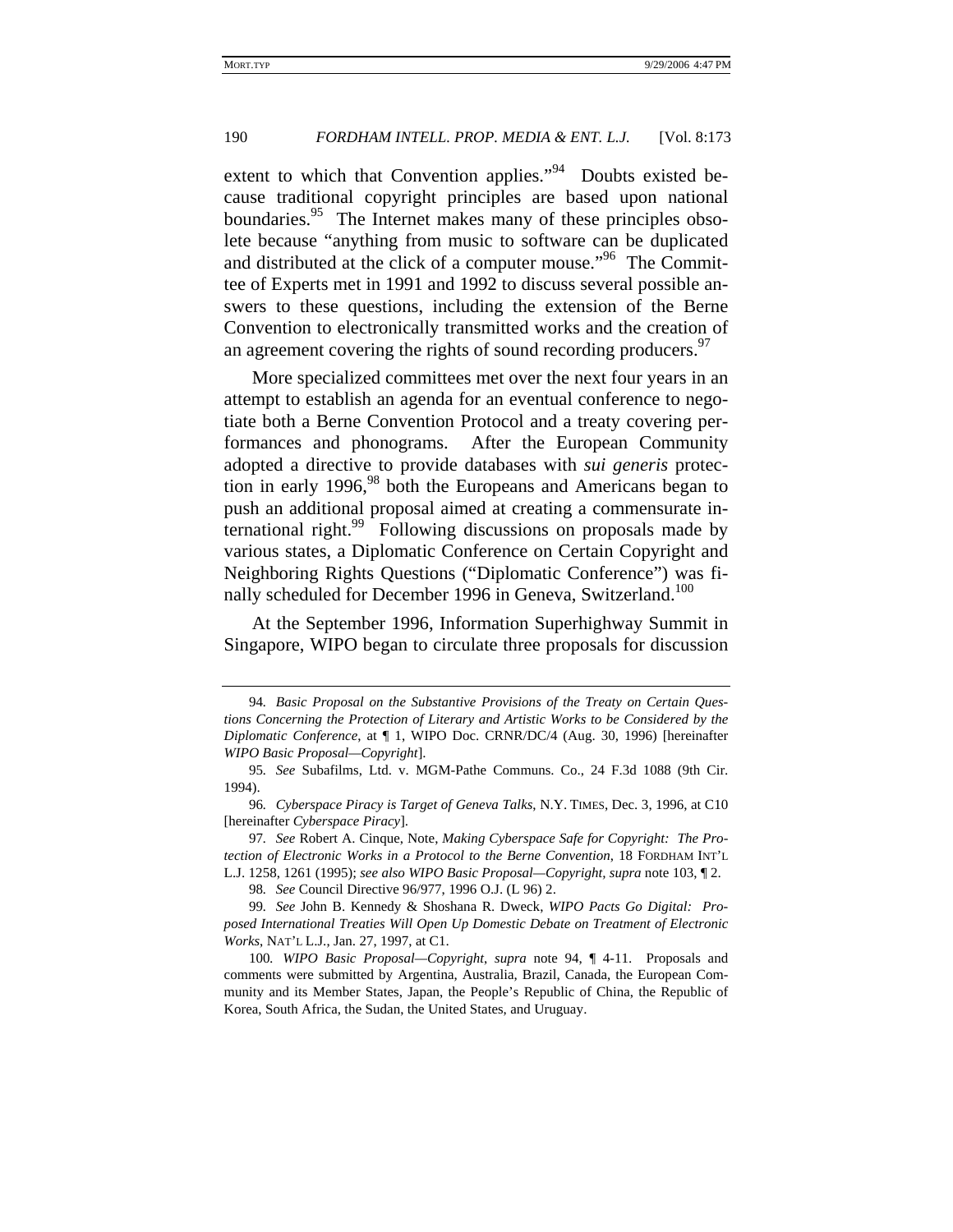at the Diplomatic Conference.<sup>101</sup> The first proposal, entitled "Treaty on Certain Questions Concerning the Protection of Literary and Artistic Works," dealt with expanding the protection of literary and artistic works under the Berne Convention.<sup>102</sup> The second text, "Treaty for the Protection of the Rights of Performers and Producers of Phonograms," used the Rome Convention as a model, in an attempt to raise performers and producers of phonograms to the same level of protection as authors.<sup>103</sup> Finally, the "Treaty on Intellectual Property in Respect of Databases" marked the first attempt at a treaty protecting compilations of data. $104$ 

C. *The Players*

Although most observers agreed on the need for some sort of international accord dealing with digital and electronic intellectual property transmission, reactions to the WIPO proposals varied greatly.105 Indeed, much of the debate over this topic has become polarized among various sectors, each of which exerted its influence during the Diplomatic Conference.<sup>106</sup> A recent law review article provides an interesting analogy by which to understand this political dynamic.<sup>107</sup>

Professor Hugh Hansen of Fordham University School of Law compares the different philosophies of lawyers involved in the international copyright field to those of various religious figures.<sup>108</sup> Copyright lawyers are likened to a "secular priesthood" because of their devotion to traditional intellectual property ideals, while newer, more technologically-minded attorneys receive the title of "agnostics and atheists" on the basis of their questioning attitude

<sup>101</sup>*. See WIPO Should Strengthen Copyright Standards on Internet, Conferees Say*, 13 Int'l Trade Rep. (BNA) No. 36, at 1406 (Sept. 11, 1996) [hereinafter *Conferees*].

<sup>102</sup>*. See id.*

<sup>103</sup>*. See id.*

<sup>104</sup>*. See id.*

<sup>105</sup>*. See* Lewis*, supra* note 93.

<sup>106</sup>*. See* Seth Schiesel, *Global Agreement Reached to Widen Law on Copyright*, N.Y. TIMES, Dec. 21, 1996, at A1 [hereinafter Schiesel I].

<sup>107</sup>*. See* Hugh C. Hansen, *International Copyright: An Unorthodox Analysis*, 29 VAND. J. TRANSNAT'L L. 579 (1996).

<sup>108</sup>*. See id.*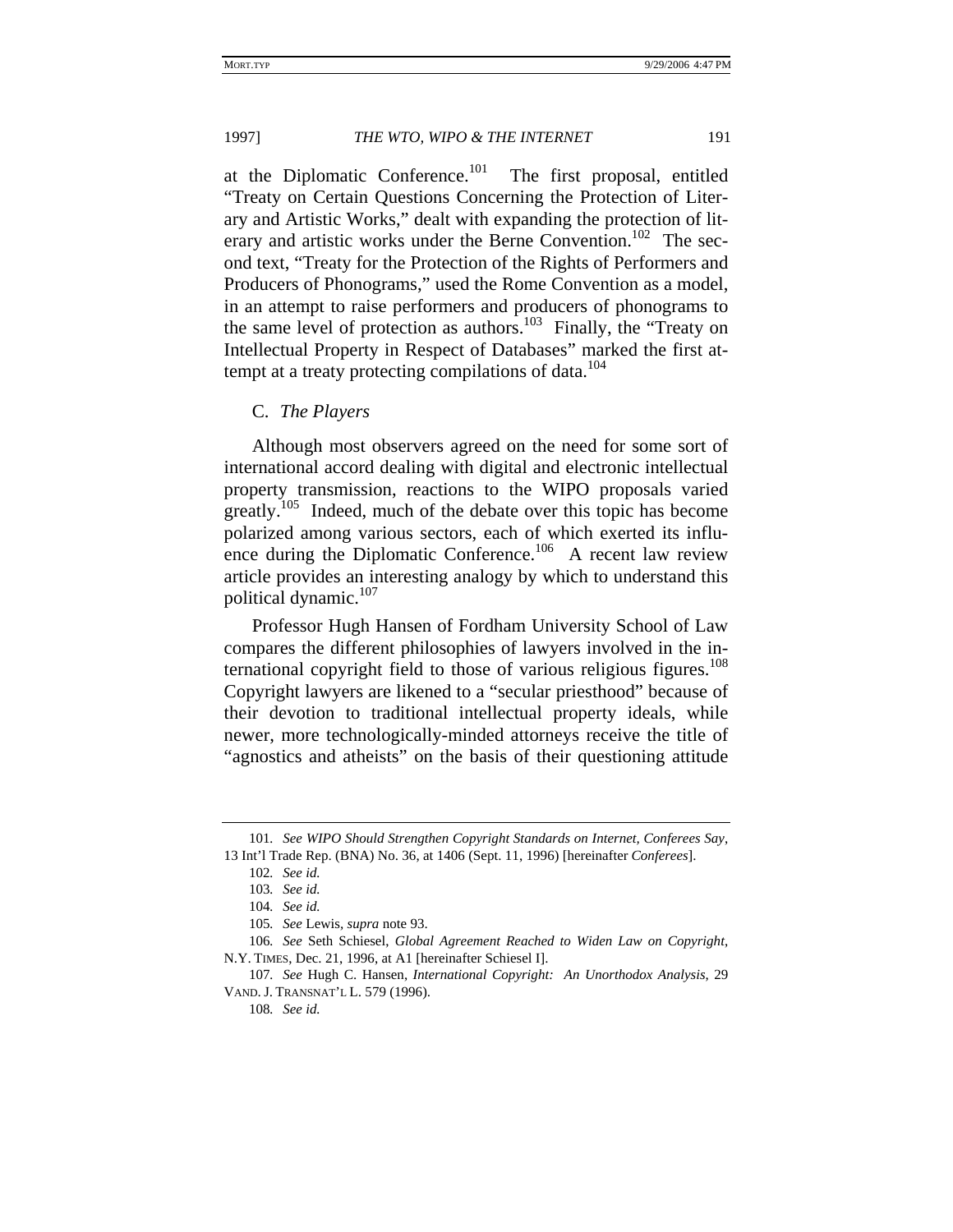toward the traditionalists.<sup>109</sup> "Missionaries" include trade-oriented persons who seek to expand copyright protection around the world, particularly through the WTO. $^{110}$ 

While this paradigm provides insight into the legal ideologies competing in the international copyright community, many other economic and technological factors come into play when dealing with intellectual property and the Internet. Various interests contributed their own perspectives and agendas to the debate over the final texts of the treaties during the Diplomatic Conference.<sup>111</sup> Although the distinction is somewhat artificial, this Article groups these interests into two categories: "copyright purists" and "innovators."

# 1. Copyright Purists

"Copyright purists" include a wide cross-section of interests, such as intellectual property practitioners, the Clinton Administration, WIPO officials, and copyright holders in the entertainment and music industries.<sup>112</sup> The purists believe "that copyright laws provide the best protection for the upcoming boom in electronic commerce and information transfer."<sup>113</sup> The purists' motivation, however, comes not only from an affinity for the intellectual framework of copyright; it derives equally from the desire "to halt the growing international trend to pirate billions of dollars' worth of intellectual property. Without stronger protections, they argue, there will be no incentive to develop new material to sate the appetite of the emerging global-information infrastructure."<sup>114</sup>

Indeed, the film and recording industries found themselves aligned with President Clinton's Administration in their support for most of WIPO's proposals, largely because they would gain greatly from strong copyright standards involving the Internet.<sup>115</sup>

<sup>109</sup>*. Id.*

<sup>110</sup>*. Id.*

<sup>111</sup>*. See* Schiesel I, *supra* note 106.

<sup>112</sup>*. See generally id.* (identifying supporters and opponents of new treaties).

<sup>113</sup>*. Conferees*, *supra* note 101, at 1406 (citing U.S. Patent and Trademark Office ("PTO") senior legal counselor Michael Keplinger).

<sup>114.</sup> Lewis, *supra* note 93. 115*. See id.*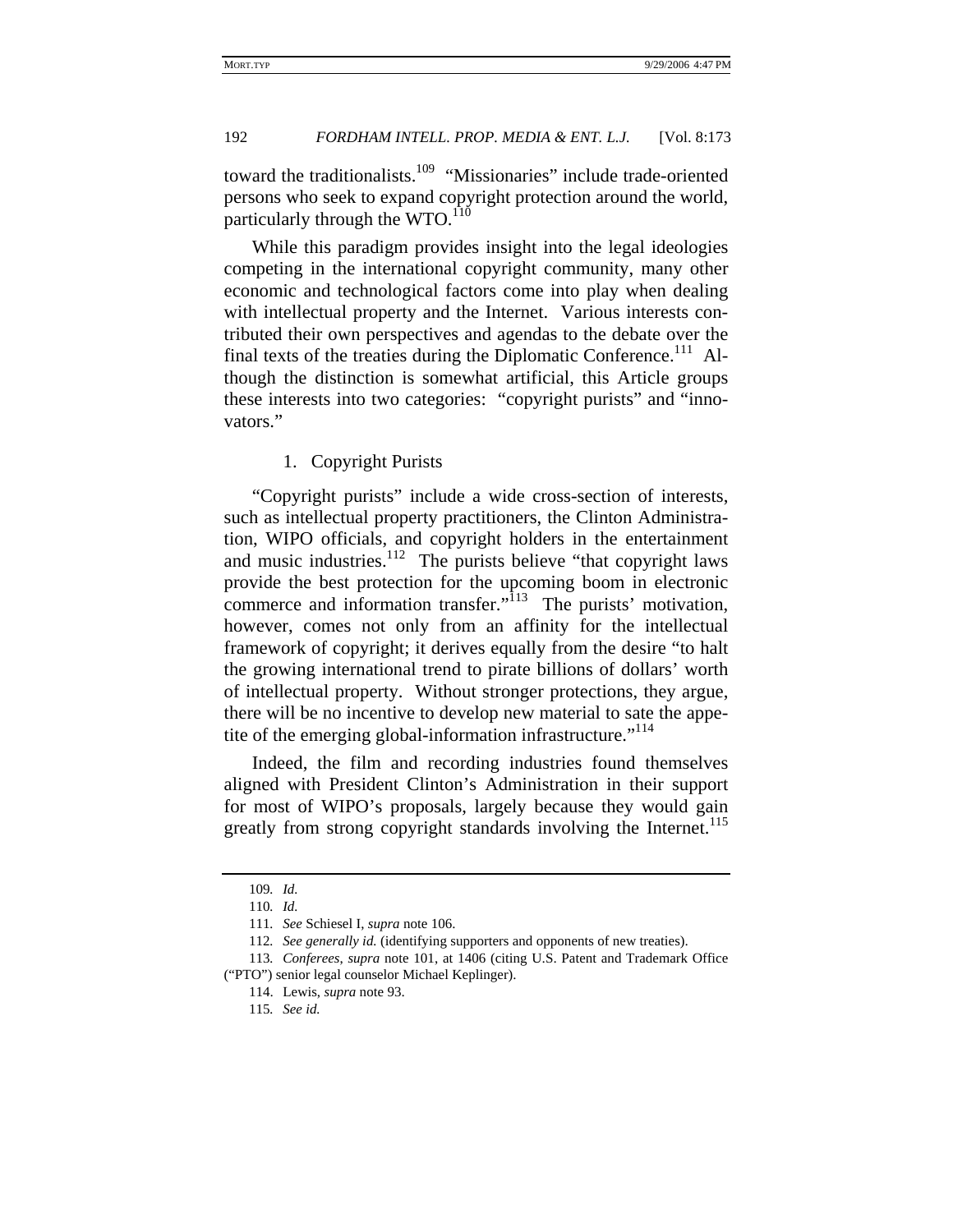As a part of President Clinton's digital agenda,<sup>116</sup> the negotiating team in Geneva emphasized the importance of the Internet Treaties as "the cornerstone of international economic law for the information and technological age of the 21st century."117 This position is taken with good reason; United States copyrights account for over \$50 billion of exports each year, an amount greater than any manufacturing sector.<sup>118</sup>

Given the ease with which otherwise protected materials can be accessed and infringed over the Internet, without any remuneration to the copyright holder, it is understandable that in the absence of a legal regime protecting their rights, copyright holders would likely refrain from entering into an electronic marketplace.<sup>119</sup> The result would be to significantly chill the development of the Internet as a forum for international trade.<sup>120</sup> In light of the intimate connection between the Internet, intellectual property, and the development of an electronic marketplace, President Clinton's Administration has embraced WIPO as a harbinger of economic change.<sup>121</sup> Thus, the position of "purists," that traditional copyright intrinsically governs the transmission of protected works over the Internet, must be viewed in light of the substantial economic factors involved.

#### 2. The Innovators

On the other side of the debate, the "innovators" include a large and diverse group of scholars, technicians, librarians, consumer groups, and corporations.<sup>122</sup> They believe that traditional copyright principles can adequately protect digital and electronic

<sup>116.</sup> President William J. Clinton, *State of the Union Address*, *in* WASH. POST, Feb. 5, 1997, at A18.

<sup>117.</sup> Schiesel I, *supra* note 106 (quoting PTO Commissioner Bruce Lehman).

<sup>118</sup>*. See* Jonathan Newcomb, *Creators Have Most to Lose in Copyright Pact*, N.Y. TIMES, Dec. 23, 1996, at A14.

<sup>119</sup>*. See* Lewis, *supra* note 93; J.H. Reichman, *Legal Hybrids Between the Patent and Copyright Paradigms*, 94 COLUM. L. REV. 2432 (1994) [hereinafter Reichman II].

<sup>120</sup>*. See* Schiesel I, *supra* note 106; *see also* Peter Jaszi, *Caught in the Net of Copyright*, 75 OR. L. REV. 299, 300 (1996).

<sup>121</sup>*. See* Schiesel I, *supra* note 106.

<sup>122</sup>*. See generally* James Neal, *Copyright & Cyberspace: A Librarian's View of the WIPO Conference*, AM. LIBR., Feb. 1997, at 34 (describing how most librarians view the WIPO Conference).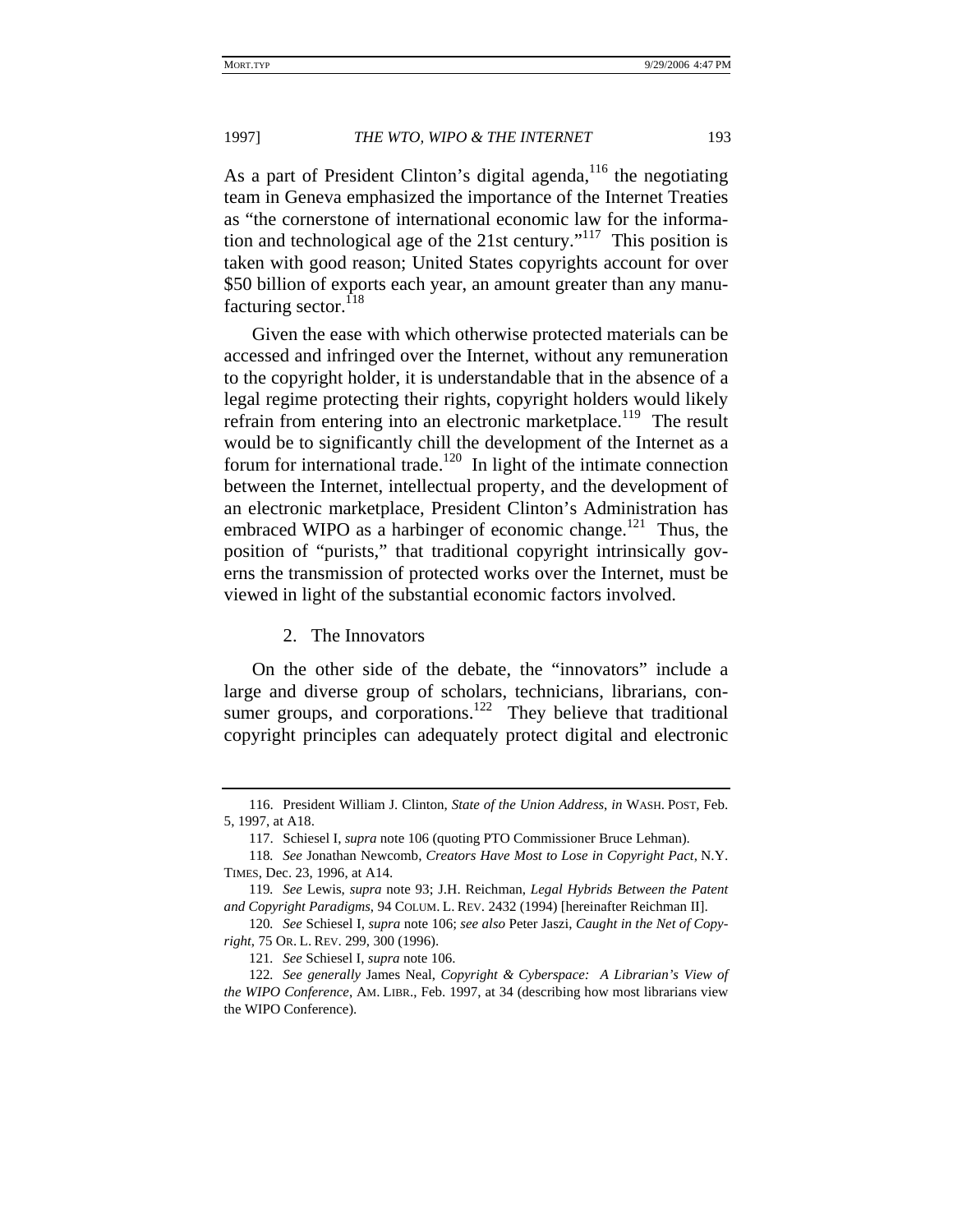works only if they are loosely applied or modified.<sup>123</sup> For example, a member of the American Library Association's executive board recently noted that "[l]ibraries' ability to support the information needs of their users is severely threatened by those forces seeking to combat electronic piracy and to create an Internet commerce."<sup>124</sup> Therefore, these innovators are primarily concerned with finding a balance between fostering both the growth of the Internet and the free flow of information while respecting the interests of intellectual property holders.<sup>125</sup>

This is particularly true for telecommunications ("telecom") companies and Internet service providers ("ISPs") who fear the heavy cost and obligation of policing for potential infringers.<sup>126</sup> If ISPs had to monitor transmissions passing through their servers, the additional costs would likely slow down service and raise prices, thereby retarding the Internet's growth.<sup>127</sup>

The innovators also worry that "premature or excessive regulation might discourage the development of network architecture and the emergence of new business and cultural models."<sup>128</sup> In this way, the norms created at WIPO's Diplomatic Conference will govern not only the digital transmission of intellectual property, but the future face of world trade. Although care should be taken to note other developing areas of digital commerce, including electronic data interchange, the U.N. Model Law on Electronic Commerce, and trade in culture, the treaties resulting from the Diplomatic Conference are notable for the crucial role they will play in shaping the content of the Internet and the influence that the purists and innovators had in crafting it.

<sup>123</sup>*. See id.*

<sup>124.</sup> Neal, *supra* note 122.

<sup>125</sup>*. See* Marci A. Hamilton, *The TRIPs Agreement: Imperialistic, Outdated, and Overprotective*, 29 VAND. J. TRANSNAT'L L. 613, 620 (1996).

<sup>126</sup>*. See* Seth Schiesel, *Copyright Pacts are Still Facing Foes in Congress*, N.Y. TIMES, Jan. 1, 1997, at 61 [hereinafter Sciesel II].

<sup>127</sup>*. See* Fraser, *supra* note 122, at 796-97.

<sup>128.</sup> Peter Jaszi, *Essay* (visited May 16, 1997) <http://ksgwww.harvard.edu/iip/jaszi.html>.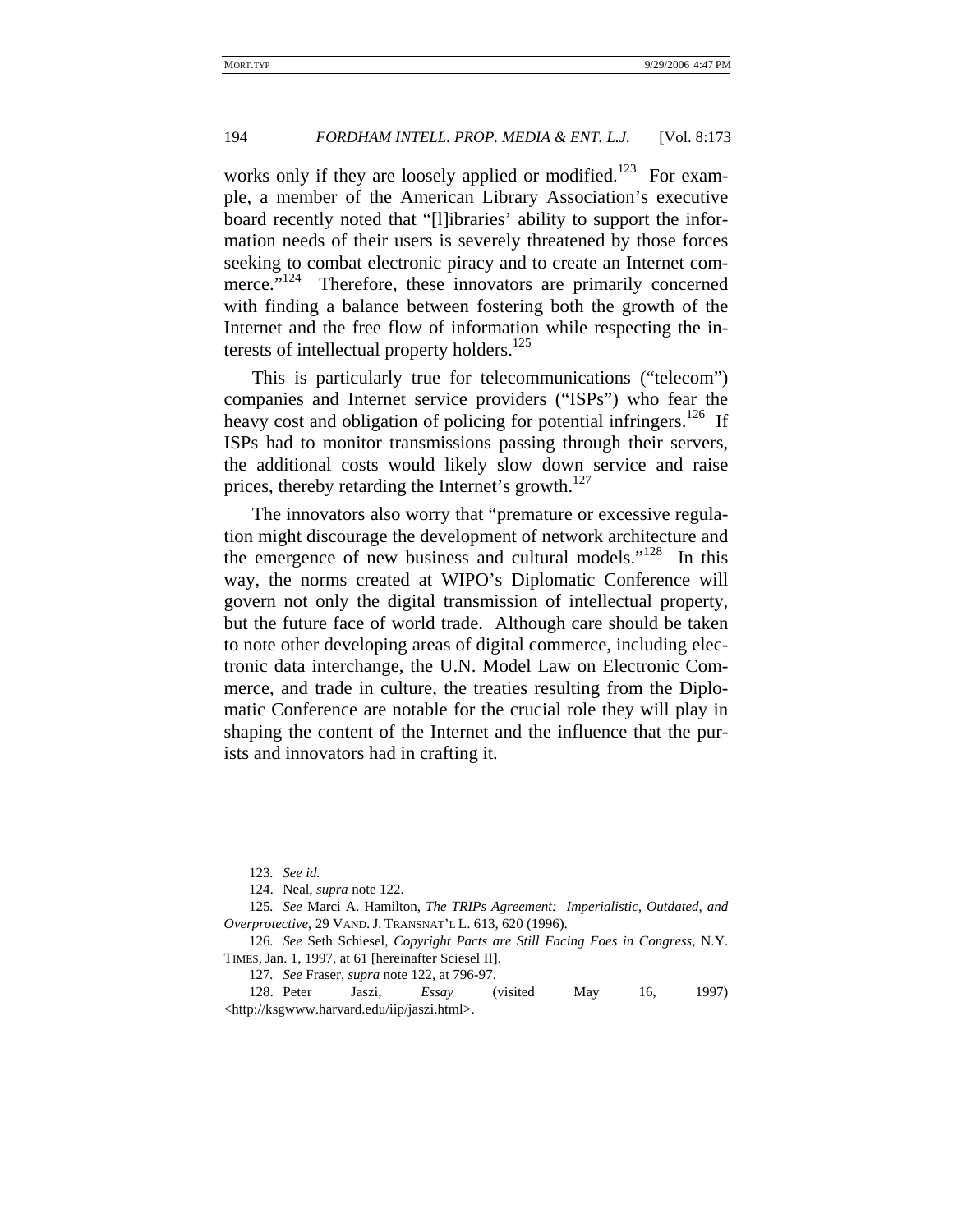#### D. *The Internet Treaties*

WIPO's Diplomatic Conference on Certain Copyright and Neighboring Rights Questions convened in Geneva from December 2 to 20, 1996.<sup>129</sup> In the end, the participants reached a consensus on treaties dealing with copyright $130$  and performances and phonograms.131 The database proposal, however, met with significant opposition and was tabled for further discussion at a Spring, 1997 meeting in the Philippines.<sup>132</sup> The substantial lack of acrimony between the developed and developing countries surprised commentators.<sup>133</sup> According to the United States delegation leader, Patent and Trademark Office ("PTO") Commissioner Bruce Lehman, the "enthusiasm [at the conference] was not limited to major producers of intellectual property like the United States, the European Union, India, South Africa and Japan."<sup>134</sup>

In fact, of the thirty-five delegations to sign the two Internet Treaties by December 22, 1997, many are members of the developing world.<sup>135</sup> The United States was not among the initial signatories because of limitations in the delegation's negotiating authority, but it did sign the Final Act of the Conference.<sup>136</sup> According to their terms, the Internet Treaties remained open for signature by any WIPO member until December 31,  $1997$ <sup>137</sup> The final texts

<sup>129</sup>*. See* WIPO Press Release No. 105, *supra* note 5.

<sup>130</sup>*.* WIPO Copyright Treaty, *supra* note 1.

<sup>131</sup>*. See* Phonogram Treaty, *supra* note 7.

<sup>132</sup>*. See WIPO Official Produces, Withdraws Redraft of Online Copyright Treaty*,

<sup>13</sup> Int'l Trade Rep. (BNA) No. 50, at 1946 (Dec. 18, 1996) [hereinafter *WIPO Official*]. 133*. See USIA: Bruce Lehman on New Intellectual Property Treaties*, M2

PRESSWIRE, Apr. 7, 1997.

<sup>134</sup>*. Id.*

<sup>135.</sup> Signatories of both treaties include: Bolivia, Burkina Faso, Chile, Croatia, Ghana, Hungary, Indonesia, Kabakhstan, Kenya, Mongolia, Namibia, Nigeria, Republic of Moldovia, Togo, Uruguay, and Venezuela. *See Signatories of Treaties Administered by WIPO not yet in force: WIPO Copyright Treaty* (visited Dec. 28, 1997) <http://www.wipo.org/eng/ratific/s-copy.htm>; *WIPO Performances and Phonograms Treaty* (visited Dec. 28, 1997) <http://www.wipo.org/eng/ratific/s-perf.htm>.

<sup>136</sup>*. Final Act of the Diplomatic Conference*, WIPO Doc. CRNR/DC/98 (Dec. 23, 1996). The Internet Treaties will not be be ratified as treaties under U.S. law because fast track procedures are unavailable and because of the difficulty of obtaining the required two-thirds ratification vote in the Senate. Rather, the Internet Treaties will be incorporated into U.S. law through implementing legislation.

<sup>137</sup>*. See* WIPO Copyright Treaty, *supra* note 1, art. 19; Phonogram Treaty, *supra*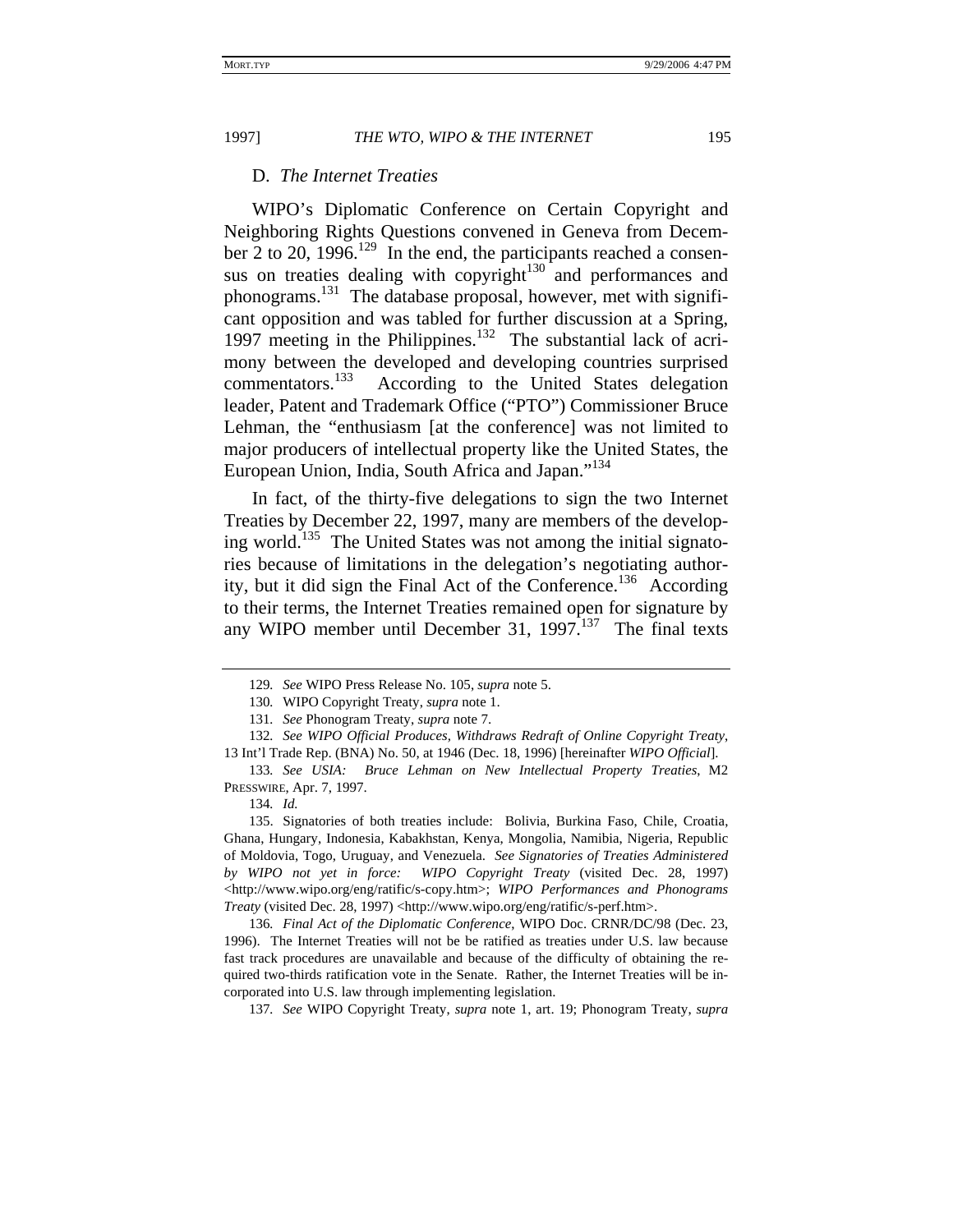vary in some key ways from the original proposals, illustrating important qualities of the negotiations and posing interesting questions about WIPO's relationship with the WTO. $138$ 

#### 1. The Databases Proposal

The Databases Proposal would have established, for the first time, a form of *sui generis* protection "irrespective of any protection provided for a database or its contents by copyright or by other rights granted by [Berne Convention members] in their national legislation."<sup>139</sup> Major support for this initiative came from the European Community, which, in 1996, enacted a similar protection to be implemented in 1997. Under the TRIPs Agreement and in the United States, database protection exists only for "compilations . . . when there is copyrightable authorship by virtue of the selection, coordination, or arrangement of information or data."140 Because this *sui generis* system is so new, and as yet untested in the European Community, the delegates universally agreed to postpone their deliberations until a meeting in early 1997 to schedule further preparatory work.<sup>141</sup>

### 2. WIPO Copyright Treaty

The WIPO Copyright Treaty supplements the Berne Convention by providing copyright protection while considering the need for the free flow of information. Nevertheless, although the WIPO Copyright Treaty establishes crucial rights, it has left significant gaps in the law which must be resolved by national legislation.

note 7, art. 28. The signature deadline will likely be extended to ensure the treaties' entry into force.

<sup>138</sup>*. See* discussion *infra* Parts II.D.1-2.

<sup>139</sup>*. Basic Proposal for the Substantive Provisions of the Treaty on Intellectual Property in Respect of Databases to Be Considered by the Diplomatic Conference*, WIPO Doc. CRNR/DC/6 (Aug. 30, 1996), art. 1(3).

<sup>140.</sup> Eric J. Schwartz, *Impact of the Two New WIPO Copyright Treaties*, 3 INTELL. PROP. STRATEGIST No. 4, at 1, Jan. 1997; *see also* TRIPs Agreement, *supra* note 2, art. 10(2).

<sup>141</sup>*. See* Kennedy & Dweck, *supra* note 99; *Recommendation Concerning Databases*, WIPO Doc. CRNR/DC/100 (Dec. 23, 1996).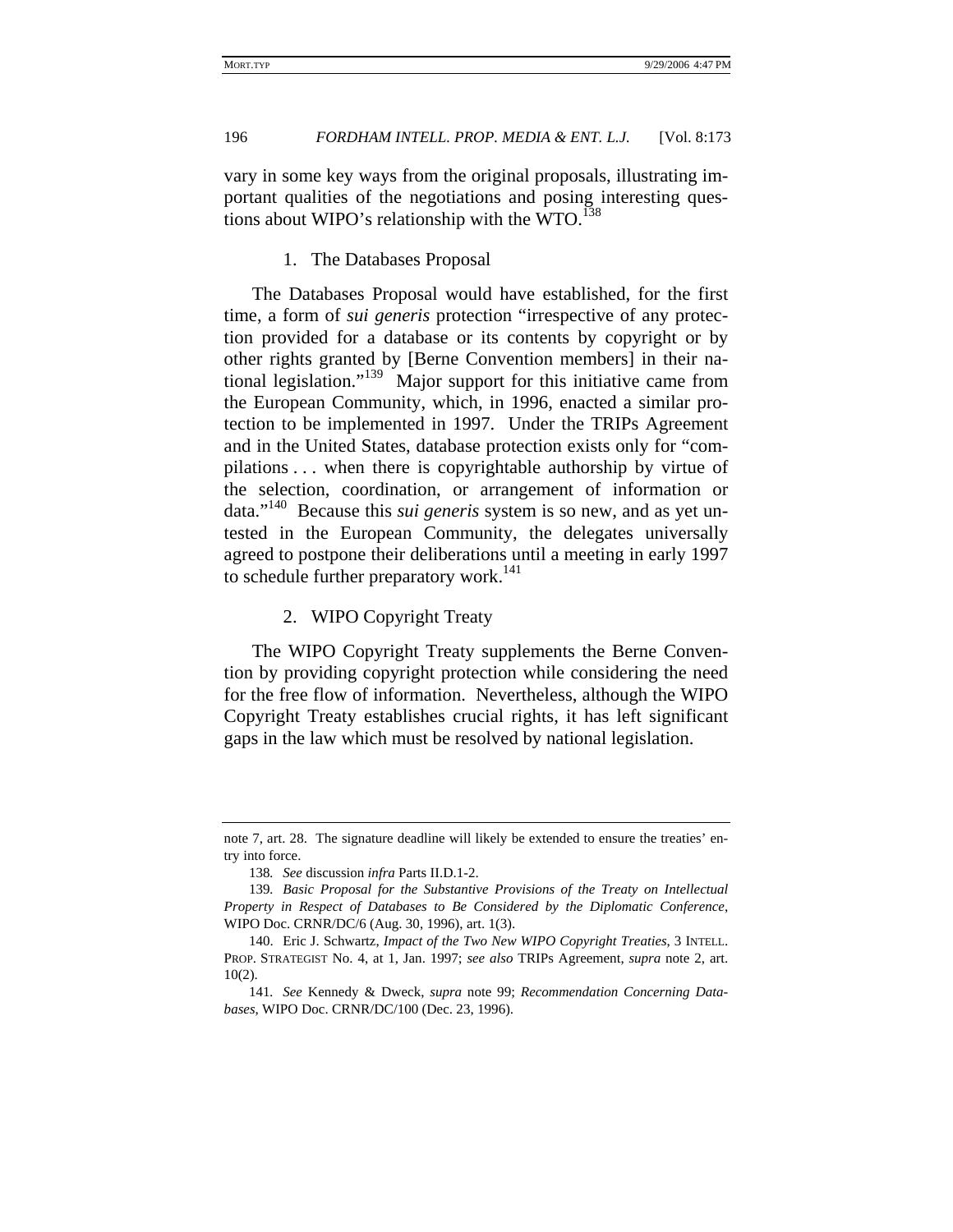#### a. The Scope of the WIPO Copyright Treaty

The Preamble to the WIPO Copyright Treaty sets the tone of the document and provides some context for its substantive provisions. Along with expressing a desire to maintain effective and uniform protection of literary and artistic rights, it recognizes the need for new rules and the reinterpretation of old ones, to provide this protection in light of developing information and communication technologies. $142$  Two provisions added during the course of negotiations emphasize the importance of copyright as an incentive for creative efforts, while recognizing the need to balance rights of the authors with the public interest in the free flow of information.<sup>143</sup> These additions echo the concerns of telecom companies, ISPs, and other "innovators" who lobbied the WIPO Conference heavily to ensure that their interests were considered in the formulation of the WIPO Copyright Treaty's substantive law.

During its initial preparatory stages, the WIPO Copyright Treaty was envisioned as a protocol to the Berne Convention, updating that agreement for the first time since  $1971$ .<sup>144</sup> As it emerged from the Diplomatic Conference, however, the WIPO Copyright Treaty is "not an accessory to the Berne Convention. Its objective is rather to supplement and update the international regime . . . based fundamentally on the Berne Convention."<sup>145</sup> This is despite the WIPO Copyright Treaty's status as a "special agreement" within the meaning of article 20 of the Berne Convention.<sup>146</sup>

Special agreements typically involve bilateral accords granting higher levels of protection or, as in the case of the WIPO Copyright Treaty, documents establishing rights in related areas.<sup>147</sup> The WIPO Copyright Treaty does, indeed, rely heavily on Berne by extending its eligibility, definition, and guaranteed rights provisions

<sup>142</sup>*.* WIPO Copyright Treaty, *supra* note 1, pmbl.

<sup>143</sup>*. See id.*

<sup>144</sup>*. See WIPO Basic Proposal—Copyright*, *supra* note 94, art. 1(1)-(3).

<sup>145</sup>*. See id.* at n.0.01.

<sup>146</sup>*. Id.* art. 1(1). Berne permits these types of agreements "in so far as [they] grant to authors more extensive rights than those granted by [Berne], or contain other provisions not contrary to [it]." Berne Convention, *supra* note 17, art. 20.

<sup>147</sup>*. See* SAM RICKETSON, THE BERNE CONVENTION FOR THE PROTECTION OF LITERARY AND ARTISTIC WORKS: 1886-1986, at 685-86 (1987).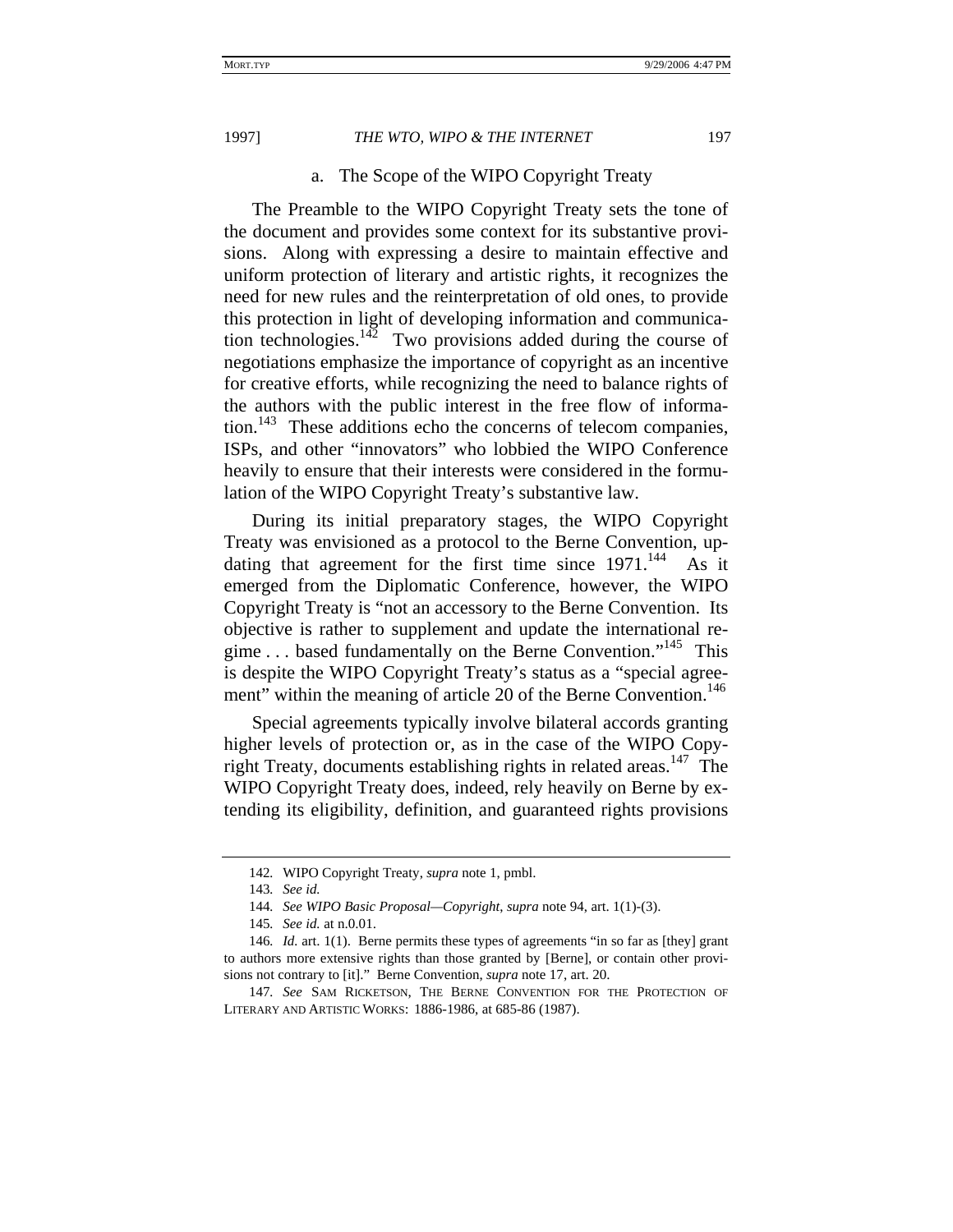*mutatis mutandis* and mandating compliance with articles 1 through 21 and the Appendix.<sup>148</sup> This change in status reflects the delegates' desire to supplement international copyright protection in these new areas, without derogating from any of the rights already established in Berne.<sup>149</sup>

The general scope of copyright protection enunciated in article 2 includes expression *per se* rather than "ideas, procedures, methods of operation or mathematical concepts as such."<sup>150</sup> In that same vein, data compilations receive the same protection as under the TRIPs Agreement's article 10—only in so far as the selection or arrangement of content involves intellectual creativity, as data itself cannot be copyrighted.151 Article 4 additionally extends protection to computer programs as literary works, whatever the mode or form of their expression, thereby broadening slightly the protection previously granted under the TRIPs Agreement, which is limited to "source or object code."<sup>152</sup> Although these provisions essentially codify current copyright practice, $153$  article 9 modifies the twenty-five year period of protection for photographic works, initially established in the Berne Convention, by extending it to the general fifty year rule.<sup>154</sup> Berne's provisions for application in time, however, are retained.<sup>155</sup>

#### b. Substantive Provisions

The WIPO Copyright Treaty establishes three crucial rights:

<sup>148</sup>*.* WIPO Copyright Treaty, *supra* note 1, art. 3 (applying articles 2 through 6 of the Berne Convention). The WIPO Copyright Treaty contains provisions explaining the scope of copyright protection. *Id.* art. 2.

<sup>149</sup>*. Id.* art. 1(1)-(2).

<sup>150</sup>*. Id.* art. 2.

<sup>151</sup>*. Id.* art. 5. Some minor differences in language exist between the TRIPs Agreement and the WIPO Copyright Treaty. The substance of their protection, however, remains the same. *See* TRIPs Agreement, *supra* note 2, art. 10(2).

<sup>152</sup>*. See id.* art. 10(1); WIPO Copyright Treaty, *supra* note 1, art. 4.

<sup>153</sup>*. See* WIPO Copyright Treaty, *supra* note 1, arts. 2, 4, 10.

<sup>154</sup>*. See id.* art. 9; *see also* Berne Convention, *supra* note 17, art. 7(4).

<sup>155</sup>*. See* WIPO Copyright Treaty, *supra* note 1, art. 13; Berne Convention, *supra* note 17, art. 18. Protection under Berne and the WIPO Copyright Treaty only extends to works which, at the moment of the agreement's entry into force, "have not yet fallen into the public domain in the country of origin through the expiry of the term of protection." Berne Convention, *supra* note 17, art. 18(1).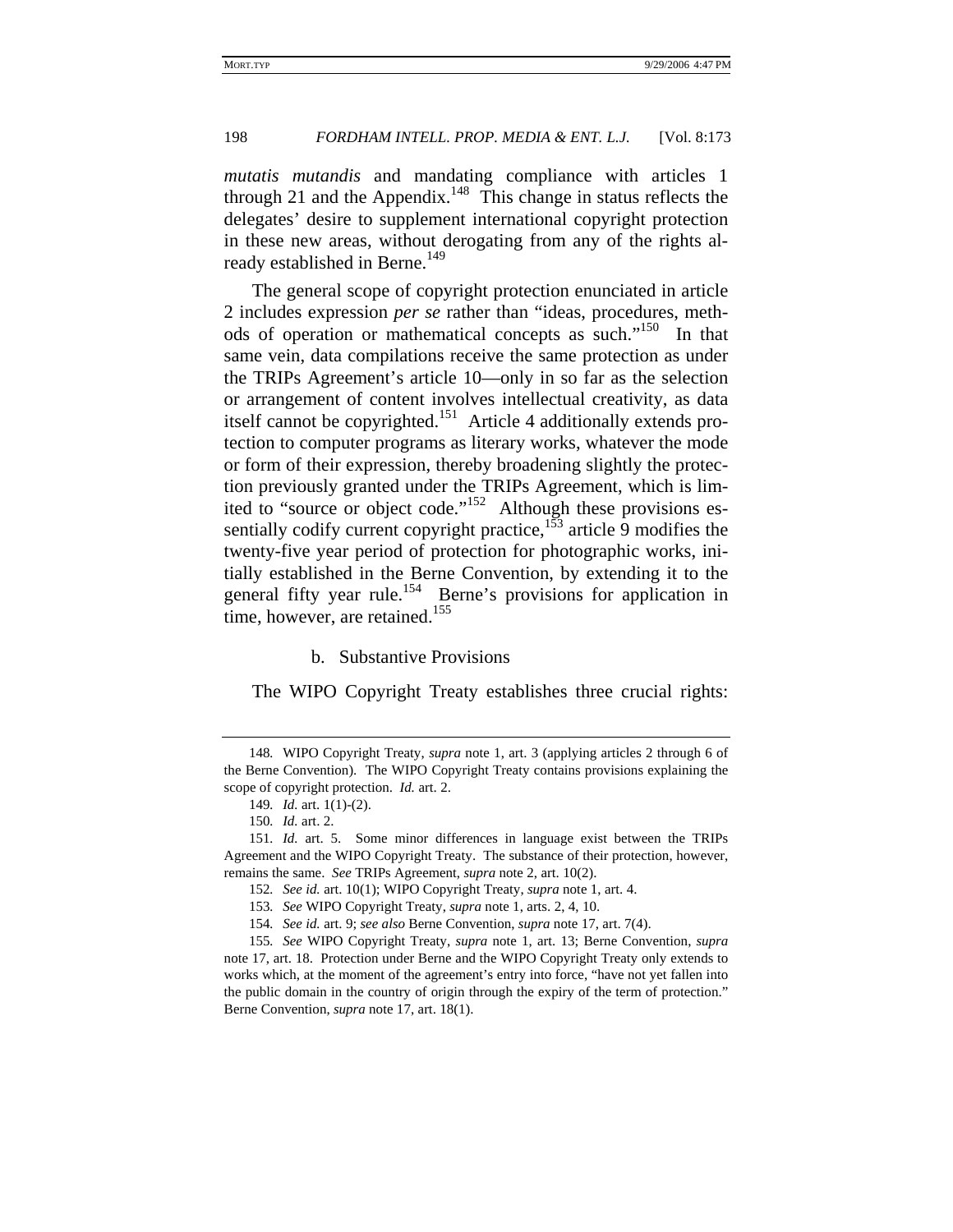distribution, rental, and communication to the public.<sup>156</sup> The right of distribution previously existed under the Berne Convention, but only for cinematographic works.<sup>157</sup> Article 6 of the WIPO Copyright Treaty extends this right to authors of all literary and artistic works, whether the distribution is accomplished through sale or other means of transferring ownership.<sup>158</sup> An understanding was reached limiting this right to fixed, tangible copies capable of circulation.159

Delegates at the Diplomatic Conference, however, could not agree on the scope of the doctrine of exhaustion for distribution rights after first sale.160 The initial WIPO proposal provided two alternatives: (1) national or regional exhaustion, which was favored by the United States, or (2) global or international exhaustion, supported by Australia, Canada, and China. $161$  In a compromise, the delegates decided to allow each state to define exhaustion within its own borders.<sup>162</sup> An accompanying right of importation, which would have given copyright holders the exclusive right to authorize importation of their works, fell by the wayside during the negotiations. $163$ 

Article 7 vests the exclusive right of commercial rental in authors of computer programs, cinematographic works, and works embodied in phonograms.<sup>164</sup> Previously, no right of rental existed under the Berne Convention. The TRIPs Agreement created this right for the first time in cinematographic works and computer

<sup>156</sup>*.* WIPO Copyright Treaty, *supra* note 1, arts. 6-8.

<sup>157</sup>*.* Berne Convention, *supra* note 17, art. 14(1)(i).

<sup>158</sup>*.* WIPO Copyright Treaty, *supra* note 1, art. 6(1).

<sup>159</sup>*. See Agreed Statements Concerning the WIPO Copyright Treaty*, art. 6, 7, WIPO Doc. CRNR/DC/96 (Dec. 23, 1996) [hereinafter *Agreed Statements—Copyright*].

<sup>160</sup>*. See WIPO Basic Proposal—Copyright*, *supra* note 94, at n.8.02 ("In many jurisdictions, the principle is that in respect of a copy of a work the right of distribution ceases to exist, i.e., is exhausted, after the first sale of that copy.").

<sup>161</sup>*. See WIPO Basic Proposal—Copyright*, *supra* note 94, at n.8.04.

<sup>162</sup>*.* WIPO Copyright Treaty, *supra* note 1, art. 6(2).

<sup>163</sup>*. See WIPO Basic Proposal—Copyright*, *supra* note 94, at n.8.05.

<sup>164</sup>*.* WIPO Copyright Treaty, *supra* note 1, art. 7(1). Delegates agreed that an exclusive right of commercial rental need not be granted with respect to phonograms in Contracting Parties whose law provides no phonogram protection. *See Agreed Statements—Copyright*, *supra* note 159, art. 7.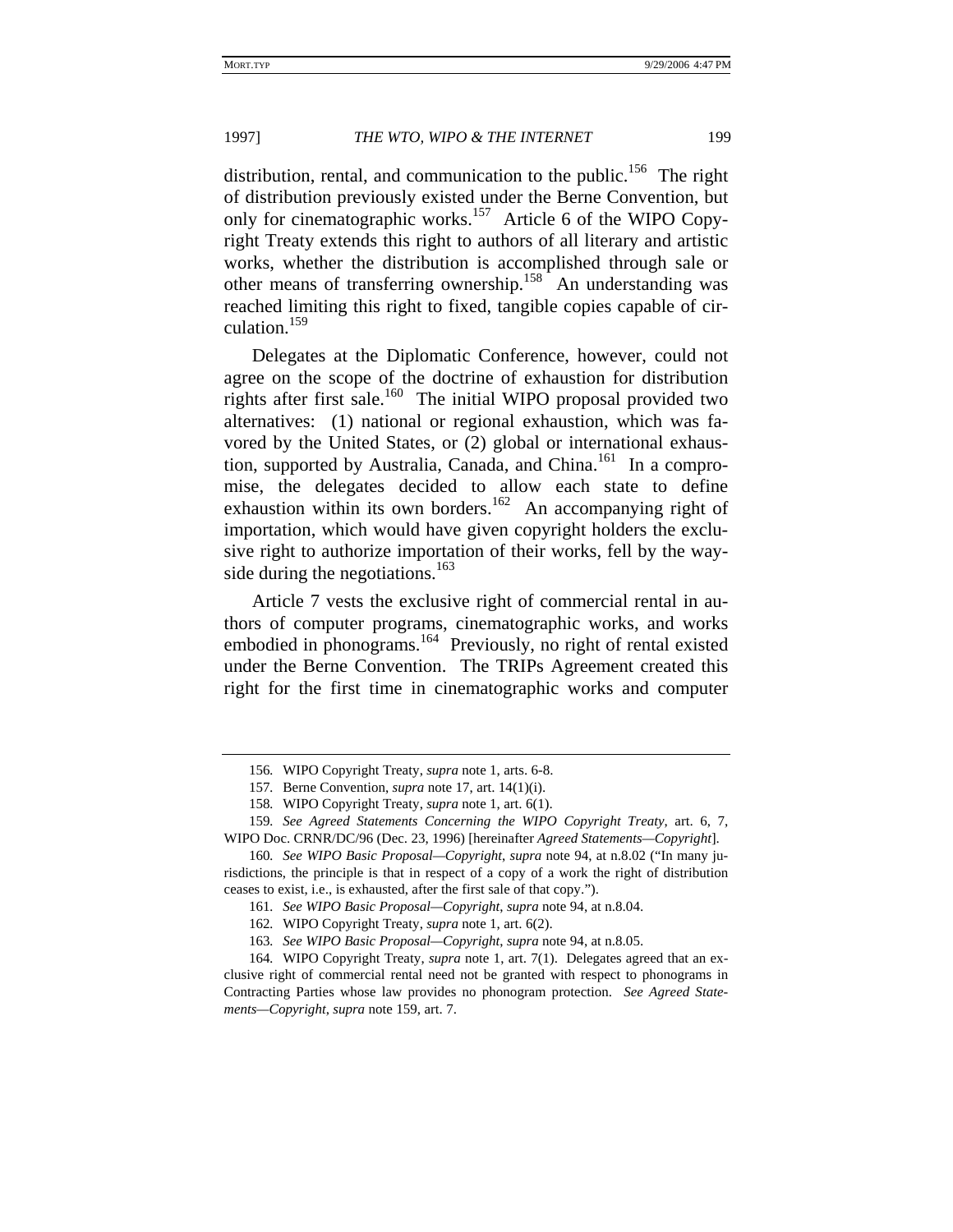programs, but limits its application in two situations.<sup>165</sup> First, it exempts cinematographic works where their rental has led to copying so widespread it materially impairs the exclusive right of reproduction.<sup>166</sup> The second situation excludes computer programs "where the program itself is not the essential object of the rental."<sup>167</sup> These two exceptions are retained in the WIPO Copyright Treaty, which also grandfathers equitable remuneration systems for authors of rented works embodied in phonograms.<sup>168</sup> This right of rental differs significantly from WIPO's original proposal, which would have covered all literary and artistic works, except for those whose rental resulted in an impairment of the right of reproduction.<sup>169</sup>

Perhaps the most important right contained in the WIPO Copyright Treaty regards the Internet; the right of public communication permits copyright holders to make their works available by "wire or wireless means."<sup>170</sup> Included within this right is the ability to make works available to the public "in such a way that members of the public may access [them] from a place and at a time in $dividually$  chosen by them."<sup>171</sup> This logically includes transmission over the Internet, even though the WIPO Expert Committee felt strongly that the crucial act in terms of "communication" involves "making the work available, not the mere provision of server space, communication connections, or facilities for the carriage and routing of signals."172 According to the Expert Committee's original proposal, communication does not involve any exhaustion of rights because that doctrine only involves the distribution of tangible copies.<sup>173</sup> Where communication permits recipients to reproduce a tangible copy, national law must define

170. WIPO Copyright Treaty, *supra* note 1, art. 8.

171*. Id.*

<sup>165</sup>*. See* TRIPs Agreement, *supra* note 2, art. 11.

<sup>166</sup>*. See id.*

<sup>167</sup>*. Id.*

<sup>168</sup>*. See* WIPO Copyright Treaty, *supra* note 1, art. 7(2), (3). The equitable remuneration systems for works embodied in phonograms must have existed prior to April 15, 1994, and must continue to the present day. *See id.* art. 7(3).

<sup>169</sup>*. See WIPO Basic Proposal—Copyright*, *supra* note 94, art. 9(1).

<sup>172</sup>*. See WIPO Basic Proposal—Copyright*, *supra* note 94, at n.10.10.

<sup>173</sup>*. See id.* at n.10.20.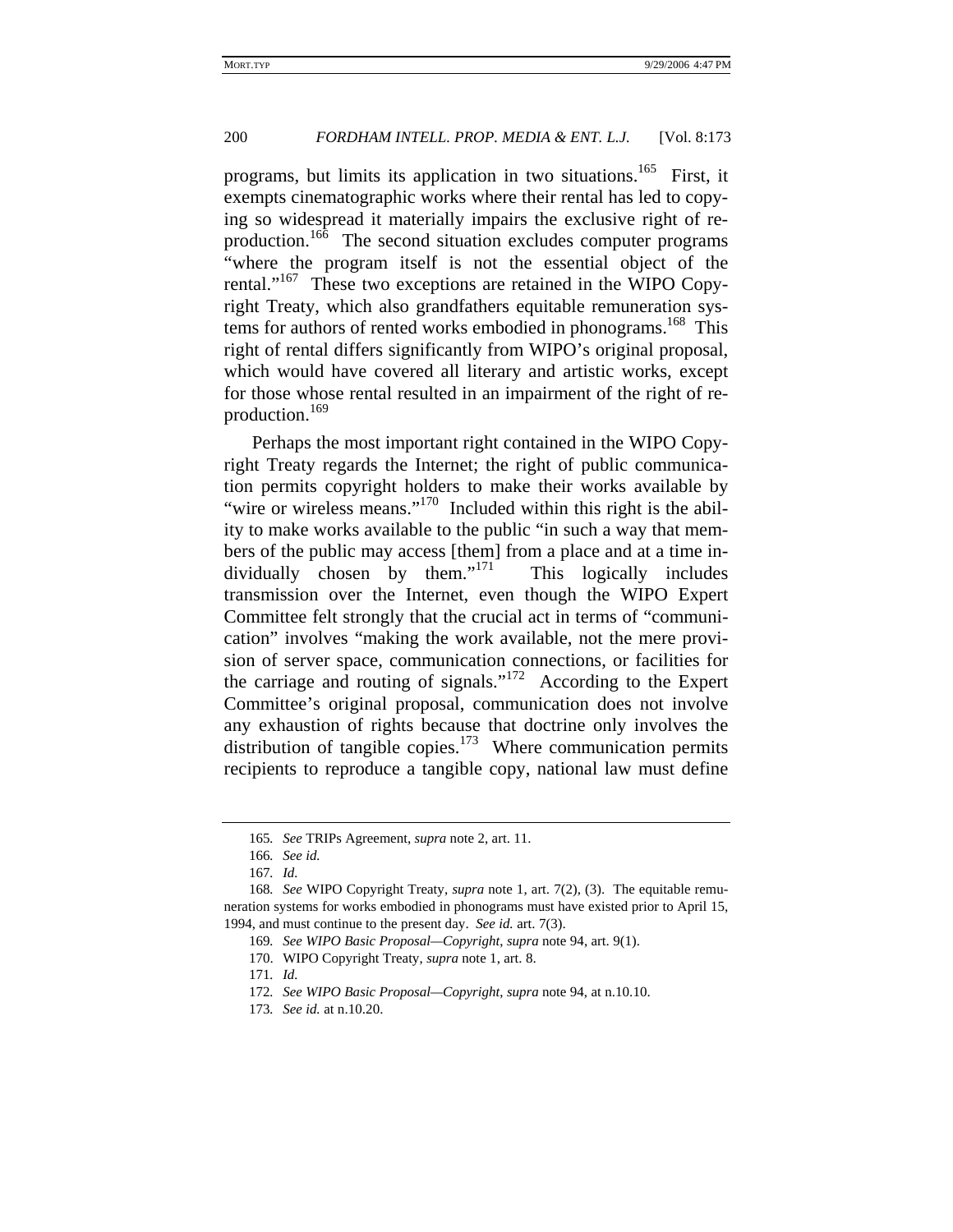liability for infringement.<sup>174</sup>

ISPs and telecom firms in the United States, in fact, have demanded a clarification of article 8 as a condition of any legislation of domestic implementation.175 These companies fear that "a broad interpretation of article 8 could lead to lawsuits against telecom carriers from copyright . . . owners."<sup>176</sup> Other legislative clarifications undoubtedly will be necessary because all of the rights created in the WIPO Copyright Treaty simply establish their international scope and leave the details of enforcement to the contracting parties.

Another area in which national legislation must fill in the blanks left by the WIPO Copyright Treaty involves its limitations and exceptions. Article 10 permits the contracting parties to flesh out the WIPO Copyright Treaty's details, as long as they "do not conflict with a normal exploitation of the work and do not unreasonably prejudice the legitimate interests of the author." $177$  These limitations and exceptions include those already recognized under the Berne Convention and any new ones deemed appropriate in light of the digital network environment. $178$ 

Two additional obligations close out the substantive provisions. The contracting parties must provide adequate legal protection and effective remedies for authors where infringers circumvent technical measures used in the exercise of rights under either the WIPO Copyright Treaty or the Berne Convention.<sup>179</sup> Similar provisions must be made to protect authors against the removal or alteration of rights management information.<sup>180</sup> Rights management information includes the identity of the work, its author, any rights holder, or the terms and conditions of its use.<sup>181</sup>

<sup>174</sup>*. See id.* at nn.10.20-10.21.

<sup>175</sup>*. See Coalition Urges Clarification of Global Copyright Treaties*, Telecom Rep. (BRP) (Mar. 3, 1997).

<sup>176</sup>*. Id.*

<sup>177.</sup> WIPO Copyright Treaty, *supra* note 1, art. 10(1).

<sup>178</sup>*. Id.* art. 10(2); *see also Agreed Statements—Copyright*, *supra* note 159, art. 10.

<sup>179</sup>*.* WIPO Copyright Treaty, *supra* note 1, art. 11.

<sup>180</sup>*. Id.* art. 12(1).

<sup>181</sup>*. Id.* art. 12(2).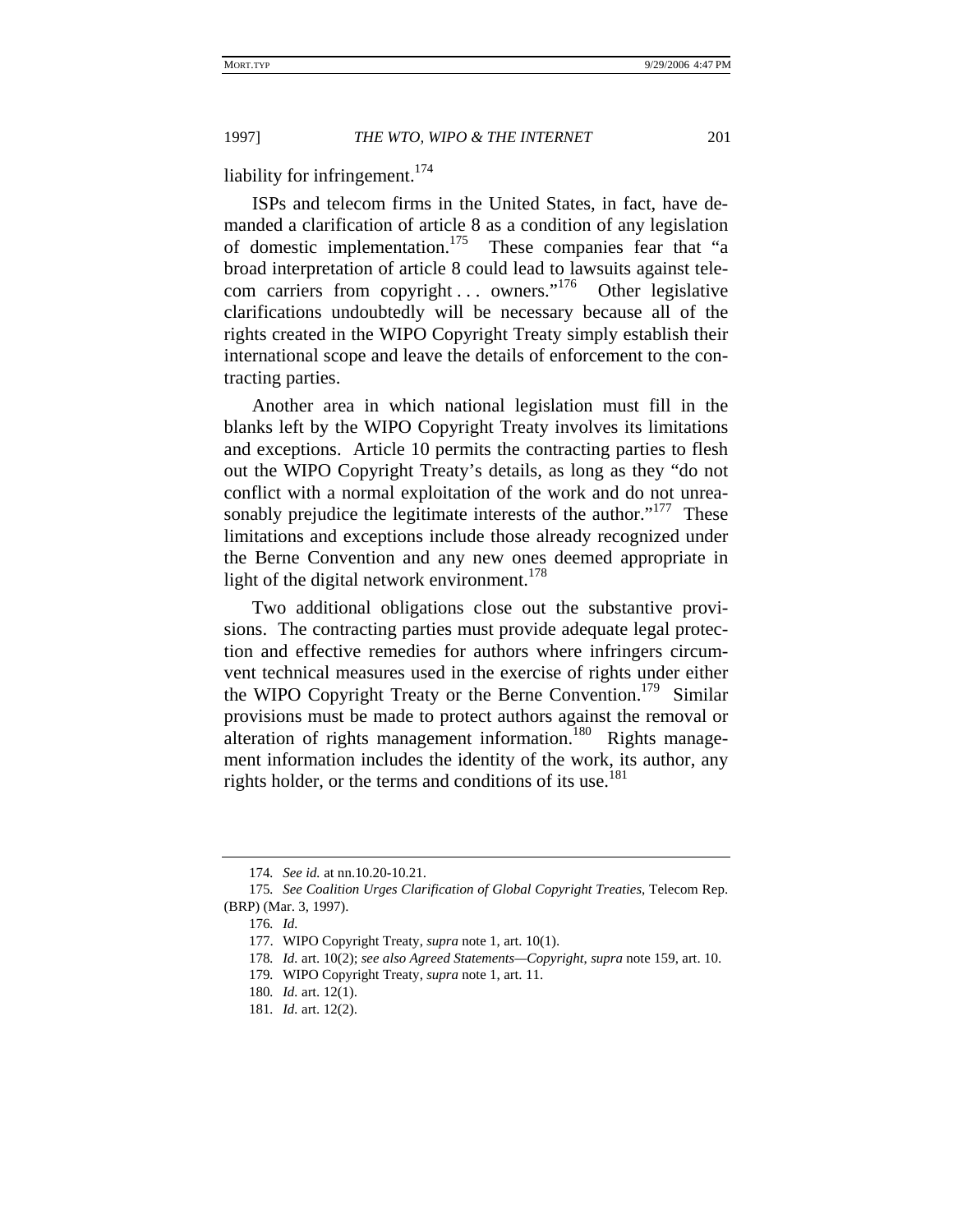#### c. Enforcement Provisions

One of the most significant changes which occurred during the negotiation process of the WIPO Copyright Treaty concerned its enforcement provisions. The original WIPO proposal included two alternatives, each based upon the TRIPs Agreement's enforcement articles.182 Alternative A incorporated by reference the TRIPs Agreement's articles 41 through 61 via an annex which would have formed an "integral" part of the treaty.<sup>183</sup> Alternative B instead required that the contracting parties integrate articles 41 through 61 into their national laws.<sup>184</sup> Although most of the delegates preferred incorporating the TRIPs Agreement's provisions into the new treaty in some way, $185$  neither approach was adopted.186

Following the United States's position, article 14 of the final draft simply requires national authorities to adopt those measures necessary to ensure the WIPO Copyright Treaty's application and to punish and prevent infringement.<sup>187</sup> This constitutes a stunning rejection of the TRIPs Agreement's enforcement guidelines, considering that even WIPO officials admit "that there would be huge technical problems in enforcing copyright legislation" because national liability standards differ.<sup>188</sup> As a result, in order for the TRIPs Agreement's enforcement guidelines to apply, the WTO must integrate the WIPO Copyright Treaty within the substantive provisions of the TRIPs Agreement.

#### d. Excluded Provisions

In addition to the various modifications made during the negotiation process, two key articles failed to survive to the final text. Proposed article 3 attempted to standardize the notion of place of

<sup>182</sup>*. WIPO Basic Proposal—Copyright*, *supra* note 94, n.16.01.

<sup>183</sup>*. Id.* art. 16.

<sup>184</sup>*. Id.*

<sup>185</sup>*. See* Seth Greenstein, *News From WIPO: Day Eight—Enforcement, Framework Issues and Framing the Issues* (visited Jan. 2, 1998) <http://www.hrrc.org/wr\_12- 11.html> [hereinafter Greenstein I].

<sup>186</sup>*. See* WIPO Copyright Treaty, *supra* note 1, art. 14.

<sup>187</sup>*. Id.*

<sup>188</sup>*. Cyberspace Piracy, supra* note 96.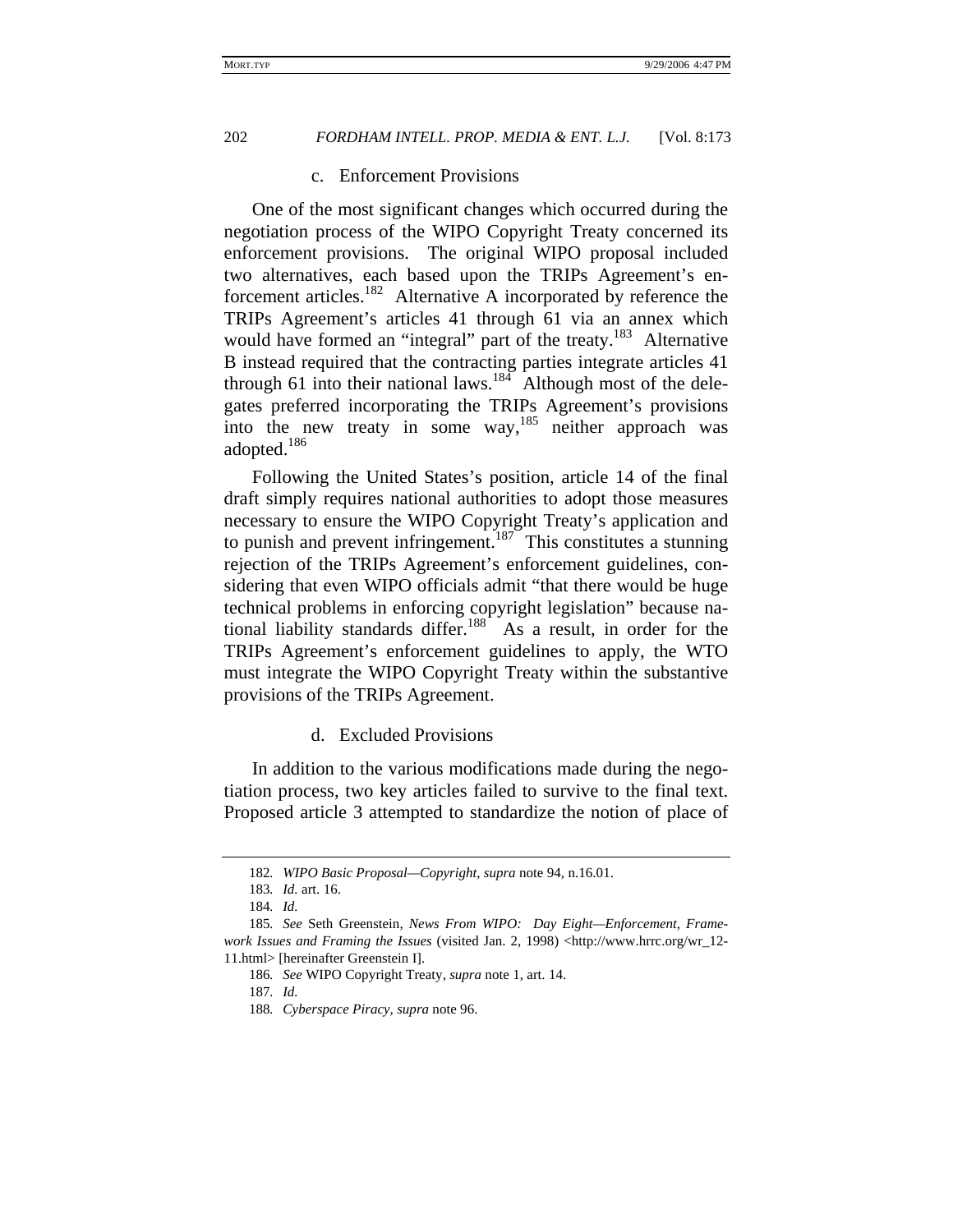publication for works transmitted by wire or wireless means.<sup>189</sup> Electronic transmission would have been deemed a form of publication under article 3(3) of the Berne Convention, in so far as the public could access and copy works at their convenience.<sup>190</sup> The place of publication would have been considered where the necessary arrangements for public access were completed, such as where the source data file was established.<sup>191</sup>

Instead, the delegates could not agree on the necessity of the article and elected to leave it for further consultations.<sup>192</sup> This decision was made in spite of the Expert Committee's argument that the definition of "published works" and "country of origin" were central to protection of works and that uniform interpretation of terms would be important.<sup>193</sup> The full effect of the WIPO Copyright Treaty's failure to define these basic principles cannot be predicted, although the potential for significant conflict between national standards exists.

A second major omission involves the right of reproduction, which was deleted as a result of a last-minute campaign by American and European corporate interests.<sup>194</sup> Proposed article 7 would have included, in its exclusive right of reproduction, all forms of temporary reproduction, including intermediate copies on network

central to the question of whether and how the Berne Convention can continue to protect works in the new digital environment. To the extent that any nations may now have different opinions on the meaning of these [terms] there are certainly well-founded reasons to require that all Contracting Parties interpret and apply these provisions in a uniform manner.

*WIPO Basic Proposal—Copyright*, *supra* note 94, at n.3.07.

194*. See generally* John Parry & Carol Oberdorfer, *WIPO Delegates Agree on Two Copyright Treaties*, 14 Int'l Trade Rep. (BNA) No. 1, at 11 (Jan. 1, 1997) (describing the agreements arrived at by the WIPO delegates); *Consolidated Recommendation of International Non-governmental Organizations and Associations* (visited Jan. 2, 1998) <http://www.hrrc.org/pp\_12-16.html> (including a list of corporate and nongovernmental organizations opposing draft language) [hereinafter *Consolidated Recommendation*].

<sup>189</sup>*. WIPO Basic Proposal—Copyright*, *supra* note 94, at n.3.01-3.14.

<sup>190</sup>*. See id.* art. 3(1).

<sup>191</sup>*. See id.* at n.3.12. For example, the place of publication for a web page would be wherever the computer files which make up the page are stored.

<sup>192</sup>*. See* Seth Greenstein, *News from WIPO: Day Six—Tackling the Tough Issues* (visited Oct. 19, 1997) <http://www.hrrc.org/wr\_12-9.html> [hereinafter Greenstein II]. 193. The Proposal states that the definitions are: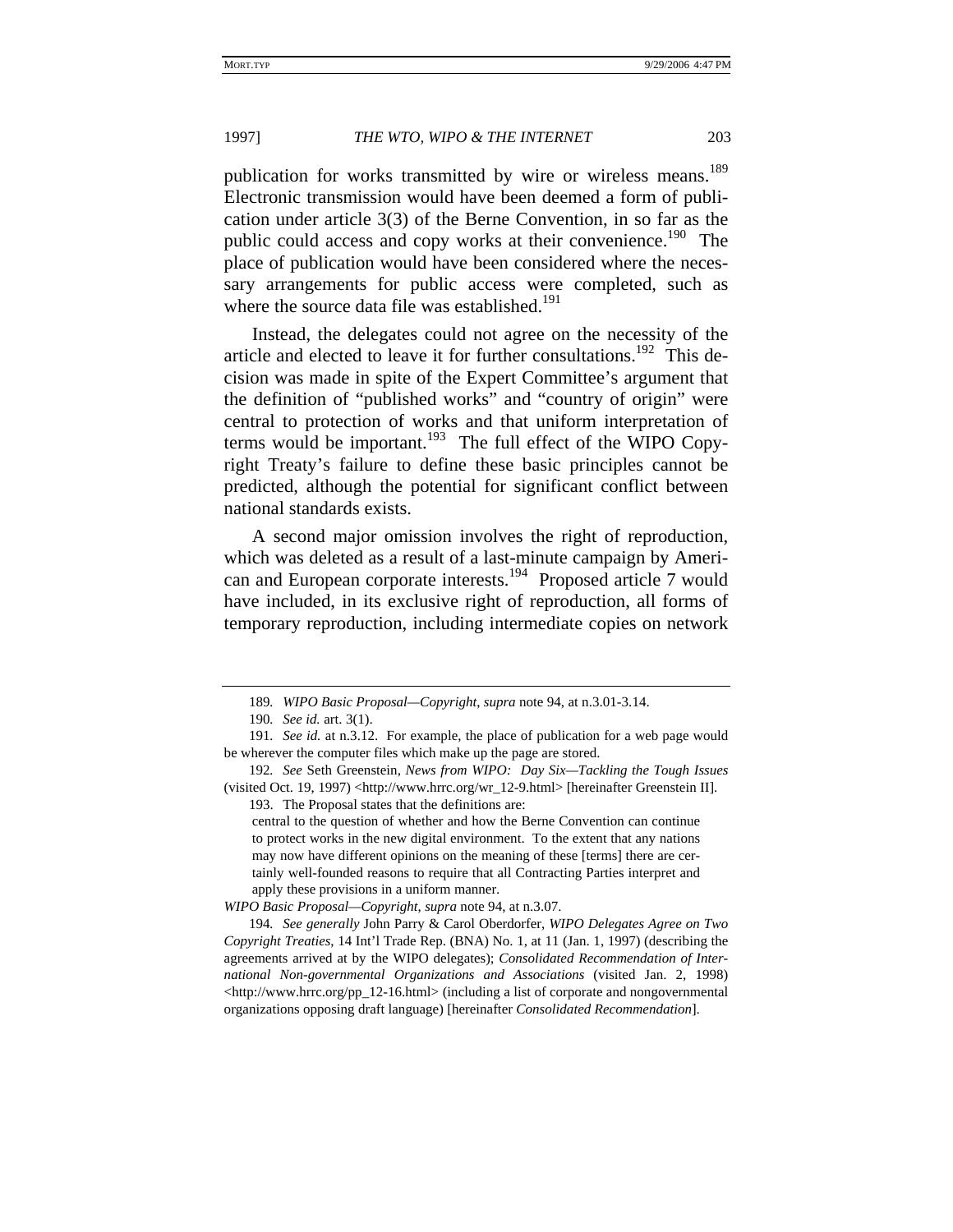servers and in computer memories.<sup>195</sup> This definition displeased ISPs and telecom companies who feared it would stifle Internet growth and subject them to infringement liability because such copies are natural by-products of communication via the Internet.

Several American ISPs and telecom companies joined nongovernmental organizations in formulating a consolidated recommendation to the Diplomatic Conference expressing their concerns.<sup>196</sup> This lobbying campaign also extended to President Clinton, who received a similar letter from domestic corporations asking the government to change its position.<sup>197</sup> Eventually the delegates relented and eliminated the article while agreeing in a declaration of intent to return to the issue later.<sup>198</sup>

The ability of private corporate interests to shape significantly the outcome of an intellectual property treaty indicates the importance of both copyright and the Internet to the future of world trade. Despite this, the retention of a minimum standards-type regime<sup>199</sup> in the WIPO Copyright Treaty may actually inhibit the development of a global marketplace, due to the intrinsic difficulties caused by applying different national standards to a technology which confounds physical and geographic borders.

#### 3. The Phonogram Treaty

The Phonogram Treaty provides protection for performers and producers, while considering the need to improve international rules in light of changes in technology. Thus, the Phonogram Treaty establishes crucial rights, which are a result of balancing the rights of the general public. Nevertheless, the Phonogram Treaty—like the WIPO Copyright Treaty—requires national legislation to remove many uncertainties presently in the law.

<sup>195</sup>*. WIPO Basic Proposal—Copyright*, *supra* note 94, art. 7; *WIPO Official, supra*  note 132. This includes copies in a computer's RAM.

<sup>196</sup>*. Consolidated Recommendation*, *supra* note 194.

<sup>197</sup>*. See* Joint Letter from Chief Executive Officers to President William J. Clinton (Dec. 10, 1996), *available in* WESTLAW, West Legal News, 12-16-96 WLN 13352.

<sup>198</sup>*. See* Parry & Oberdorfer, *supra* note 194.

<sup>199</sup>*. See* discussion *supra* notes 58-61 and accompanying text.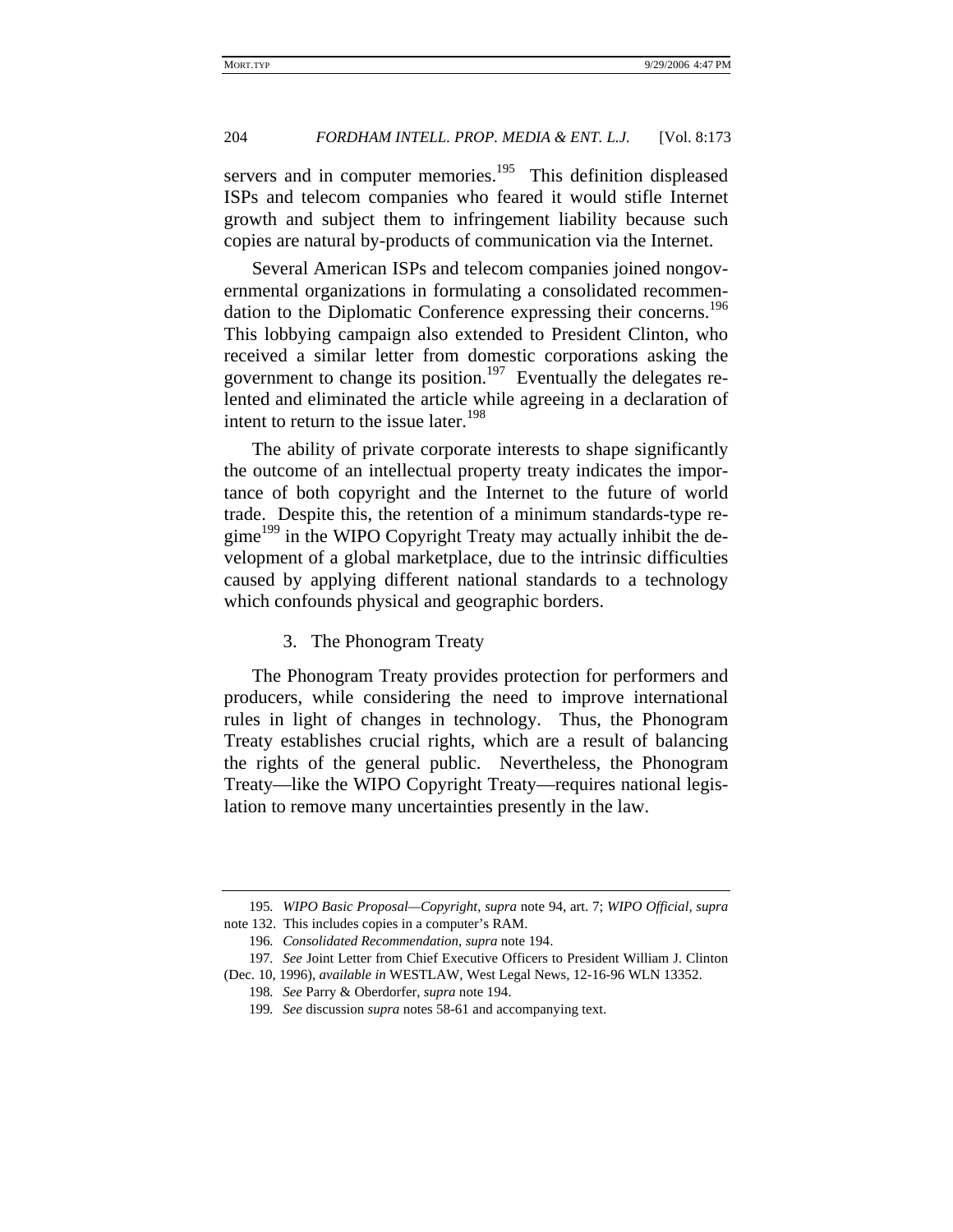#### a. The Scope of the Phonogram Treaty

Like its sister treaty, the Phonogram Treaty bears the mark of the public debate which surrounded the Diplomatic Conference.<sup>200</sup> The preamble expresses the delegates' desire to promote the effective and uniform development of performers' and producers' rights in phonograms, while acknowledging the need for new international rules to cope with the changing times and technologies.<sup>201</sup> It also contains an analog to the WIPO Copyright Treaty's provision on balancing the rights of intellectual property holders along with those of the general public.<sup>202</sup>

Unlike its counterpart, the Phonogram Treaty has no special agreement relationship with its progenitor, the Rome Convention. It does, however, imitate the Rome Convention's language, distinguishing between protected intellectual property rights in phonograms and the copyright applicable to works which are embodied in phonograms. $203$  Put simply, the Phonogram Treaty only covers the various rights of performers and producers in a recorded work, while leaving copyright issues, such as a composer's interest in his song, to the Berne Convention.<sup>204</sup> Nonetheless, the Phonogram Treaty "intend[s] to be a comprehensive instrument rather than [one] that clarifies existing norms."<sup>205</sup> The reason for this intention is that, until the conclusion of the Phonogram Treaty, no major international agreement existed protecting phonographic rights beyond that of reproduction.

<sup>200</sup>*.* Phonogram Treaty, *supra* note 7.

<sup>201</sup>*. Id.* pmbl.

<sup>202</sup>*. Id.*

<sup>203</sup>*. See Agreed Statements Concerning the WIPO Performances and Phonograms Treaty*, art. 1, WIPO Doc. CRNR/DC/97 (Dec. 23, 1996). *Compare* Rome Convention, *supra* note 25, art. 1 (distinguishing between copyrighted works embedded in phonograms and intellectual property rights in phonograms), *with* Phonogram Treaty, *supra* note 7, art. 1(1)-(2) (same).

<sup>204</sup>*.* Phonogram Treaty, *supra* note 7.

<sup>205</sup>*. Basic Proposal for the Substantive Provisions of the Treaty For the Protection of the Rights of Performers and Producers of Phonograms to be Considered by the Diplomatic Conference*, at n.0.06, WIPO Doc. CRNR/DC/5 (Aug. 30, 1996) [hereinafter *Basic Proposal—Phonogram*].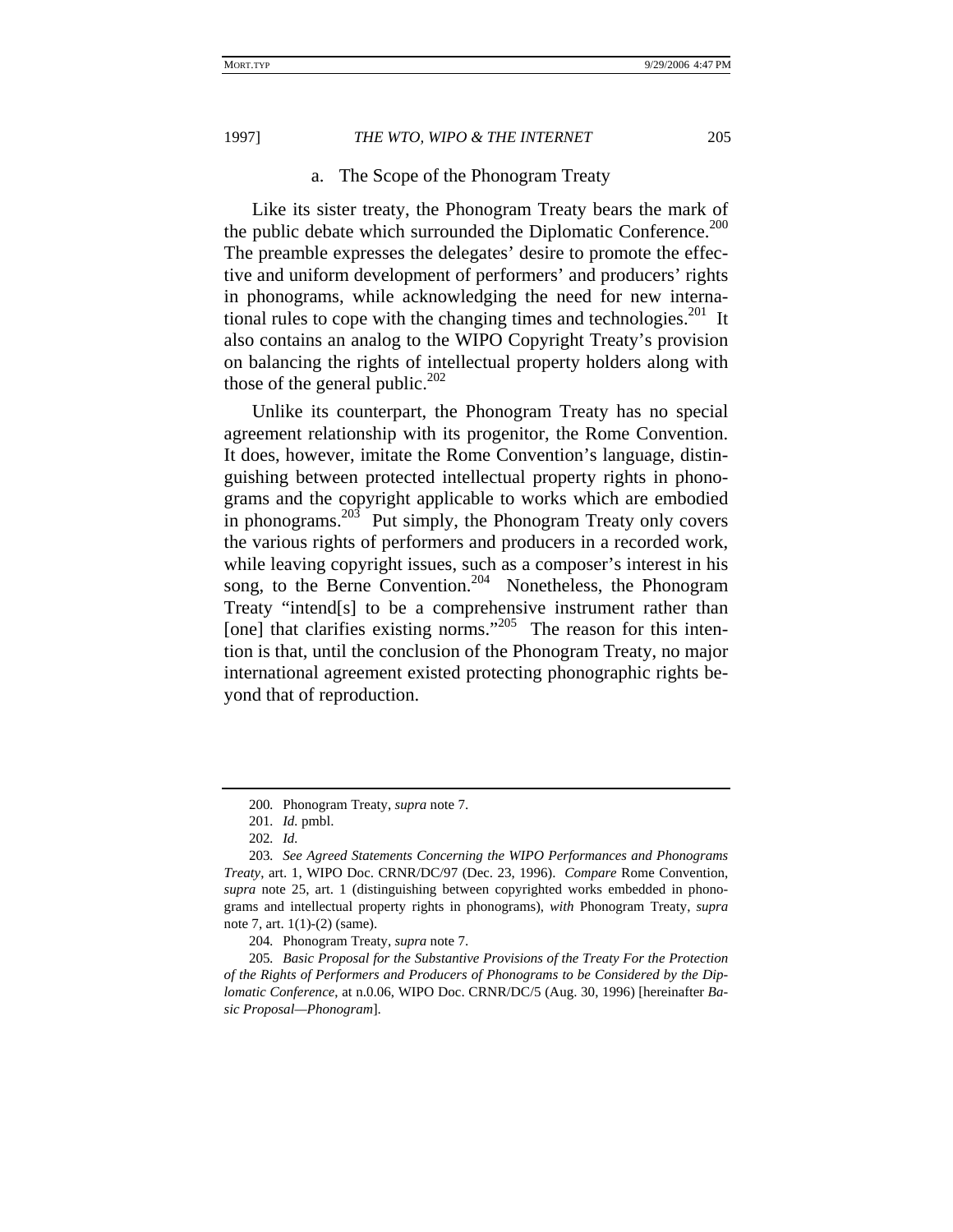#### b. Substantive Provisions

Article 2 redefines many of the basic concepts originally contained in the Rome Convention, and adds several new ones.<sup>206</sup> For example, while the Rome Convention described a "phonogram" as "any exclusively aural fixation of sounds of a performance or of other sounds,"207 the Phonogram Treaty broadly integrates some of the many technological changes which have occurred in the past thirty years, such as digital sound, while excluding other media like video recordings.<sup>208</sup> It reads, "the fixation of the sounds of a performance or of other sounds, or of a representation of sounds, other than in the form of a fixation incorporated in a cinematographic or other audiovisual work."<sup>209</sup> Similarly, the new definition of "broadcasting" includes satellite transmissions and encrypted signals.<sup>210</sup> Among the terms added in the Phonogram Treaty are "fixation" and "communication to the public,"<sup>211</sup> all of which indicate the need for broader definitions and protections for performances and phonograms, considering the numerous technological means by which they can be transmitted.

Articles 3 and 4 of the Phonogram Treaty establish the conditions for protection by setting up "points of attachment" for national treatment in a manner similar to the approach used in the TRIPs Agreement.<sup>212</sup> National treatment must be accorded to nationals of other contracting parties for all of the exclusive rights granted in the Phonogram Treaty, including the right to equitable remuneration.213 The Rome Convention's eligibility criteria are incorporated by reference, including the power to exclude certain

<sup>206</sup>*. Id.* at n.2.01-2.27.

<sup>207.</sup> Rome Convention, *supra* note 25, art. 3(b).

<sup>208</sup>*.* Phonogram Treaty, *supra* note 7, art. 2(b).

<sup>209</sup>*. Id.*

<sup>210</sup>*. Id.* art. 2(f).

<sup>211</sup>*. Id.* art. 2(c), (g). Other definitions were eliminated in an attempt to preserve clarity. Examples include "reproduction" and "rebroadcasting." *See* Rome Convention, *supra* note 25, art. 3(e), (g); *Basic Proposal—Phonogram*, *supra* note 205, at n.2.10, 2.23.

<sup>212</sup>*.* Phonogram Treaty, *supra* note 7, arts. 3, 4; TRIPs Agreement, *supra* note 2, art. 1(3).

<sup>213</sup>*.* Phonogram Treaty, *supra* note 7, art. 4. Equitable remuneration includes licensing mechanisms like ASCAP.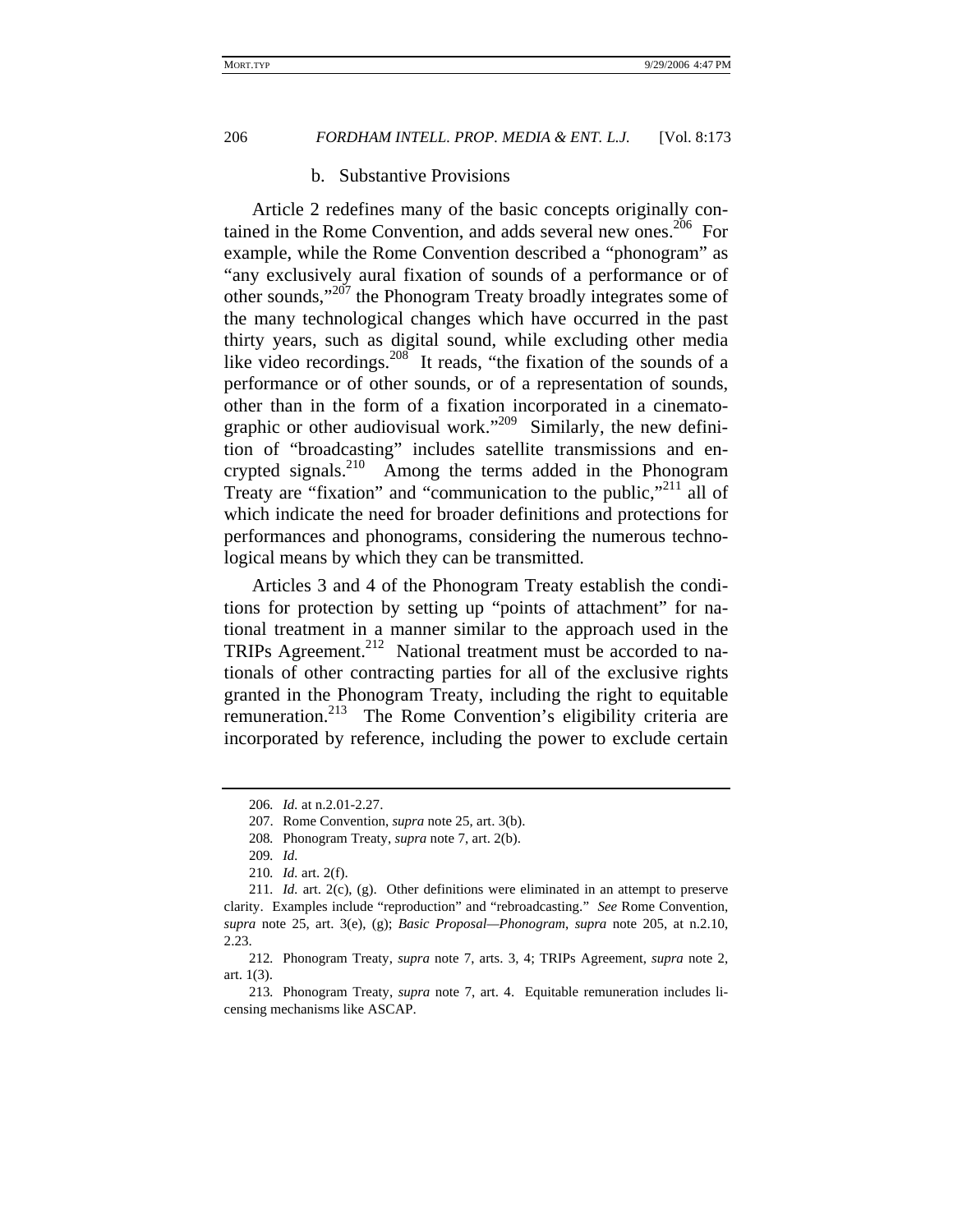criteria. $2^{14}$  Because of the familiarity of this "points of attachment" approach, WIPO hoped it would facilitate not only the treaty negotiations, but also integration into the contracting parties' domestic legal systems.<sup>215</sup>

### c. Rights of Performers

Performers secure six exclusive rights under the Phonogram Treaty: moral rights, $216$  economic rights in their unfixed performances,<sup>217</sup> the right to make fixed performances available,<sup>218</sup> reproduction,<sup>219</sup> distribution,<sup>220</sup> and rental.<sup>221</sup> Moral rights are the most controversial form of protection under copyright; the United States refuses to recognize them and they are excluded from the TRIPs Agreement's incorporation of Berne's substantive provisions.<sup>222</sup> Moral rights allow an author "to object to any distortion, mutilation or other modification of, or other derogatory action in relation to, the said work, which would be prejudicial to his honor or reputation."<sup>223</sup> The Phonogram Treaty grants performers this privilege for the first time, with respect to live aural and other fixed performances.224

Depending on the type of performance involved, performers possess varying means of exploiting their efforts. For unfixed performances, they may authorize the broadcast or communication of their performances, or choose to fix them in any form.<sup>225</sup> These options expand similar rights already available under the Rome

<sup>214</sup>*. See id.* art. 3(2)-(3); Rome Convention, *supra* note 25, arts. 4-7.

<sup>215</sup>*. See Basic Proposal—Phonogram*, *supra* note 205, at n.3.08.

<sup>216</sup>*.* Phonogram Treaty, *supra* note 7, art. 5.

<sup>217</sup>*. Id.* art 6.

<sup>218</sup>*. Id.* art 10.

<sup>219</sup>*. Id.* art 7.

<sup>220</sup>*. Id.* art 8.

<sup>221</sup>*.* Phonogram Treaty, *supra* note 7, art 9.

<sup>222</sup>*.* Berne Convention, *supra* note 17, art. 6bis; TRIPs Agreement, *supra* note 2, art. 9(1).

<sup>223.</sup> Berne Convention, *supra* note 17, art.  $6^{bis}(1)$ .

<sup>224</sup>*.* Phonogram Treaty, *supra* note 7, art. 5(1). As of yet, the United States has not established its official position on this provision.

<sup>225</sup>*. See id.* art. 6. The right to broadcast or communicate an unfixed performance does not extend to those which have already been broadcast. *See id.* art. 6(i).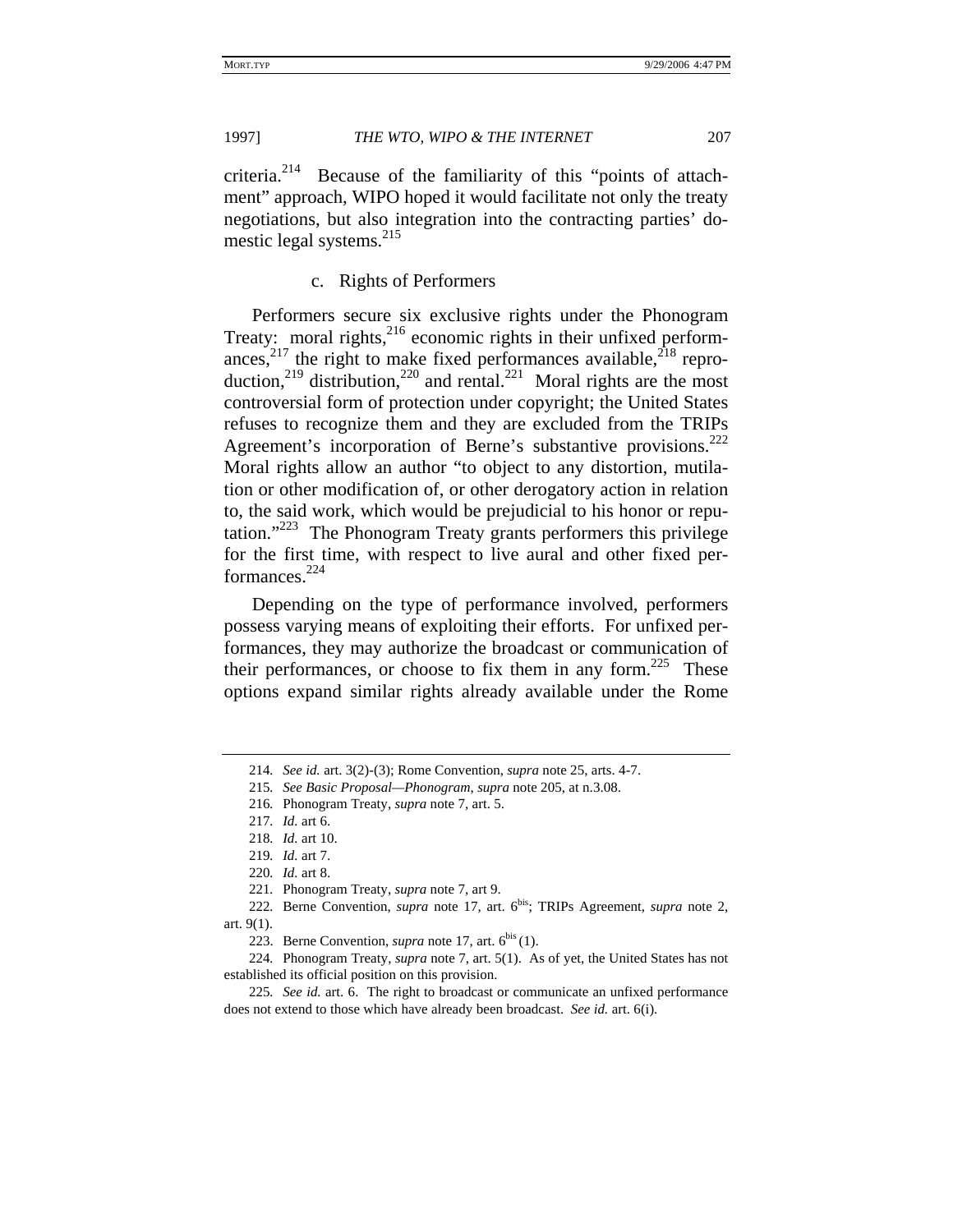Convention and the TRIPs Agreement.<sup>226</sup> Once a performance has been fixed, the performer can choose to make it available to the public "by wire or wireless means, in such a way that members of the public may access them from a place and at a time individually chosen by them."<sup>227</sup> This option allows performances to be transmitted via satellite or over the Internet. $228$ 

For performances fixed in phonographic form, performers gain a significantly broader right of reproduction than that existing under the Rome Convention—unconditional and exclusive authority over direct or indirect reproduction in any form or manner.<sup>229</sup> In addition, performers achieve for the first time the power to authorize the distribution and rental of performances fixed in phonograms.<sup>230</sup> The contracting parties, however, retain the ability to define significant aspects of these rights in their domestic laws, such as the exhaustion of the right of distribution and the extent of the right of rental. $^{231}$ 

#### d. Rights of Producers

Producers benefit from four exclusive rights concerning their phonograms: reproduction,<sup>232</sup> distribution,<sup>233</sup> rental,<sup>234</sup> and authorization of public availability.<sup>235</sup> Each of these rights mirrors its counterpart with regard to performers, except for *mutatis mutandis* changes. Of the four, only the rights of distribution and making phonograms available to the public are new. Article 11 on

<sup>226.</sup> The Rome Convention gives performers the right to prevent the broadcast or communication of their unfixed performances without their consent. *See* Rome Convention, *supra* note 25, art. 7(1)(a). The TRIPs Agreement extends to performers the right of fixation in phonographic form only. *See* TRIPs Agreement, *supra* note 2, art. 14(1).

<sup>227.</sup> Phonogram Treaty, *supra* note 7, art. 10.

<sup>228</sup>*. See id.*

<sup>229</sup>*. See id.* art. 7. The Rome Convention previously granted "the possibility of preventing" reproduction without their consent. Rome Convention, *supra* note 25, art.  $7(1)(c)$ .

<sup>230</sup>*. See* Phonogram Treaty, *supra* note 7, arts. 8, 9.

<sup>231</sup>*. See id.* A grandfather clause also exists for equitable remuneration systems dealing with the right of rental. *See id.* art. 9(2).

<sup>232</sup>*. See id.* art. 11.

<sup>233.</sup> See *id.* art. 12.

<sup>234</sup>*. See id.* art. 13.

<sup>235</sup>*. See id.* art. 14.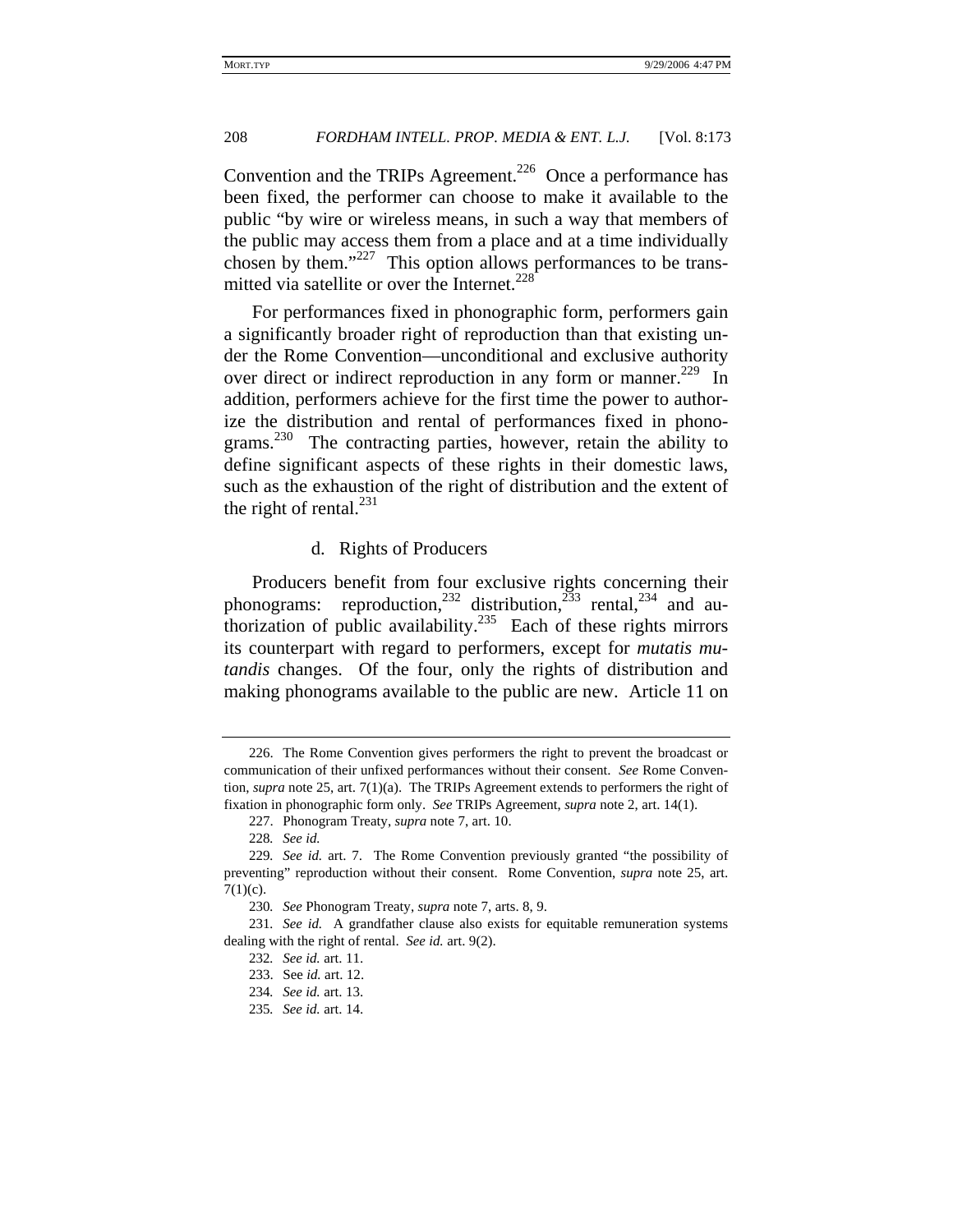reproduction broadens the authority already granted to producers in the Rome Convention by including the language "in any manner or form."236 This phrase encapsulates all technological means of reproduction, including digitization and downloading from computers.237 Article 13, concerning rental, provides a similar right to that under TRIPs Agreement article 14(4), including an exemption for pre-existing equitable remuneration systems.<sup>238</sup> The cumulative effect of these provisions is to raise producers up to the same level of protection as authors under the Berne Convention.

#### e. Common Provisions

Several provisions apply to performers and producers alike, including some which duplicate features of the WIPO Copyright Treaty.<sup>239</sup> The articles dealing with limitations and exceptions, obligations concerning technological measures and rights management information, application in time, and enforcement all imitate their WIPO Copyright Treaty counterparts. $240$  Some common provisions, however, are unique to the Phonogram Treaty. For example, article 15 gives performers and producers the right to a single equitable remuneration for the direct or indirect use of commercial phonograms broadcast or communicated to the public. $241$ though the contracting parties retain the power to detail this right's scope in national legislation, the delegates agreed to include within it phonograms made publicly available by wire or wireless means.<sup>242</sup> Another difference in the Phonogram Treaty involves an

242*. See id.* art. 15(2), (4). The contracting parties may also choose to limit, or not apply at all, the right of remuneration. This is the only means by which a party may

<sup>236.</sup> Phonogram Treaty, *supra* note 7, art. 11. The Rome Convention allows for "the right to authorise or prohibit the direct or indirect reproduction of their phonograms." Rome Convention, *supra* note 25, art. 10.

<sup>237</sup>*. See Basic Proposal—Phonogram*, *supra* note 205, at n.14.06.

<sup>238</sup>*. Compare* Phonogram Treaty, *supra* note 7, art. 13 (providing an exemption for pre-existing remuneration systems), *with* TRIPs Agreement, *supra* note 2, art. 14(4) (same).

<sup>239</sup>*. See* WIPO Copyright Treaty, *supra* note 1.

<sup>240</sup>*. Compare* Phonogram Treaty, *supra* note 7, arts. 16, 18, 19, 22, 23 (imitating the provisions found in the WIPO Copyright Treaty), *with* WIPO Copyright Treaty, *supra* note 1, arts. 10, 11, 12, 13, 14 (serving as the basis for many provisions in the Phonogram Treaty).

<sup>241</sup>*.* Phonogram Treaty, *supra* note 7, art. 15.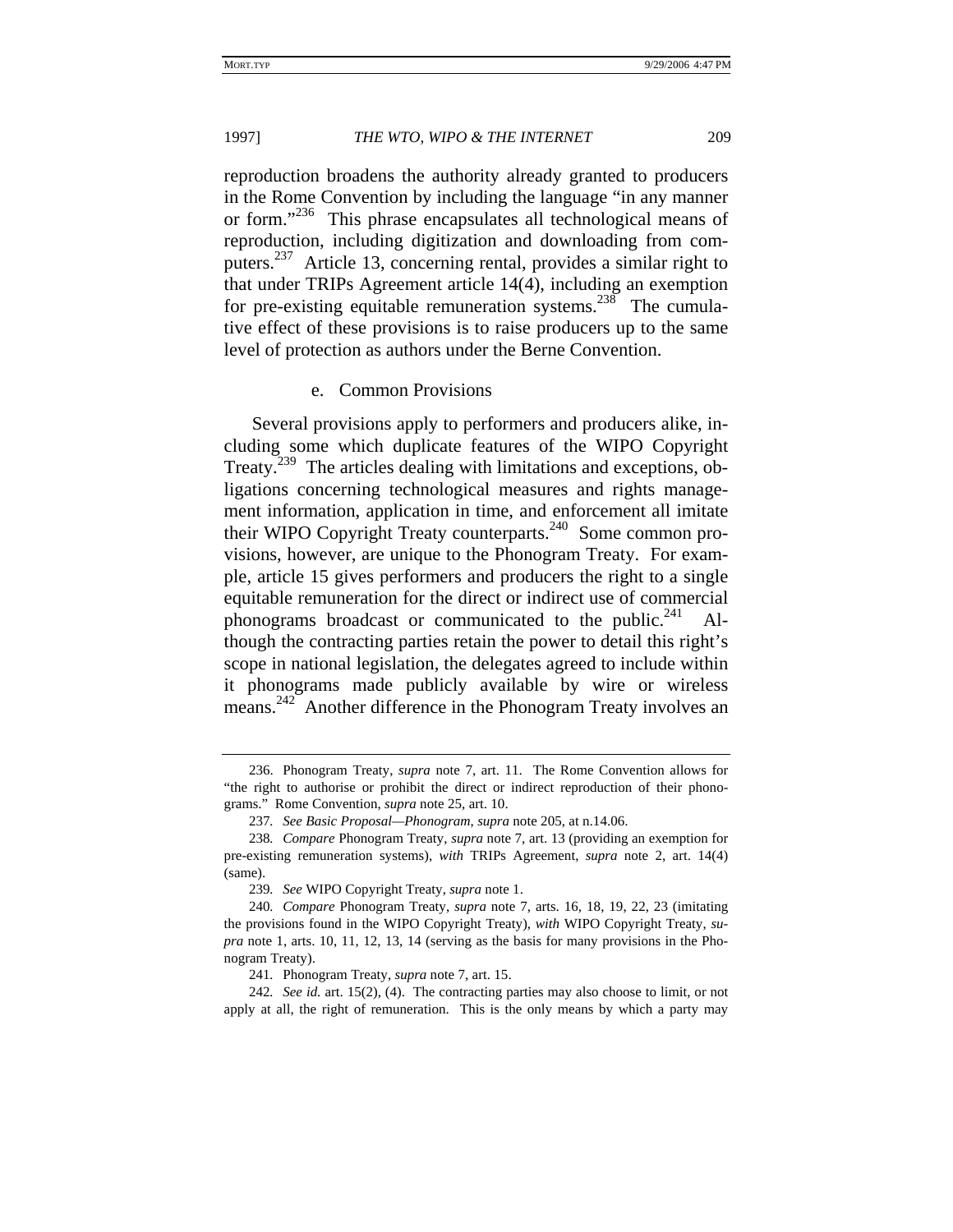acknowledgment of the change in the term of protection from twenty years under the Rome Convention to fifty years under the TRIPs Agreement.<sup>243</sup> Finally, the delegates agreed to prohibit the imposition of any formalities in conjunction with the enjoyment or exercise of rights garnered under the Phonogram Treaty.<sup>244</sup>

#### III. PROBLEMS AND POSSIBILITIES

Even though negotiations have ended, the real debate over WIPO's Internet Treaties is about to commence, as the signatories begin to ratify the treaties. This part examines the major domestic obstacles to implementation in the United States. Apart from domestic concerns, significant questions linger with respect to the Internet Treaties themselves. Accordingly, this part examines the application of a minimum standards-type agreement to the Internet. Related concerns involve the substantial disability caused by the lack of any effective enforcement or dispute resolution provisions in the treaties and whether the WTO can integrate these treaties into the TRIPs Agreement.

#### A. *United States Ratification*

The Internet Treaties possess an integral place in the Clinton Administration's "Framework for Global Electronic Commerce," based on the hope that they "will greatly facilitate the commercial applications of on-line digital communications."245 Despite this enthusiasm for the treaties, ratification in the United States is not proving to be as easy as the Clinton Administration would like. Many members of Congress, including Senator Hatch, have expressed concern "that the final language of these agreements may reflect decisions on . . . unresolved [domestic] issues that may jeopardize Senate ratification."<sup>246</sup> In fact, very few changes are

make a reservation to the Phonogram Treaty. *See id.* arts. 15(3), 21.

<sup>243</sup>*. Id.* art. 17; Rome Convention, *supra* note 25, art. 14; TRIPs Agreement, *supra* note 2, art. 14(5).

<sup>244</sup>*.* Phonogram Treaty, *supra* note 7, art. 20.

<sup>245.</sup> Mark Felsenthal & Angela Drolte, *Administration Outlines Objectives for Global Internet Copyright Policy*, 14 Int'l Trade Rep. (BNA) No. 28, at 1179 (July 9, 1997).

<sup>246</sup>*. Hatch Urges PTO Not to Lock U.S. in Berne Pact to Terms Still Disputed at*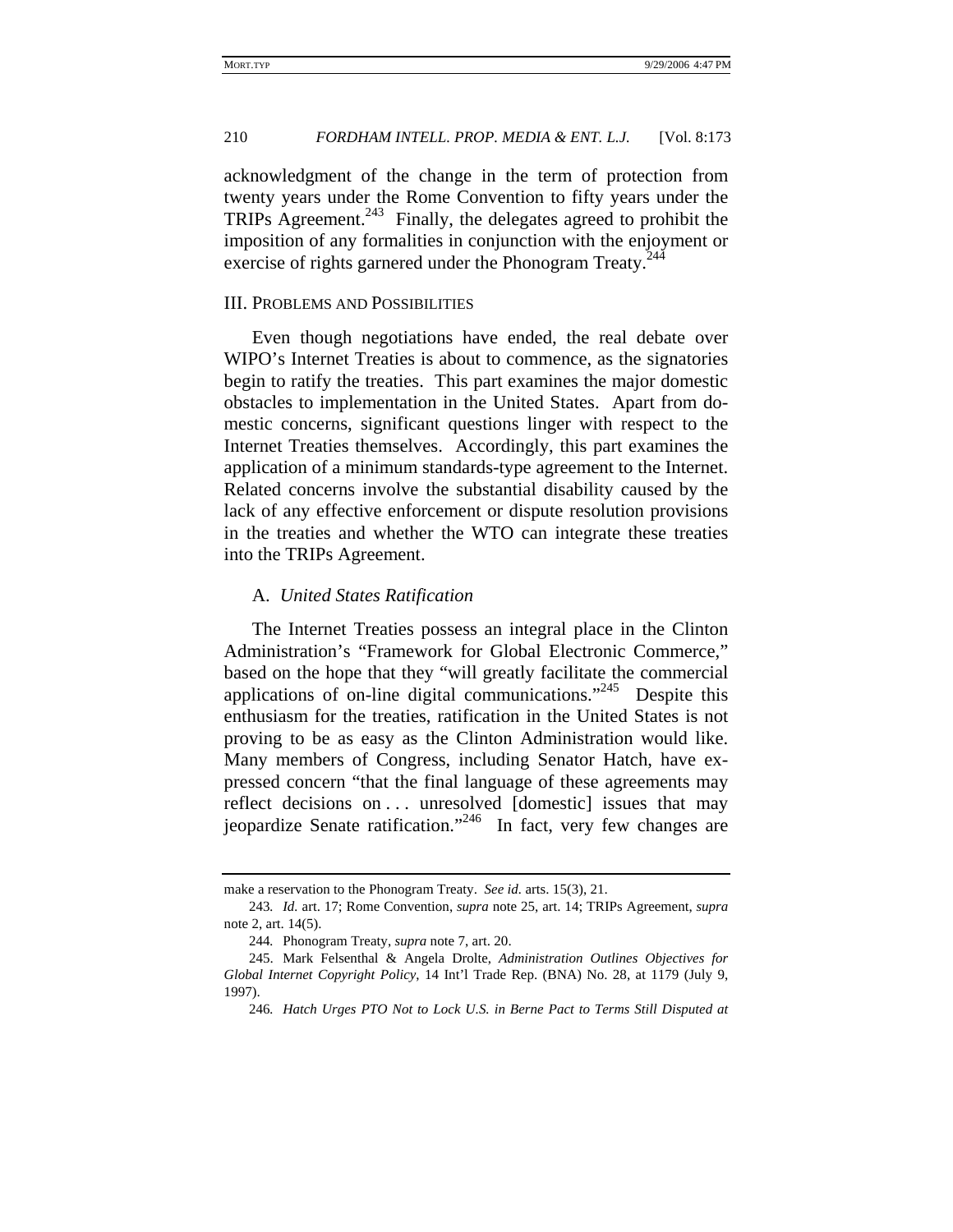required in order to make the treaties operative because copyright enjoys a broad interpretation under United States law. Instead, three main issues have taken center stage during Congressional hearings, only one of which deals with a change explicitly mandated by the treaties: (1) circumvention technology, (2) infringement liability, and (3) fair use.

#### 1. Circumvention Technology

Current United States law fails to address the issue of circumvention technologies, which are used to "prevent unauthorized access to copyrighted works and to provide copyright information about the work." $247$  Two competing approaches have been introduced, one by Representative Coble in House Bill 2281 ("Coble bill" or "Coble approach"),<sup>248</sup> and another by Senator Hatch in Senate Bill 2037 ("Hatch bill" or "Hatch approach").<sup>249</sup>

The Coble bill proposes the addition of a new Chapter 12, "Copyright Protection and Management Systems," to Title 17 of the United States Code. The new chapter would prohibit the circumvention of copyright protection systems as well as the destruction of any copyright information.<sup>250</sup> This amendment, which contains civil and criminal penalties for violations, would make it illegal to manufacture, import, sell, or use any devise "primarily designed or produced for the purpose of circumvent[ion]" and any device that possesses "only [a] limited commercially significant

*Home*, 13 Int'l Trade Rep. (BNA) No. 37, at 1449 (Sept. 18, 1996).

<sup>247</sup>*. Coble Introduces Measure to Implement WIPO Copyright Pacts*, 14 Int'l Trade Rep. (BNA) No. 32, at 1366 (Aug. 6, 1997).

<sup>248.</sup> H.R. 2281, 105th Cong. (1998). A companion bill introduced by Representative Goodlatte, H.R. 3209, 105th Cong. (1998), was amended and added to the original version of H.R. 2281. Although H.R. 2281 initially dealt only with the implementation of the Internet Treaties, its amendment to include the key provisions of H.R. 3209 linked the U.S. ratification of the treaties to the resolution of internet service provider ("ISP") liability issues.

<sup>249.</sup> S. 2037, 105th Cong. (1998). Another bill offered by Senator Ashcroft, S. 1146, 105th Cong. (1997), was referred to the Senate Judiciary Committee, which conducted hearings in September 1997. Debate in the Senate, however, focused on Senator Hatch's proposal, which originally was presented as S. 1121, 105th Cong. (1997).

<sup>250.</sup> WIPO Copyright Treaties Implementation Act, H.R. 2281, 105th Cong., tit. I (1998).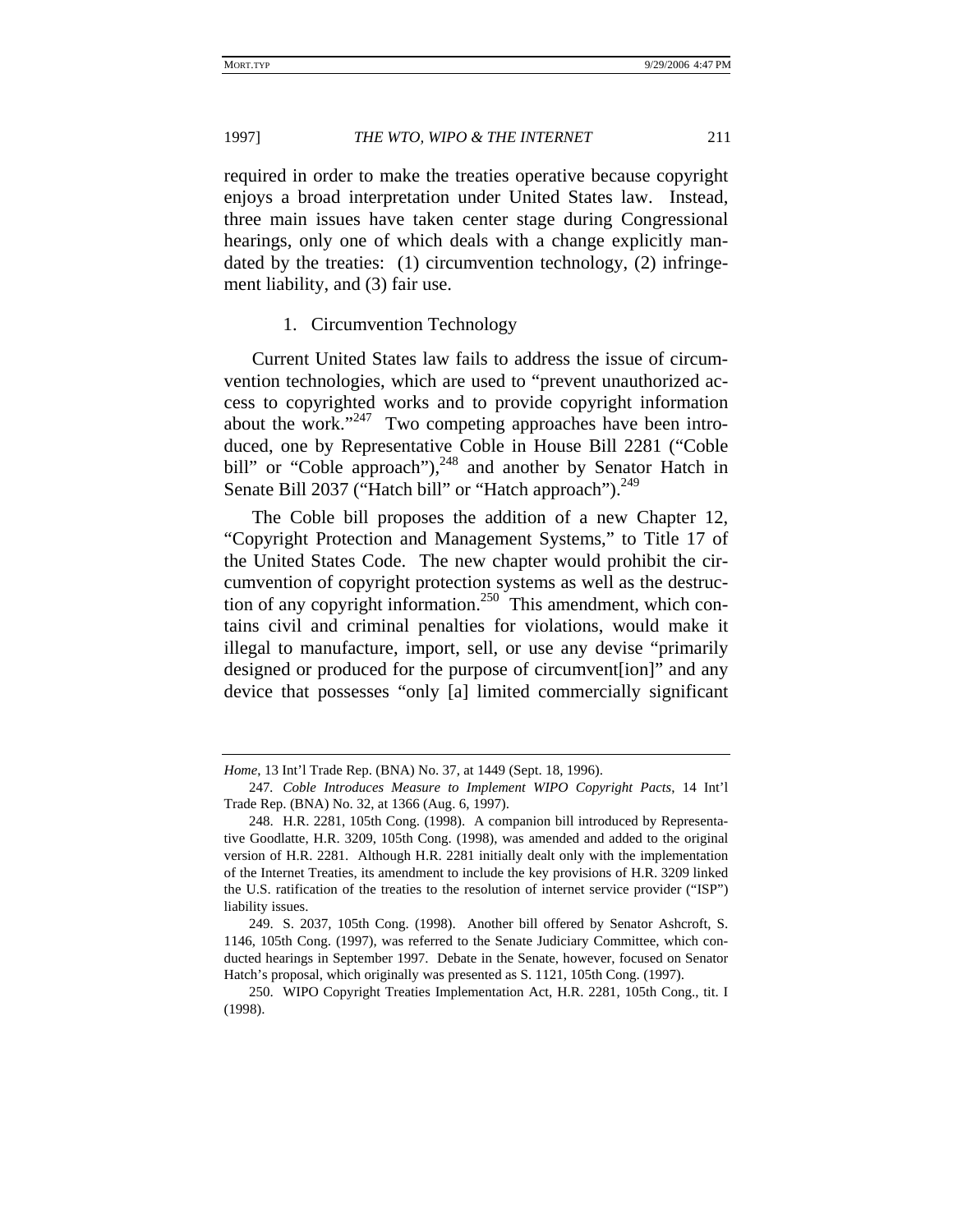purpose or use other than  $\ldots$  circumvent [ion].<sup>251</sup> Not unexpectedly, copyright holders support the Coble approach as a means of inhibiting piracy. Many critics, however, object to its apparent conflict with the Supreme Court's ruling in *Sony Corporation of America v. Universal City Studios, Inc.*252 that manufacturing devices capable of being used for copyright infringement is not itself an infringement.<sup>253</sup>

While largely similar in form to its counterpart in the House of Representatives, Senator Hatch's bill contains one important distinction with respect to circumvention technology. It expressly exempts reverse engineering "necessary to achieve interoperability of an independently created computer program with other programs," provided, however, that (1) the necessary elements of such computer program are not otherwise readily available and (2) the study and analysis of the computer programming does not constitute an act of copyright infringement.<sup>254</sup> The ultimate choice of anticircumvention language undoubtedly will have a profound economic impact on the computer and electronics industries.

2. Infringement Liability

Another significant economic and political issue centers around the liability of ISPs for the infringing acts of their customers. ISP groups have lobbied vociferously for either a complete exemption or, at most, liability for their failure to remove infringing materials of which they are aware. Copyright holders fear that without greater ISP responsibility, piracy of digitized materials transmitted over the Internet will explode. The software industry alone already loses twelve million dollars per year due to pirates.<sup>255</sup>

<sup>251</sup>*. Id.*

<sup>252. 464</sup> U.S. 417 (1984).

<sup>253</sup>*. See id.*; *Anti-Circumvention Prohibitions in Copyright Treaty Bill Draw Fire*, 14 Int'l Trade Rep. (BNA) No. 38, at 1610 (Sept. 24, 1997) [hereinafter *Anti-Circumvention*].

<sup>254.</sup> WIPO Copyright and Performances and Phonograms Treaties Implementation Act of 1998, S. 2037, 105th Cong., tit. I § 103.

<sup>255</sup>*. See Senate Judiciary Panel Considers S 1146, Liability in Online Copyright Infringement*, 14 Int'l Trade Rep. (BNA) No. 36, at 1506 (Sept. 10, 1997) [hereinafter *Senate Judiciary Panel*].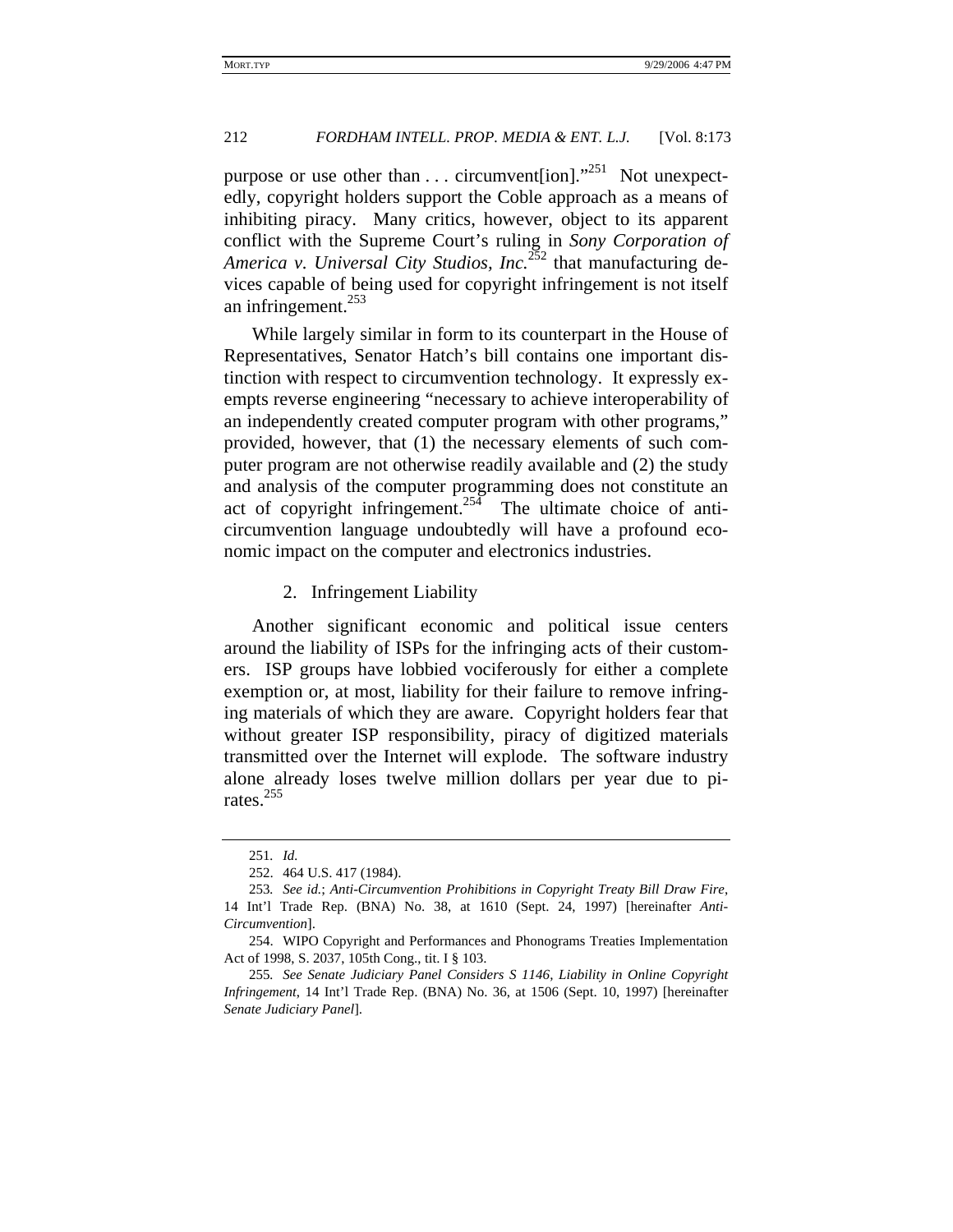Both the Coble and Hatch bills strike a balance between the two camps. Coble's On-Line Copyright Infringement Liability Limitation  $Act^{256}$  would largely exempt ISPs from direct and contributory infringement, as well as from vicarious liability for others, for the intermediate storage and transmission of material through the ISP's network under certain conditions.<sup>257</sup> Senator Hatch varies his approach by requiring a qualifying ISP with knowledge or an awareness of infringing material to "expeditiously . . . remove or disable access to the material" which is stored on the ISP's system.<sup>258</sup>

The issue of liability, although not addressed in the Internet Treaties, has nevertheless become inextricably intertwined in the United States implementation debate. Given the enormous finan-

(C) no copy of the material thereby made by the provider is maintained on the provider's system or network in a manner ordinarily accessible to anyone other than the recipients anticipated by the person who initiated the transmission, and no such copy is maintained on the system or network in a manner ordinarily accessible to such recipients for a longer period than is necessary for the transmission.

*Id.* § 202(a). An ISP also would be exempt from monetary relief for contributory infringement or vicarious liability, based solely on the transmission or provision of access to material over its system or network, if the ISP:

(A) does not have actual knowledge that the material is infringing or, in the absence of such actual knowledge, is not aware of facts or circumstances from which infringing activity is apparent; and

(B) does not receive a financial benefit directly attributable to the infringing activity, if the provider has the right and ability to control such activity.

*Id.*

258. Internet Copyright Infringement Liability Clarification Act of 1998, S. 2037, 105th Cong., tit. II § 202. This provision exempts ISPs from liability for monetary damages and, in certain circumstances, from injunctive and other equitable relief if (1) it did not have knowledge or an awareness of infringing materials or activities or (2) after obtaining such knowledge or awareness it acted expeditiously to remove or disable access to the materials. *See id.* This exemption also is premised upon the ISP not receiving a financial benefit directly attributable to the infringing activity, where the ISP had the right and ability to control such activity. *See id.*

<sup>256.</sup> H.R. 2281, 105th Cong., tit. II (1998).

<sup>257</sup>*.* Under Coble's On-Line Copyright Infringement Liability Limitation Act, ISPs are exempt from liability for direct infringement, and from monetary relief from contributory infringement and vicarious liability, for the intermediate storage and transmission of material through their systems or networks if:

<sup>(</sup>A) the transmission was initiated by another person;

<sup>(</sup>B) the storage and transmission is carried out through an automatic technological process, without any selection of that material by the provider; and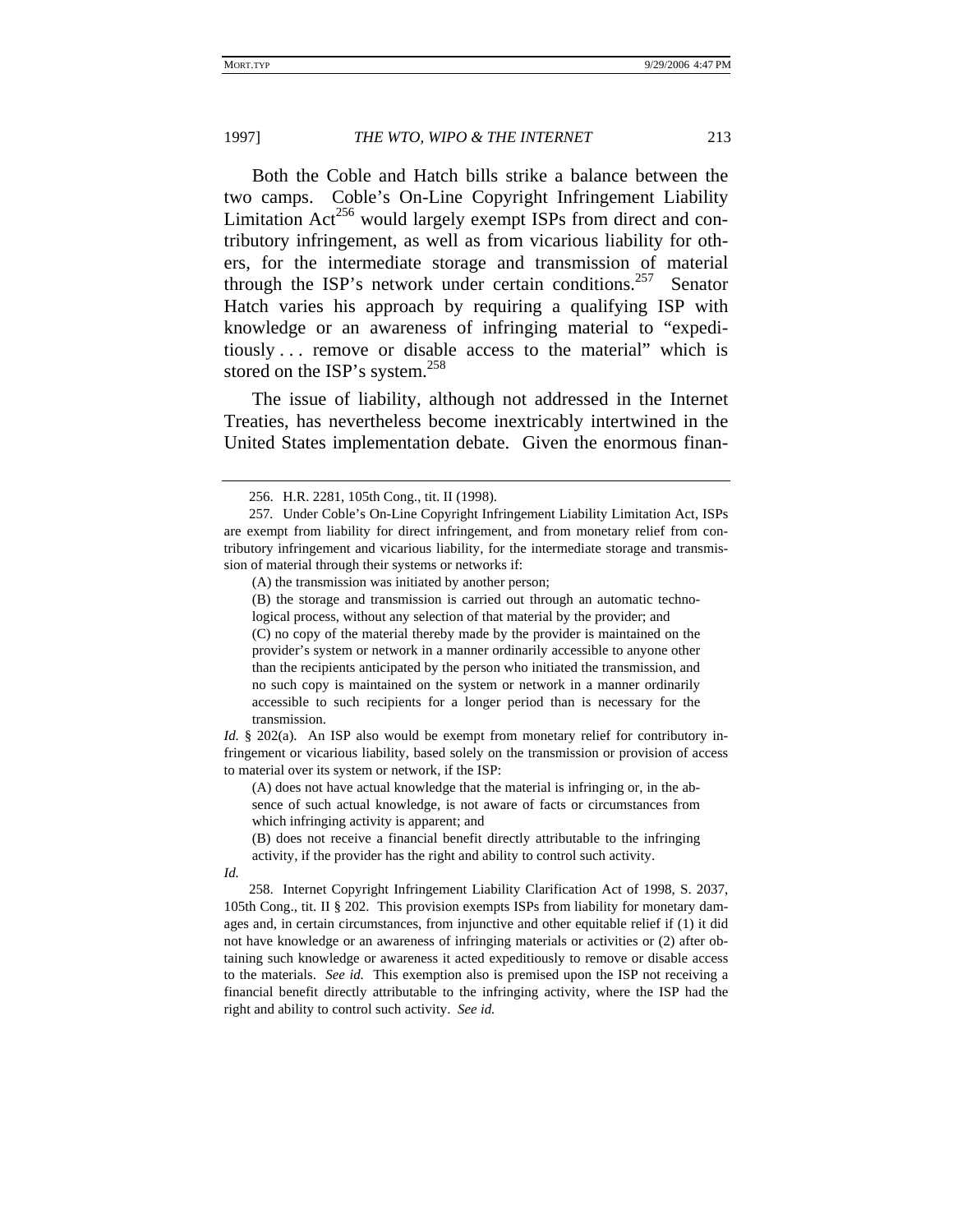cial stake of ISPs in the world's leading technology market, this is hardly surprising. Certainly some limitation of liability needs to be adopted. All that remains to be seen is whether a "notice and takedown" requirement will appear in the final draft.<sup>259</sup>

3. Fair Use

Congress also is discussing the explicit language expanding the existing fair use exemption. Fair use is a defense to infringement for "purposes such as criticism, comment, news reporting, teaching, . . . scholarship, or research."260 Educators, other scholars, and technology manufacturers believe this principle needs to be updated in light of the anti-circumvention provisions contained in both the House and Senate bills.<sup>261</sup> Copyright holders, wishing to protect their property, object to any such language out of a fear that infringers might manipulate it to their advantage. Both the Coble and Hatch bills have contemplated various forms of fair use language, making its inclusion very likely in the bills' final drafts. The significant debate over this issue in both the Senate and the House of Representatives relates back to some of the criticisms leveled at the treaties during the Diplomatic Conference for their failure to address this issue.<sup>262</sup> Indeed, in countries without a broad exemption resembling that of the United States, ratification of the treaties without any corresponding legislation ensuring fair use could stifle innovative and educational applications of the Internet.

Despite these controversial matters, which have occupied much of Congress's time and lobbyists' money, implementing legislation for the Internet Treaties eventually will win the approval of the legislative bodies and become part of United States law.<sup>263</sup> For other countries, particularly code-based and developing countries

<sup>259</sup>*. Rep. Coble Urged to Drop Online Copyright Liability Issue*, COMM. DAILY, Sept. 17, 1997.

<sup>260. 17</sup> U.S.C. § 107 (1994).

<sup>261</sup>*. See Anti-Circumvention*, *supra* note 253.

<sup>262</sup>*. See Basic Proposal—Phonogram*, *supra* note 205.

<sup>263.</sup> At the time of this Article's publication, the House Commerce Committee was attempting to obtain jurisdiction over H.R. 2281, making the future of the Coble bill unclear.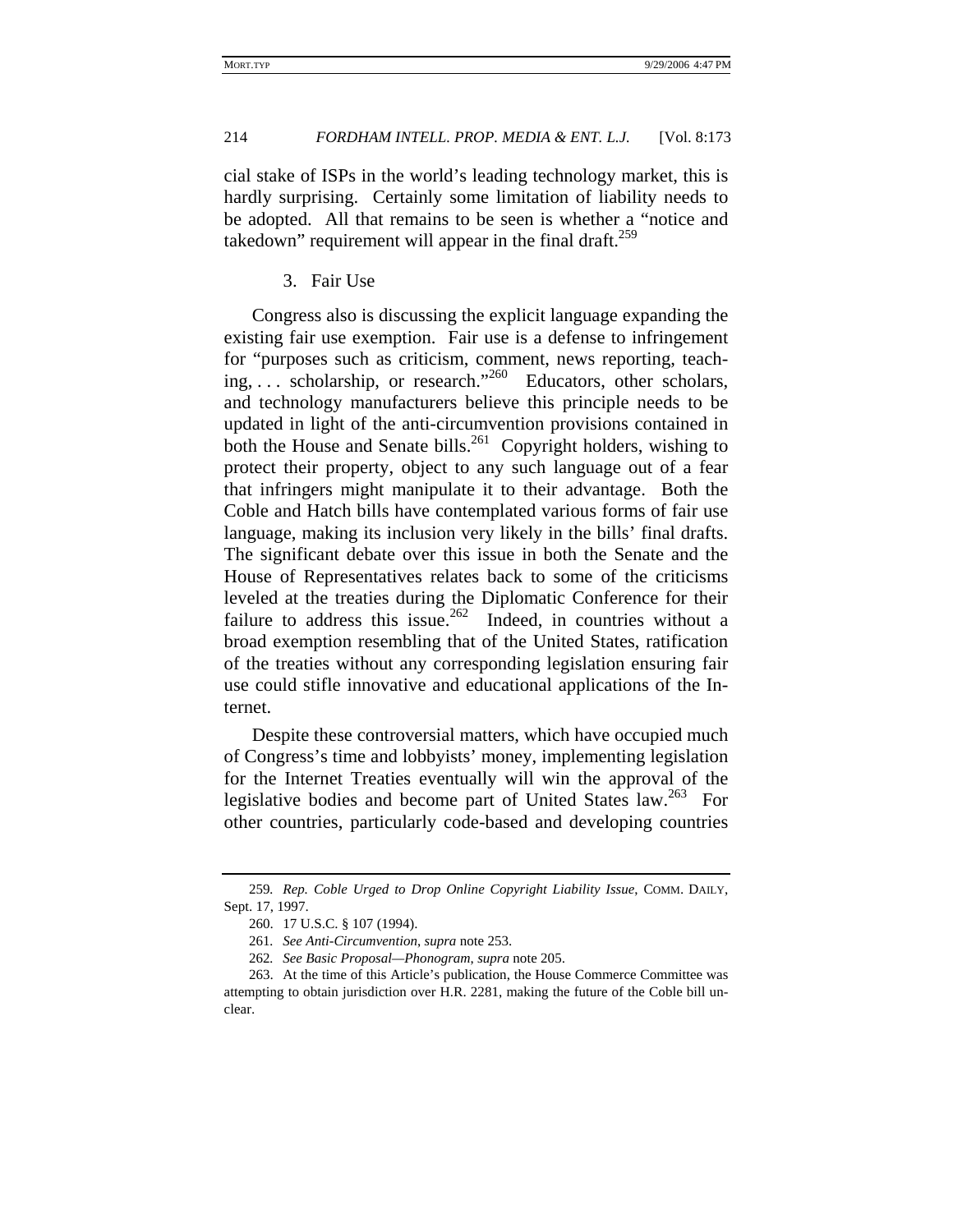with a minimalist approach to copyright protection, ratification will prove a much more daunting task. It is this wide variation in national standards which raises another potential problem with the treaties and their practical application around the world.

#### B. *Minimum Standards and the Internet*

According to some observers, the Internet Treaties fell short of expectations based upon their very nature—a minimum standards, or minimum protections, type of agreement.<sup>264</sup> Minimum standards treaties lay down the basic rights and duties of the contracting parties without detailing how each state defines them in its domestic law. International intellectual property conventions, including the TRIPs Agreement, have always been minimum standards agreements, in large part because they represented the lowest common denominator between the disparate levels of protection in the contracting parties. They set minimum standards by establishing a bar under which no party may fall.

This formula directly contrasts with other international regimes, which attempt to create minimum standards through harmonization and mutual recognition. For example, in the WTO, the Phytosanitary Measures Agreement and the Technical Barriers Agreement employ vague language to scrutinize national measures.<sup>265</sup> Where international standards exist, they are used to evaluate the validity of the measure, but are not binding.<sup>266</sup> These agreements try to build a minimum standard of protection from the ground up.

In the case of the Internet Treaties, parts of both these approaches have been employed. While the treaties set very definite rights, they serve as a bar to which most countries must reach up, rather than one which they cannot fall below. This is because no consensus exists in dealing with protection of material transmitted

<sup>264</sup>*. See* discussion *supra* notes 58-61 and accompanying text (describing the nature of a minimum standards agreement).

<sup>265</sup>*. See* Technical Barriers Agreement, *supra* note 59, arts. 2.2, 3; Phytosanitary Measures Agreement, *supra* note 60, arts. 2.1, 5.6. Examples include such language as "legitimate," "necessary," and "not more trade-restrictive than necessary."

<sup>266</sup>*. See* Technical Barriers Agreement, *supra* note 59, arts. 2.2, 3; Phytosanitary Measures Agreement, *supra* note 60, arts. 2.1, 5.6.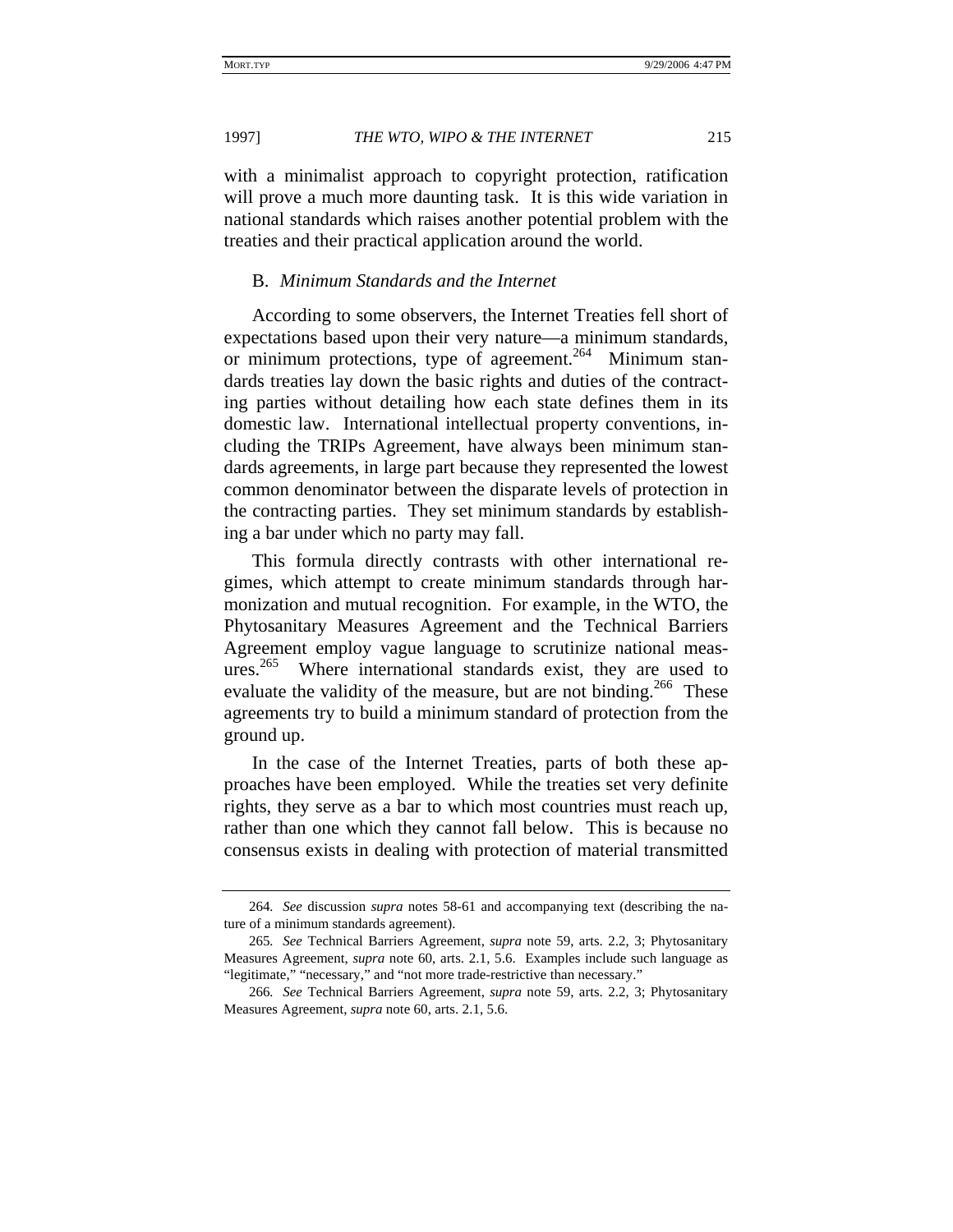over the Internet and captured in other digital technologies. Intellectual property purists, like PTO Commissioner Bruce Lehman, would dispute this observation by saying that traditional copyright principles automatically subsume this new medium, requiring only minor modifications in doctrine to accommodate its technological peculiarities.<sup>267</sup>

Although this may be true in the United States, many codebased legal systems have much more specific intellectual property laws, and will be forced to amend them in order to comply with the treaties. Furthermore, the differences in both legal and functional standards between nations, which will exist under these treaties, inherently conflict with the sweeping, monolithic nature of the Internet. The reality is that inequalities in domestic legislation could not only make enforcement of these treaties difficult, but also stifle the growth of the Internet as a means of commerce.

As mentioned above, several matters, including the exhaustion of rights, infringement liability, and enforcement, were left to national legislatures to flesh out. Other key concepts, like the place of publication and the definition of a "copy," were ignored entirely. Although compromises must always be made in treaty negotiations in order to achieve some level of agreement, the combination of these inadequacies with the technological realities of the Internet could prove deadly to these treaties. For example, copyright holders would have little incentive in placing protected materials on a web page if they had to constantly investigate the status of their rights under a hundred different legal systems.

Once protected material appears on the Internet, it can be accessed from anywhere in the world, including countries not party to these new treaties. In addition, the cost of litigating in numerous legal systems, with often widely different standards, would also deter many intellectual property holders from participating in an electronic marketplace. While different enforcement standards currently exist in dealing with traditional forms of intellectual property, tracing the infringement of intellectual property fixed in a good is comparatively simple, next to tracking down violators using the Internet. The reality of information technology precludes

<sup>267</sup>*. See* Lehman, *supra* note 82, at 13.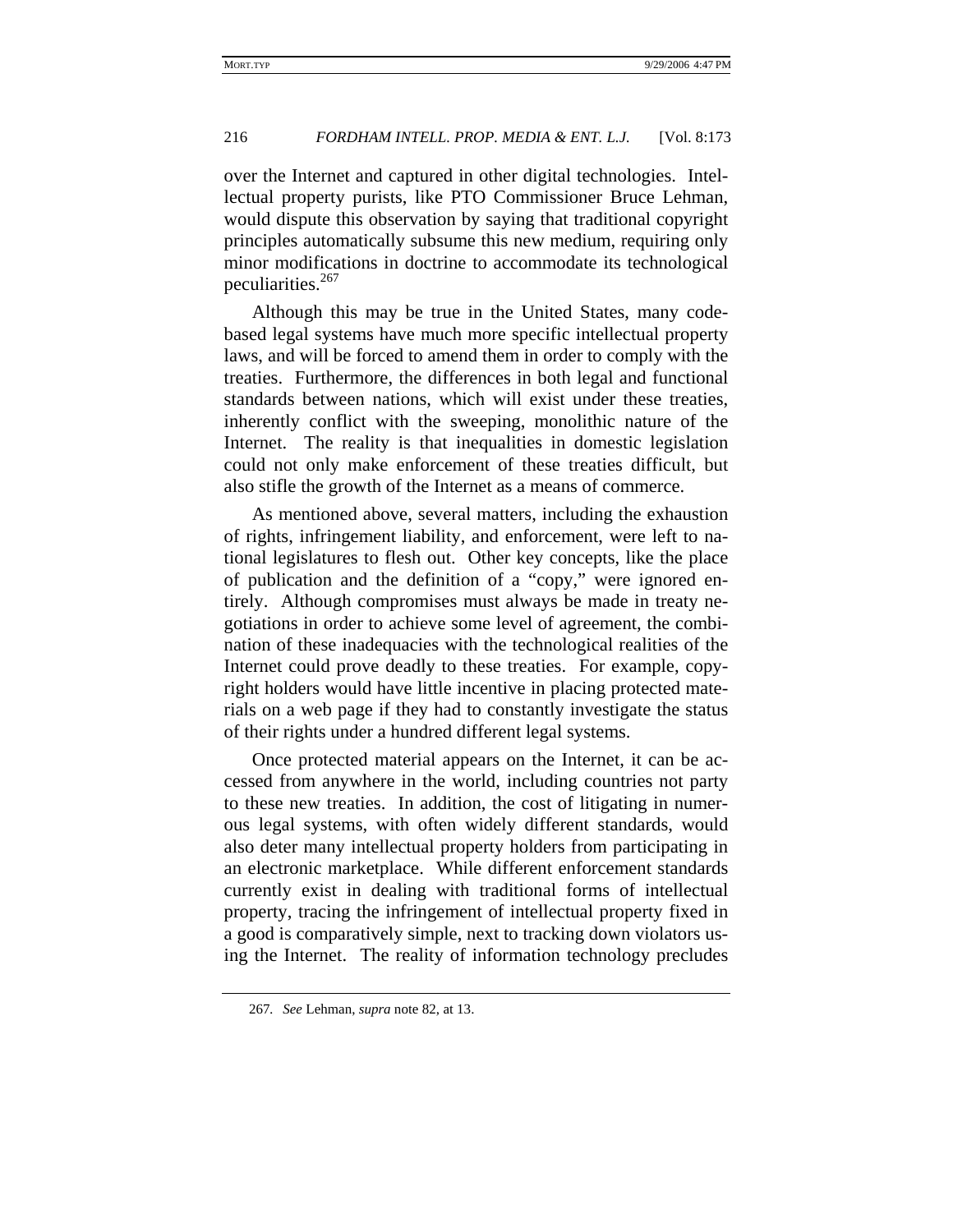the ideological neatness of a minimum standards regime.

Although these inadequacies suggest that more work needs to be done in an effort to harmonize national laws dealing with intellectual property in a digital environment, this does not mean that these treaties do not represent an important first step along that path. Indeed, the Director General of WIPO acknowledged the need for progress in his closing speech to the Diplomatic Conference's delegates by saying, "[t]his Diplomatic Conference did not solve all the questions that await international norm making in the field of intellectual property . . . . WIPO is expected to deal in the near future . . . with the specific copyright and trademark problems of global information systems, like the Internet."<sup>268</sup> WIPO must continue to act as an impetus to ensure that intellectual property protection adapts to rapid changes in technology in a way which promotes, rather than restricts, the development of an electronic marketplace.

#### C. *Dispute Resolution and Enforcement*

Another related concern with the WIPO Copyright and Phonogram Treaties involves their pointed rejection of the WTO's dispute settlement system and the TRIPs Agreement's enforcement procedures. At the time the TRIPs Agreement entered into force, it appeared that the seemingly endless "GATT v. WIPO" debate had resolved itself in a sort of marriage, with each institution complementing the other with its best qualities. The TRIPs Agreement intended to supplement the substance of existing intellectual property law with a strong, trade-based sanction system. As an analog, articles 41 through 61 were meant to provide guidance and a basic framework for enforcement on the national level. $^{269}$  WIPO brought its intellectual property expertise and provided a convenient forum for discussion and development. Despite the best intentions, demonstrated by the 1996 bilateral cooperation agreement,<sup>270</sup> the WTO-WIPO marriage is showing signs of strain.

<sup>268</sup>*. Closing Speech: Diplomatic Conference on Certain Copyright and Neighboring Rights Questions*, WIPO Doc. CRNR/DC/INF.9 (Dec. 23, 1996) (visited Jan. 2, 1998) <http://www.wipo.org/eng/diplconf/distrib/inf9.htm>.

<sup>269</sup>*. See* TRIPs Agreement, *supra* note 2.

<sup>270</sup>*. See* WIPO/WTO Agreement, *supra* note 50.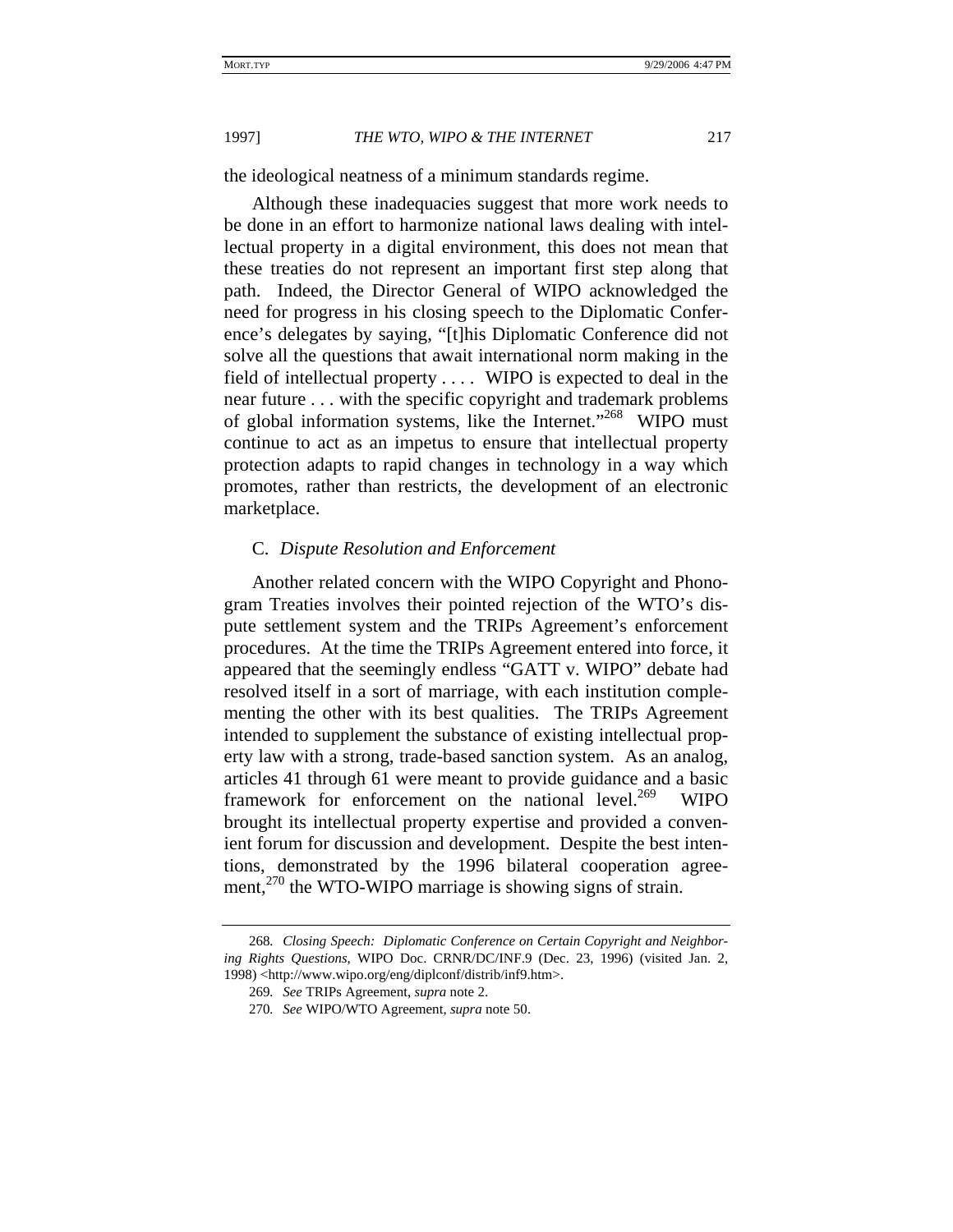Since 1995, the WTO has proven itself to be an accessible and capable option for the settlement of intellectual property disputes. WIPO has also demonstrated resiliency through its renewed efforts to update international standards. A by-product of this resiliency, however, has been the renewal of discussions over a WIPO-based dispute resolution system. In this context, the choice of the Diplomatic Conference delegates to remain silent on dispute resolution and to reject the use of TRIPs-type enforcement provisions presents the WTO with a challenge: Lead, follow, or get out of the way.

Through its leadership of the coalition of nations, which blocked the adoption of the TRIPs Agreement's enforcement provisions, the United States stated its preference for domestic legislation or actual integration into the TRIPs Agreement.<sup>271</sup> Despite its recent displeasure with WTO dispute settlement over the Helms-Burton Act debate, the legal and economic benefits of intellectual property protection for the United States under this system cannot be denied. This is particularly true considering the expansive nature of the Internet, which effectively requires near-universal participation, such as under the WTO, for the application of these treaties to be meaningful. Should the WTO fail to assert itself, however, an opening would appear for WIPO to assume an independent leadership role in the settlement of intellectual property disputes. In sum, the success of the TRIPs Agreement's "tradeintellectual property" marriage depends on its adaptability and responsiveness.

Until now, the WTO's main interest in digital and information technology has come on the hardware side. As a part of the 1996 Ministerial Conference in Singapore, a discussion and eventual agreement on trade in information technology products comprised a significant part of the proceedings. Although the liberalization of trade in this area will certainly promote access to the digital environment, that environment's content is equally important to the development of an electronic marketplace. The WTO, through the TRIPs Council, must assume its responsibility as an equal partner along with WIPO, in the creation of rules and norms by lending its

<sup>271</sup>*. See* Greenstein I, *supra* note 185.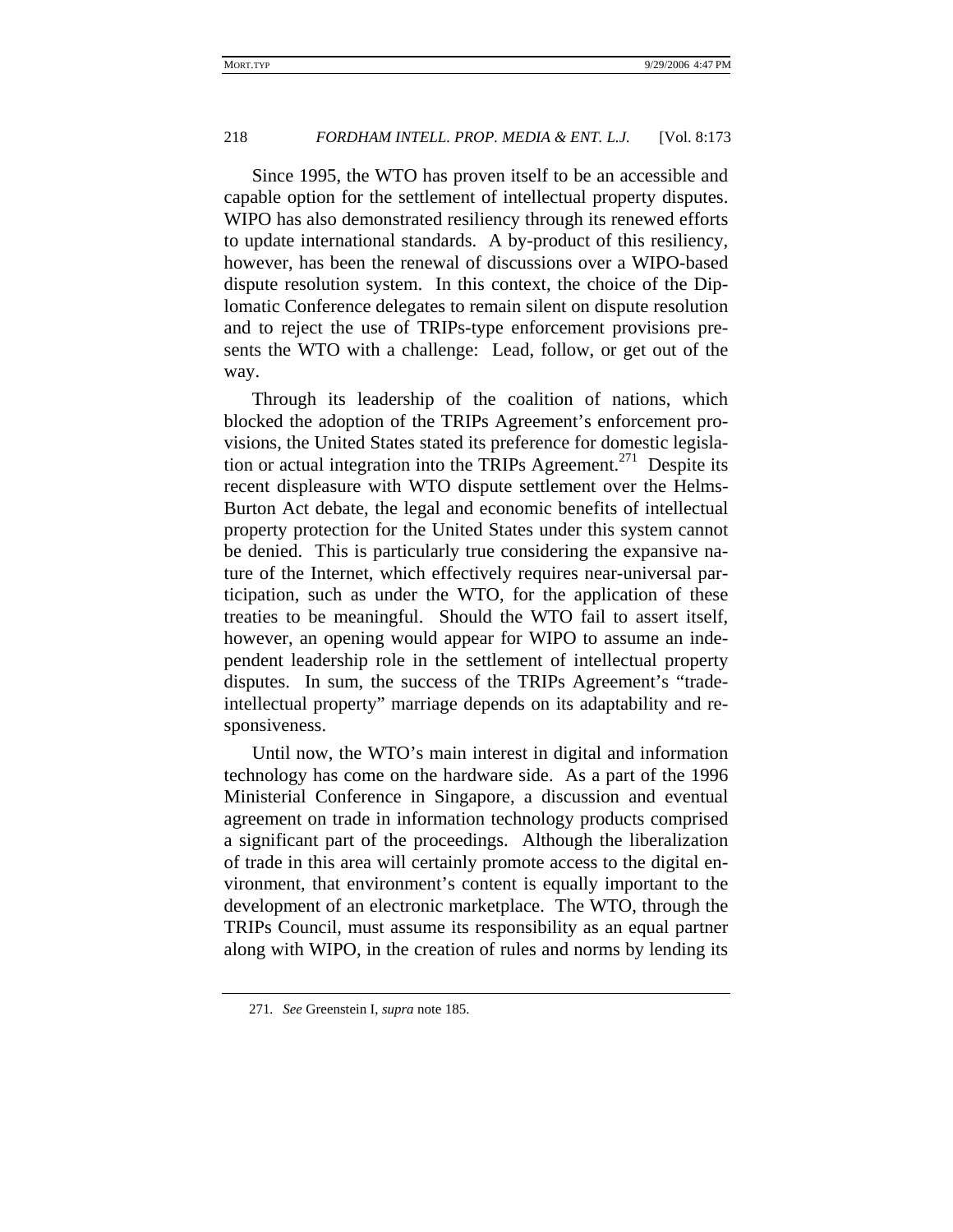enforcement and dispute resolution facilities to new WIPO agreements. As a part of this initiative, the WTO should bring the WIPO Copyright and Phonogram Treaties under its auspices to help ensure universal application as soon as possible. While discussion regarding a potential WIPO dispute resolution system continues, plans remain too nebulous for immediate application to these treaties. But technological change will not be delayed by institutional inertia; the WTO should act now rather than later.

#### D. *Coverage by the TRIPs Agreement*

Apart from deciding if the WTO should integrate the WIPO Copyright and Phonogram Treaties under the TRIPs Agreement is the question of whether it can accomplish this goal. Article 71(2) of the TRIPs Agreement governs the TRIPs Agreement's amendment procedures.<sup>272</sup> Several problems present themselves when trying to apply article 71(2) to these treaties. The first involves the language "merely serving the purpose of adjusting to higher levels of protection." $273$  An argument can be made that the WIPO Copyright Treaty does not "merely" raise the level of protection under Berne, but also broadens it by creating new rights and making some of Berne's principles applicable to a new subject matter.

Another article 71 problem concerns the fact that both new treaties create rights not previously in existence under current international agreements. For example, the right of public communication appears for the first time in both documents,  $274$  and the Phonogram Treaty establishes moral rights and the power of distribution.<sup>275</sup> None of these provisions constitute "rights achieved,

<sup>272.</sup> Article 71(2) provides in relevant part:

Amendments merely serving the purpose of adjusting to higher levels of protection of intellectual property rights achieved, and in force, in other multilateral agreements and accepted under those agreements by all Members of the WTO may be referred to the Ministerial Conference for action in accordance with paragraph 6 of Article X of the WTO Agreement on the basis of a consensus proposal from the Council for TRIPs.

TRIPs Agreement, *supra* note 2.

<sup>273</sup>*. Id.*

<sup>274</sup>*. See* WIPO Copyright Treaty, *supra* note 1, art. 8; Phonogram Treaty, *supra* note 7, art. 14.

<sup>275</sup>*.* Phonogram Treaty, *supra* note 7, arts. 5, 12.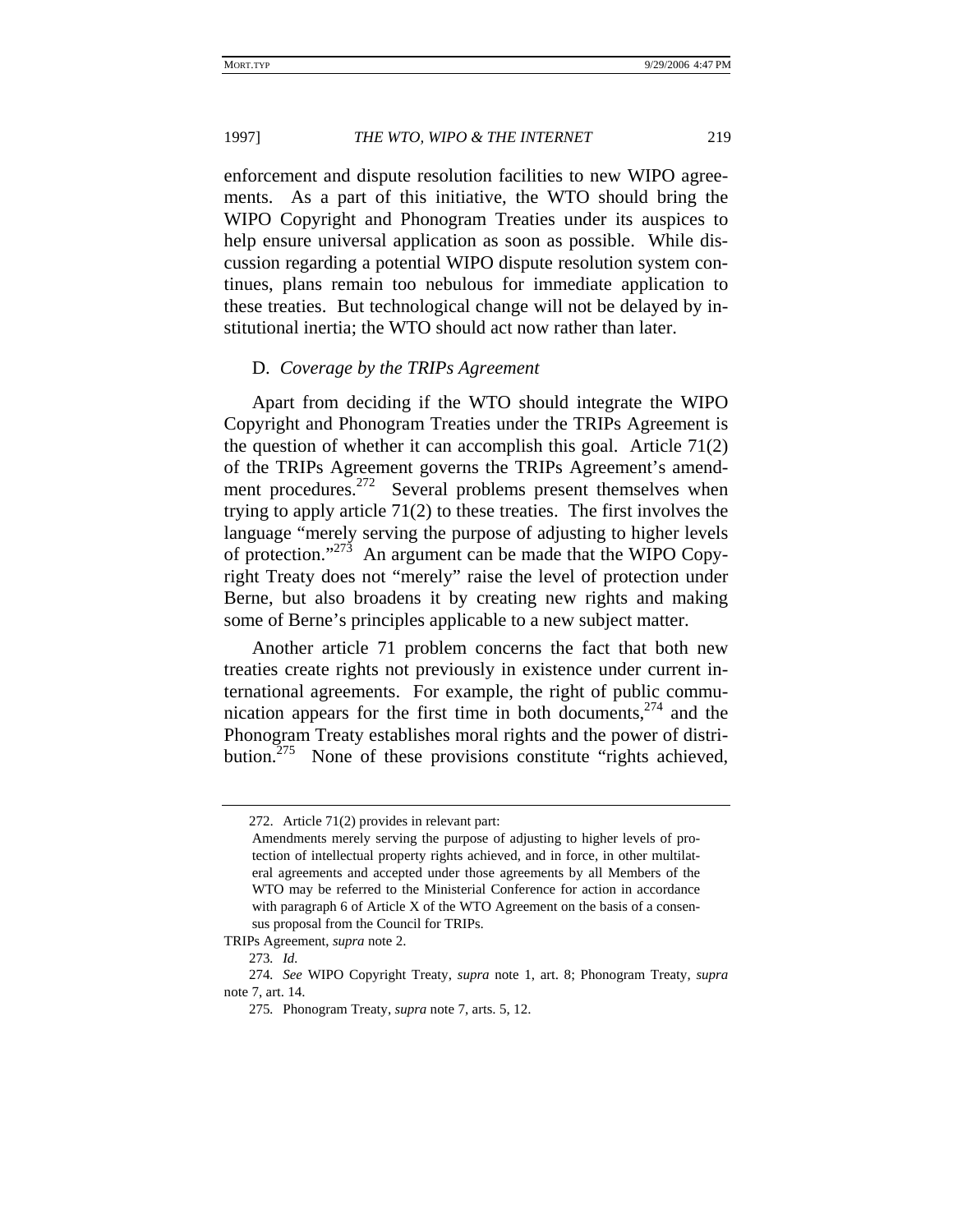and in force, in other multilateral agreements and accepted under those agreements."<sup>276</sup>

Finally, it is not clear what article 71 means by "all members of the WTO."<sup>277</sup> Questions remain whether this truly requires unanimity. Questions also remain about those WTO members not party to the Berne, Paris, and Rome Conventions—whether they truly can "accept" amendments to those agreements. This formula appears surprising considering the patchy success of the GATT amendment under article XXX, hobbled in large part by its unanimity and consensus requirements.<sup>278</sup>

Given these potential problems under article 71(2), the question is how could the WTO bring these treaties under the TRIPs Agreement. Article 71(1) might provide a potential answer. It requires the TRIPs Council to review the TRIPs Agreement every two years and empowers it to "undertake reviews in the light of any relevant new developments which might warrant modification or amendment of this Agreement."<sup>279</sup> Under article  $X(1)$  of the WTO Agreement, the TRIPs Council can submit a proposal to the Ministerial Conference to amend the TRIPs Agreement under article  $X(3).^{280}$  Although this amendment procedure carries with it more risk and difficulty than the abbreviated procedure under the TRIPs Agreement article 71(2), it may be a necessary step in order to achieve integration of the new treaties.

To facilitate future amendments, the TRIPs Council could propose a modification of the TRIPs Agreement to authorize simpler procedures for the assumption of WIPO treaties. Another route might be the conclusion of a multilateral agreement during a subsequent negotiating round, which would take up the issue of developing technologies and intellectual property. Although this too would prove a most difficult task, some step must be taken in order to ensure that the TRIPs Agreement and the WTO remain in stride with WIPO in the development and enforcement of international

<sup>276.</sup> TRIPs Agreement, *supra* note 2, art. 71(2).

<sup>277</sup>*. Id.*

<sup>278</sup>*. See* JOHN H. JACKSON, THE WORLD TRADING SYSTEM: LAW AND POLICY OF INTERNATIONAL ECONOMIC RELATIONS 51-52 (1991).

<sup>279.</sup> TRIPs Agreement, *supra* note 2, art. 71(1).

<sup>280</sup>*. See id.* art. 71(2).